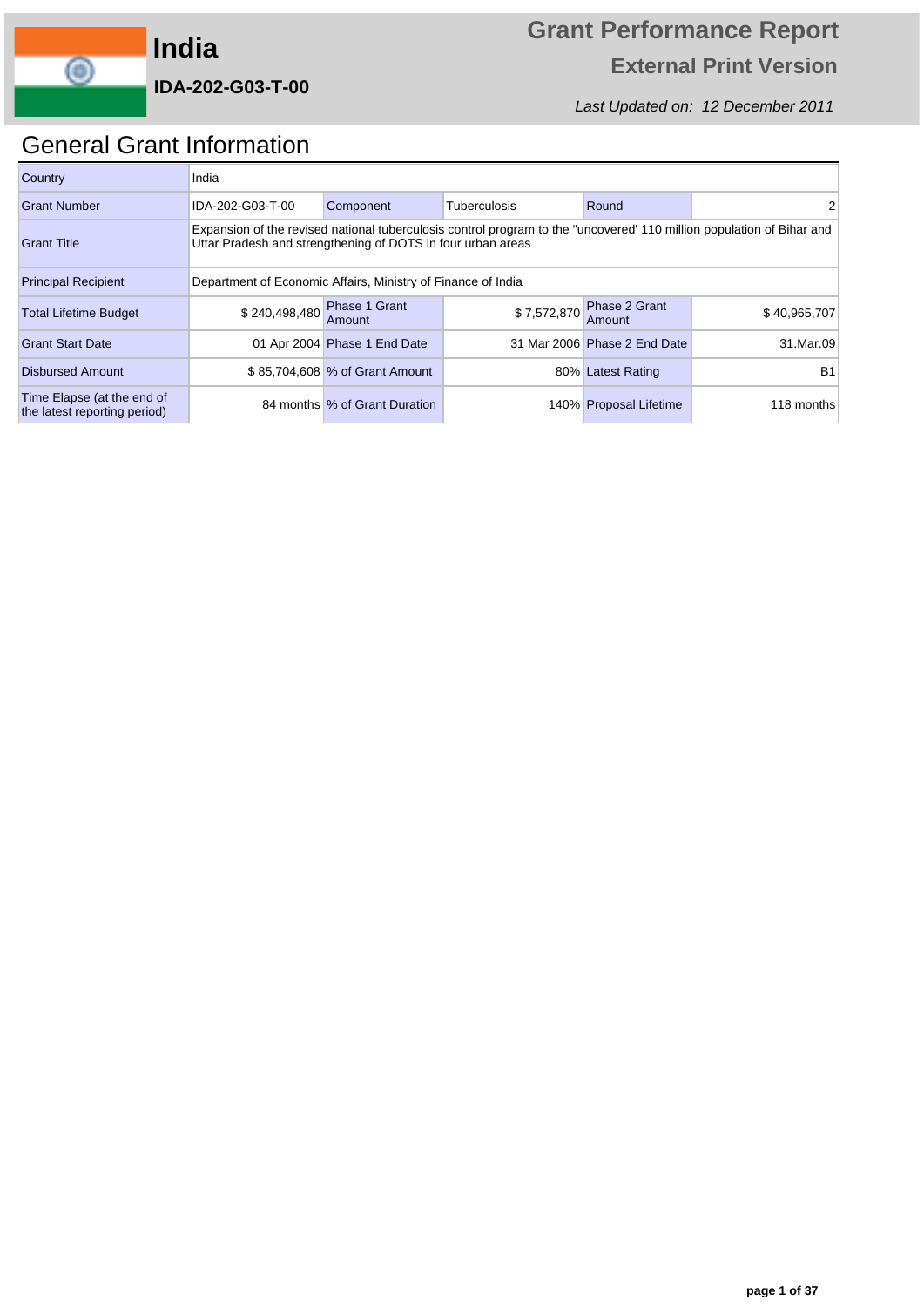Last Updated on: 12 December 2011

#### **New GPR Report - Table of Contents**

(For ExternalVersion)

#### **1. Program Description and Contextual Information**

- 1.1. Grant Summary Web
- 1.2. Country Latest Statistics

1.3. Comments on Key Discrepancies between Approved Proposal and Grant Agreement

1.4. Conditions Precedent

#### **2. Key Grant Performance Information**

- 2.1. Program Goals, Impact and Outcome Indicators
- 2.2. Programmatic Performance
	- 2.2.1. Reporting Periods
	- 2.2.2. Program Objectives, Service Delivery Areas and Indicators
	- 2.2.3. Cumulative Progress To Date
- 2.3. Financial Performance
	- 2.3.1. Grant Financial Key Performance Indicators (KPIs)
	- 2.3.2. Program Budget
	- 2.3.3. Program Expenditures
	- 2.3.4. Graph Cumulative Program Budget, Expenditures and Disbursement to Date
- 2.4. Progress Update and Disbursement Information
- 2.5. Contextual Information
- 2.6. Phase 2 Grant Renewal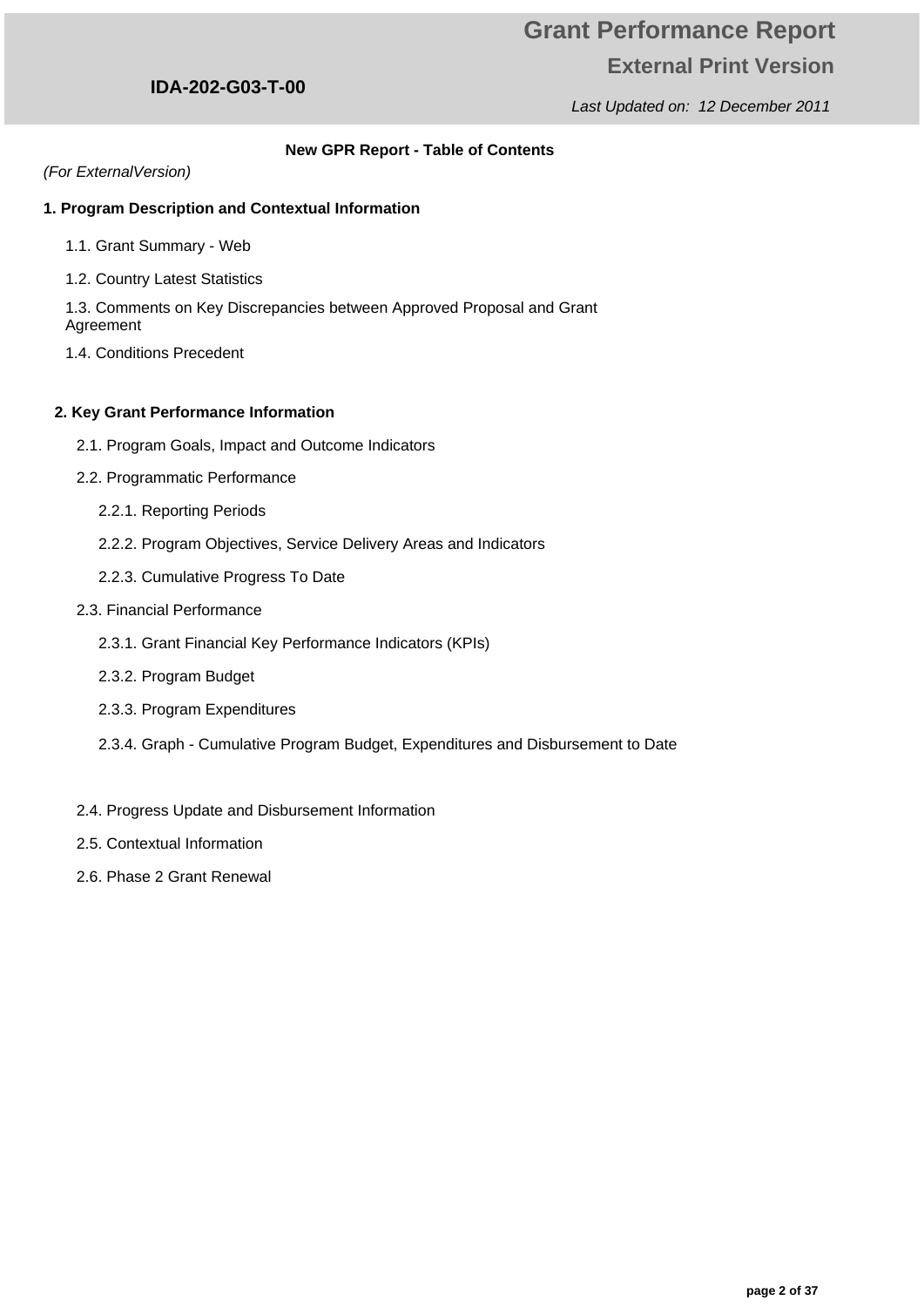# **Grant Performance Report External Print Version**

Last Updated on: 12 December 2011

### 1. Program Description and Contextual Information

#### **1.1. Grant Summary - Web**

TB is one of the deadliest and most devastating health burdens India has known over the past decades. Globally, India ranks first in terms of absolute numbers of cases. But TB incidence is now estimated to be declining. The main objectives of the program supported by this grant are to expand the Revised National TB Control Program to the "uncovered" population; to achieve at least 85 percent success in treatment amongst registered new smear-positive pulmonary TB cases; and to establish model urban TB control projects in four major cities to improve the quality and reach of the Revised National TB Control Program to vulnerable populations. In view of strong program performance and demonstrated potential for impact, the grant activities are being scaled up throughout the country under additional funding approved in 2009. The grant was consolidated with IDA-405-G08-T and IDA-607-G09-T.

### **1.2. Country Latest Statistics**

| Background and Health Spending                            | Estimate               | Year      | Source                                                                                                                              |
|-----------------------------------------------------------|------------------------|-----------|-------------------------------------------------------------------------------------------------------------------------------------|
| Total population (in 1000s)                               | 1,214,464              | 2010      | United Nations. World Population Prospects:<br>The 2008 Revision                                                                    |
| Pop age 0-4 (in 1000s)                                    | 125,648                | 2010      | United Nations. World Population Prospects:<br>The 2006 Revision                                                                    |
| Pop age 15-49 (in 1000s)                                  | 647,003                | 2010      | United Nations. World Population Prospects:<br>The 2006 Revision                                                                    |
| Physicians (number)                                       | 643,520                | 2000-2009 | WHO. World Health Statistics 2010                                                                                                   |
| Nursing and midwifery personnel (number)                  | 1,372,059              | 2000-2009 | WHO. World Health Statistics 2010                                                                                                   |
| Income level                                              | Lower middle<br>income | 2010      | World Bank. World Development Indicators<br>database                                                                                |
| Total health expenditure per capita (USD)                 | 40                     | 2007      | WHO. World Health Statistics 2010                                                                                                   |
| ODA commitments in health sector (Current US\$ millions)) | 263                    | 2009      | .OECD                                                                                                                               |
| ODA commitments in all sectors (Current US\$ millions)    | 4,159                  | 2009      | .OECD                                                                                                                               |
| <b>Tuberculosis</b>                                       | Estimate               | Year      | Source                                                                                                                              |
| TB prevalence, all forms (number)                         | 3,000,000              | 2009      | .WHO. Global Tuberculosis Control report 2010                                                                                       |
| TB prevalence, all forms (rate per 100,000 population)    | 249                    | 2009      | .WHO. Global Tuberculosis Control report 2010                                                                                       |
| TB incidence, all forms (number)                          | 2,000,000              | 2009      | .WHO. Global Tuberculosis Control report 2010                                                                                       |
| TB incidence, all forms (per 100,000)                     | 168                    | 2009      | .WHO. Global Tuberculosis Control report 2010                                                                                       |
| TB mortality, all forms excl HIV (number)                 | 280,000                | 2009      | .WHO. Global Tuberculosis Control report 2010                                                                                       |
| TB mortality, all forms excl HIV (per 100,000)            | 23                     | 2009      | .WHO. Global Tuberculosis Control report 2010                                                                                       |
| TB treatment success rate (%)                             | 87                     | 2008      | .WHO. Global Tuberculosis Control report 2010                                                                                       |
| DALYs ('000), Tuberculosis                                | 7,286                  | 2004      | WHO.<br>(http://www.who.int/healthinfo/global burden di<br>sease/gbddeathdalycountryestimates2004.xls)<br>accessed on 01 April 2011 |
| New smear-positive TB cases detected and treated          | 790,000                | mid 2011  | Global Fund-supported programs, mid 2011<br>results                                                                                 |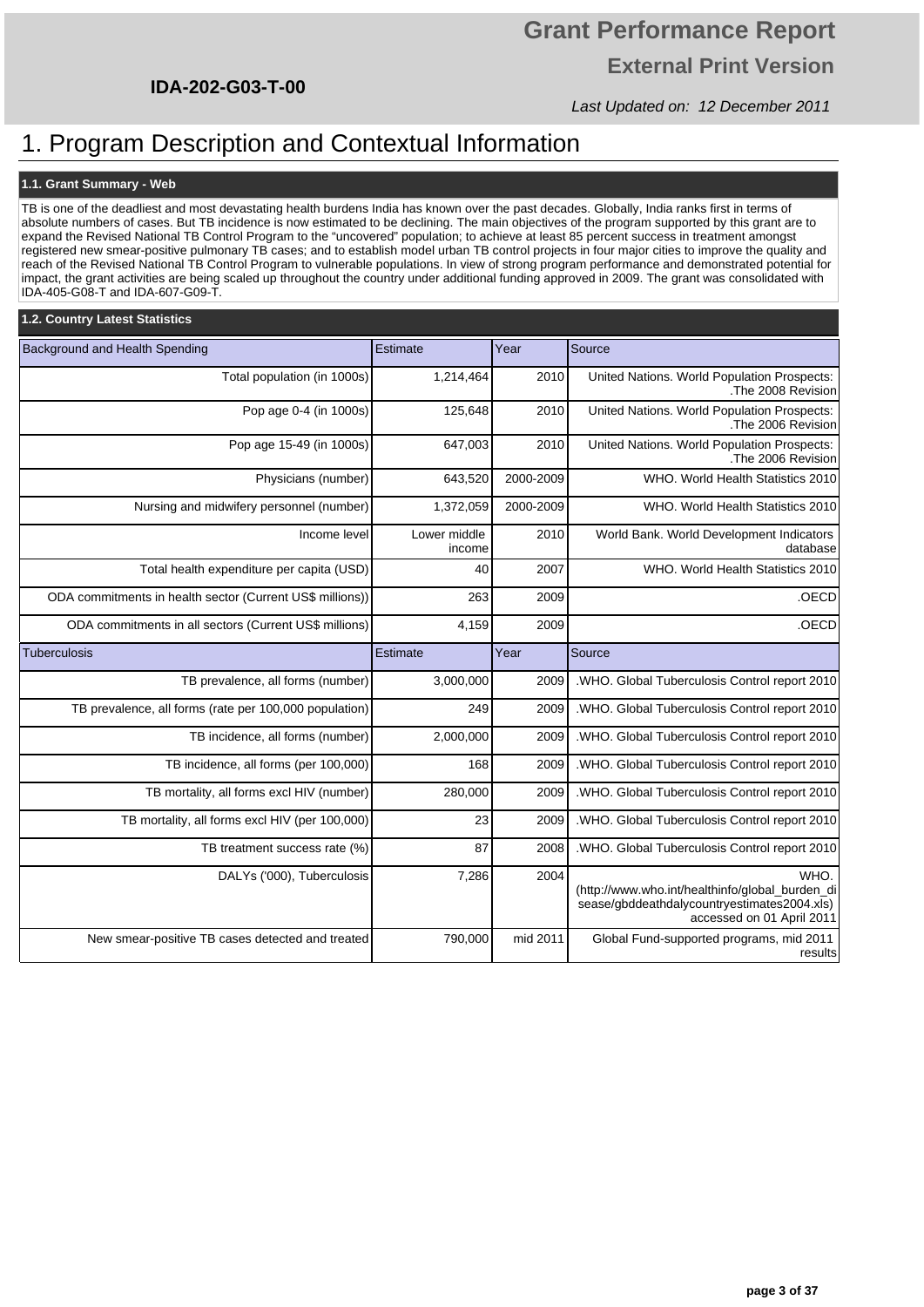# **Grant Performance Report External Print Version**

Last Updated on: 12 December 2011

#### **1.3. Comments on Key Discrepancies between Approved Proposal and Grant**

PPTCT scaling up was much higher than proposal target.

|                | 1.5. Conditions Precedent                                                                                                                                                                                                                                                                                                                              |                |                         |                      |                   |                                                                                                                                                                                                                                                                                                                                                                                                                                                                                  |
|----------------|--------------------------------------------------------------------------------------------------------------------------------------------------------------------------------------------------------------------------------------------------------------------------------------------------------------------------------------------------------|----------------|-------------------------|----------------------|-------------------|----------------------------------------------------------------------------------------------------------------------------------------------------------------------------------------------------------------------------------------------------------------------------------------------------------------------------------------------------------------------------------------------------------------------------------------------------------------------------------|
| CP#            | <b>Condition Precedent</b>                                                                                                                                                                                                                                                                                                                             | <b>CP Type</b> | <b>Tied To</b>          | <b>Terminal Date</b> | Is currently met? | <b>Comments</b>                                                                                                                                                                                                                                                                                                                                                                                                                                                                  |
| 1              | Condition Precedent: A detailed project<br>implementation plan for the Project which<br>includes a one-year detailed budget.                                                                                                                                                                                                                           |                |                         |                      | Yes               |                                                                                                                                                                                                                                                                                                                                                                                                                                                                                  |
| $\overline{2}$ | Condition Precedent: Evidence that it has<br>appointed a finance officer who shall be solely<br>responsible for financial management and<br>administration of Program Grant funds.                                                                                                                                                                     |                |                         |                      | Yes               |                                                                                                                                                                                                                                                                                                                                                                                                                                                                                  |
| 3              | The Central TB Division (CTD) will provide to<br>the Global Fund, in form and substance<br>satisfactory to the Global Fund, a detailed<br>M&E budget, any proposed reprogramming of<br>program funds to accomodate such budget<br>and a detailed plan addressing necessary<br>Monitoring and Evaluation capacity building in<br>the two Program states |                | <b>Disbursem</b><br>ent |                      | Yes               | As was indicated under the<br>last DR submission, M & E<br>capacity building has been<br>provided through training at<br>the state and district level<br>as well as through regular<br>meetings to sensitize all<br>involved. As was<br>recommended by LFA<br>earlier, while the CP has<br>been met, additional<br>capacity building and M&E<br>at both state and district<br>level should be further<br>continueded, so as to<br>improve the general quality<br>of the program. |
| 4              | The Central TB Division (CTD) will provide to<br>the Global Fund, in form and substance<br>satisfactory to the Global Fund, evidence that<br>Program financial management systems<br>development at the state and district level has<br>developed to a level which ensures timely<br>reporting of Program financial information.                       |                | <b>Disbursem</b><br>ent |                      | Yes               | Training has been<br>completed in both states.                                                                                                                                                                                                                                                                                                                                                                                                                                   |
| 5              | The PR shall recruit a M&E officer solely<br>dedicated to strengthening the M&E capacity<br>of the Program                                                                                                                                                                                                                                             |                |                         | 30.Sep.06            | Yes               | M& E Evaluation Cell was<br>established by CTD, with a<br><b>Chief Medical Officer</b><br>overseeing its work and<br>implementation of activities<br>at the state level.                                                                                                                                                                                                                                                                                                         |
| 6              | The PR shall deliver to the Global Fund, a<br>plan for financial management training for<br>district and state-level officials involved in the<br>program.                                                                                                                                                                                             |                |                         | 30.Sep.06            | Yes               | Plan has been completed,<br>with training included<br>therein.                                                                                                                                                                                                                                                                                                                                                                                                                   |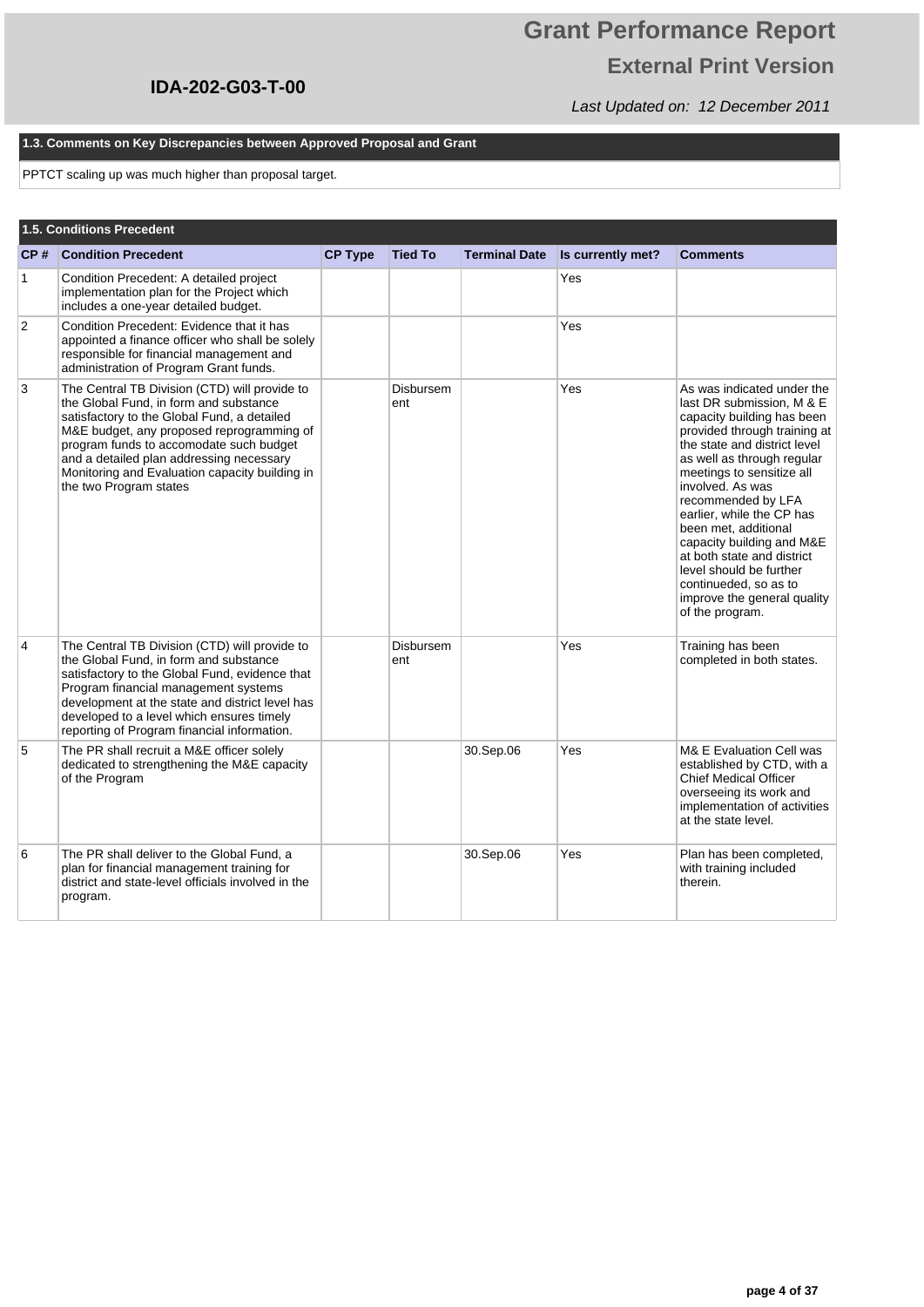# **Grant Performance Report External Print Version**

| CP# | <b>Condition Precedent</b>                                                                                                                                                                                                                                                                                                                                                                                                                                                                                                                                                                                                                                                                                                             | <b>CP Type</b> | <b>Tied To</b>   | <b>Terminal Date</b> | Is currently met? | <b>Comments</b>                                                                                                                                                                                                                                                                                                                                                                                                                                                                                                                                                                                                                                                                                                                                 |
|-----|----------------------------------------------------------------------------------------------------------------------------------------------------------------------------------------------------------------------------------------------------------------------------------------------------------------------------------------------------------------------------------------------------------------------------------------------------------------------------------------------------------------------------------------------------------------------------------------------------------------------------------------------------------------------------------------------------------------------------------------|----------------|------------------|----------------------|-------------------|-------------------------------------------------------------------------------------------------------------------------------------------------------------------------------------------------------------------------------------------------------------------------------------------------------------------------------------------------------------------------------------------------------------------------------------------------------------------------------------------------------------------------------------------------------------------------------------------------------------------------------------------------------------------------------------------------------------------------------------------------|
| 7   | The PR shall make a plan to increase NGO<br>organization and PP sector participation at the<br>state level.                                                                                                                                                                                                                                                                                                                                                                                                                                                                                                                                                                                                                            |                |                  | 30.Sep.06            | Yes               | As is evident, even in the<br>last DR submission, this<br>CP has also been met. In<br>fact, the involvement of<br>NGOs, particularly in the<br>remote districts, has had a<br>solid & positive impact and<br>should be encouraged and<br>further strengthened.<br>State level sensitization of<br>NGOs has been conducted<br>and master plan for<br>involvement of NGOs in<br>signed schemes has been<br>distributed to the districts.<br>In Bihar, districts with poor<br>health infrastructure are in<br>the process of involving<br>NGOs to function as DMCs<br>and TUs. UP has<br>conducted 2 workshops for<br>involvement of PPs and<br><b>NGO</b> sensitization<br>workshops are being<br>planned. Many NGOs have<br>now been involved in |
|     |                                                                                                                                                                                                                                                                                                                                                                                                                                                                                                                                                                                                                                                                                                                                        |                |                  |                      |                   | signed schemes in both<br>states.                                                                                                                                                                                                                                                                                                                                                                                                                                                                                                                                                                                                                                                                                                               |
| 8   | The delivery by the Principal Recipient to the<br>Global Fund of an updated version of the<br>Monitoring and Evaluation Systems<br>Strengthening Tool (MESS Tool), which:<br>(i) has been prepared by the Principal<br>Recipient in consultation with relevant national<br>and state government stakeholders and<br>relevant non-government stakeholders<br>including but not limited to the non-<br>government Sub-recipients) at a workshop<br>facilitated by an independent consultant, as<br>mutually agreed with the Global Fund; and<br>(ii) includes a detailed description of the action<br>that needs to be taken to strengthen<br>monitoring and evaluation of Sub-recipient<br>activities, with a timeline for such action; |                | Disbursem<br>ent |                      | Yes               | Monitoring and Evaluation<br><b>Systems Strengthening</b><br>Tool (MESS Tool)<br>workshop was held with<br>relevant stakeholders on<br>October 27 and 28, 2009.<br>The MESS Tool was<br>submitted to GFATM on<br>November 17, 2009.                                                                                                                                                                                                                                                                                                                                                                                                                                                                                                             |
|     | The Global Fund's written approval of the<br>MESS Tool.                                                                                                                                                                                                                                                                                                                                                                                                                                                                                                                                                                                                                                                                                |                |                  | 15.Nov.09            | Yes               | MESST tool was approved<br>on 4 March 2010.                                                                                                                                                                                                                                                                                                                                                                                                                                                                                                                                                                                                                                                                                                     |
| 10  | The delivery by the Principal Recipient to the<br>Global Fund of evidence, in form and<br>substance satisfactory to the Global Fund,<br>that the Principal Recipient has complied with<br>Article 14(a) of the Standard Terms and<br>Conditions of this Agreement in the<br>assessment of Sub-recipients                                                                                                                                                                                                                                                                                                                                                                                                                               |                |                  | 15. Nov. 09          | Yes               |                                                                                                                                                                                                                                                                                                                                                                                                                                                                                                                                                                                                                                                                                                                                                 |
| 11  | The delivery by the Principal Recipient to the<br>Global Fund of an action plan for each Sub-<br>recipient, which specifies any remedial actions<br>and/or capacity building measures that will be<br>undertaken to address any weaknesses<br>identified in the capacity assessments of Sub-<br>recipients (as described in Section B.1.c<br>above) ("SR Capacity Building Plans");                                                                                                                                                                                                                                                                                                                                                    |                |                  | 15. Nov. 09          | Yes               |                                                                                                                                                                                                                                                                                                                                                                                                                                                                                                                                                                                                                                                                                                                                                 |
| 12  | The Global Fund's written approval of the SR<br>Capacity-Building Plans.                                                                                                                                                                                                                                                                                                                                                                                                                                                                                                                                                                                                                                                               |                |                  | 15. Nov. 09          | In Progress       | The plans, currently under<br>the review of LFA, are<br>subject to Global Fund<br>approval upon receipt of<br>the LFA's observations.<br>We note that the Indian<br>Medical Association and<br>CBCI are well-established<br>organizations.                                                                                                                                                                                                                                                                                                                                                                                                                                                                                                      |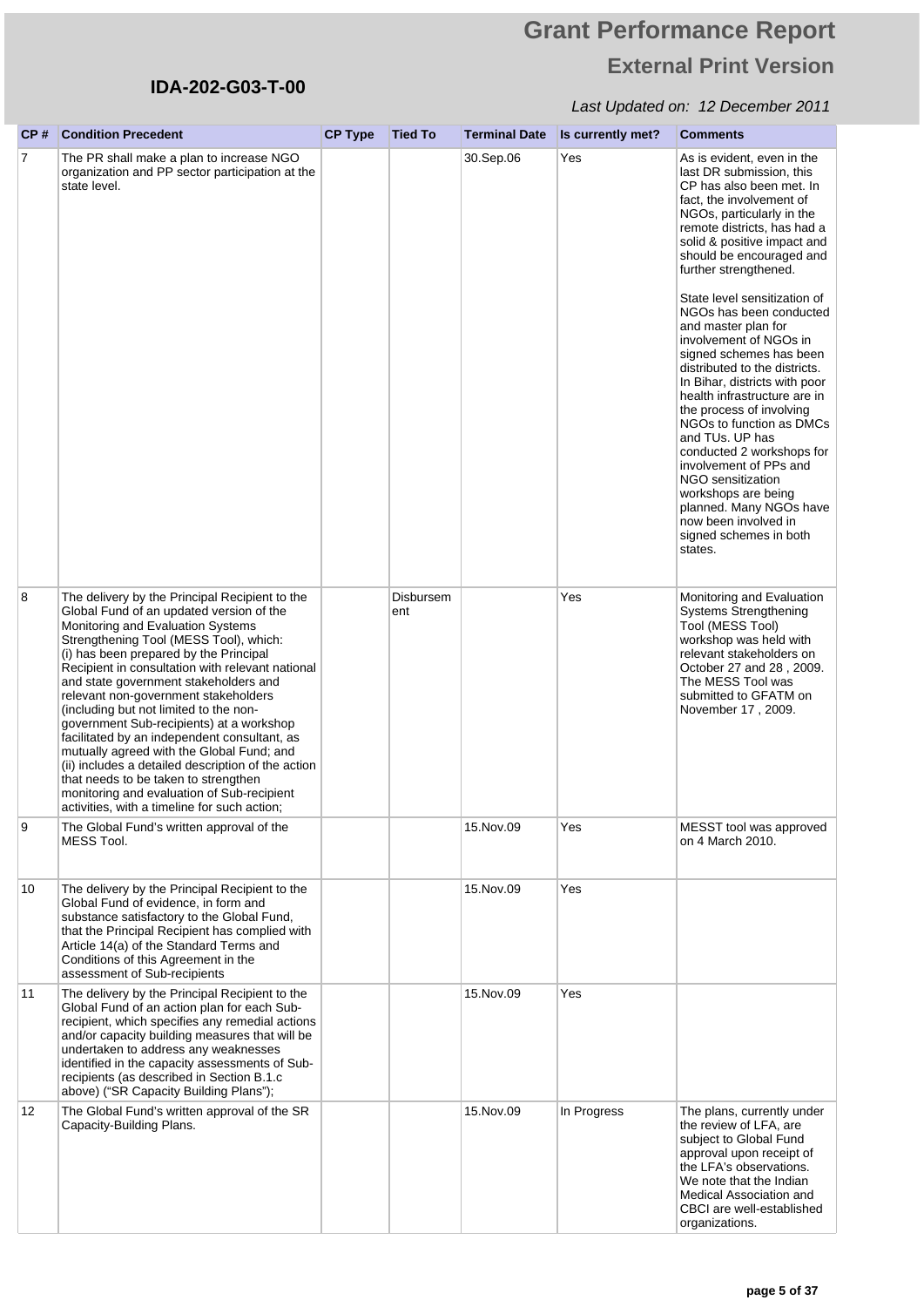# **Grant Performance Report External Print Version**

| CP# | <b>Condition Precedent</b>                                                                                                                                                                                                                                                                                                                                                                                                                                                | <b>CP Type</b> | <b>Tied To</b>          | <b>Terminal Date</b> | Is currently met? | <b>Comments</b>                                                                                                                                                                                                                         |
|-----|---------------------------------------------------------------------------------------------------------------------------------------------------------------------------------------------------------------------------------------------------------------------------------------------------------------------------------------------------------------------------------------------------------------------------------------------------------------------------|----------------|-------------------------|----------------------|-------------------|-----------------------------------------------------------------------------------------------------------------------------------------------------------------------------------------------------------------------------------------|
| 13  | The delivery by the Principal Recipient to the<br>Global Fund of evidence, in form and<br>substance satisfactory to the Global Fund,<br>that the Principal Recipient has conducted an<br>analysis of the composition and calculation<br>methodology of the overheads/management<br>services fees charged by the non government<br>Sub Recipients;                                                                                                                         |                |                         | 15. Nov. 09          | Yes               | Neither IMA nor CBCI<br>currently charge overheads<br>to this grant.                                                                                                                                                                    |
| 14  | The delivery by the Principal Recipient to the<br>Global Fund of a revised budget for the<br>Program Term (the "Revised Program<br>Budget") if the results of the analysis referred<br>to in Section B.1.f necessitate amendments to<br>the budget for the Program Term that was<br>approved by the Global Fund with effect from<br>the Consolidated RCC-I Starting Date;                                                                                                 |                |                         | 15. Nov. 09          | Yes               | Not Applicable because no<br>budget adjustments are<br>required.                                                                                                                                                                        |
| 15  | The Global Fund's approval of the Revised<br>Program Budget.                                                                                                                                                                                                                                                                                                                                                                                                              |                |                         | 15. Nov. 09          | Yes               | Not applicable because no<br>budget adjustments are<br>required.                                                                                                                                                                        |
| 16  | a. the delivery by the Principal Recipient to the<br>Global Fund of an updated plan for the<br>procurement, use and supply management of<br>the Health Products (the "PSM Plan"), which<br>includes without limitation, measures to<br>improve the storage arrangements and<br>inventory control of Health Products in<br>accordance with the recommendations made<br>by the Office of the Inspector General of the<br>Global Fund in its report dated September<br>2008; |                | <b>Disbursem</b><br>ent | 31.May.09            | Yes               | The PR submitted a PSM<br>plan for this grant to the<br>Global Fund.                                                                                                                                                                    |
| 17  | the delivery by the Principal Recipient to the<br>Global Fund of an updated plan for the<br>procurement, use and supply management of<br>the Health Products (the "PSM Plan"), which<br>includes without limitation, measures to<br>improve the storage arrangements and<br>inventory control of Health Products in<br>accordance with the recommendations made<br>by the Office of the Inspector General of the<br>Global Fund in its report dated September<br>2008;    |                | Procureme<br>nt         |                      | Yes               |                                                                                                                                                                                                                                         |
| 18  | b. written approval of the Global Fund of the<br>PSM Plan.                                                                                                                                                                                                                                                                                                                                                                                                                |                |                         | 31.May.09            | Yes               | Approval mail sent 3 March<br>2010                                                                                                                                                                                                      |
| 19  | a. the delivery by the Principal Recipient to the<br>Global Fund of the Green Light Committee<br>(GLC) of the World Health Organization's<br>written approval of the Principal Recipient's<br>application for the procurement of second-line<br>anti-tuberculosis drugs for the treatment of<br>MDR-TB                                                                                                                                                                    |                |                         |                      | Yes               |                                                                                                                                                                                                                                         |
| 20  | b. the delivery by the Principal Recipient to the<br>Global Fund of the annual MDR-TB patient<br>registration targets approved by the GLC for<br>the relevant twelve-month period and the price<br>and quantities of the drugs that will be<br>procured by the Principal Recipient in<br>accordance with the application approved by<br>the GLC;                                                                                                                          |                |                         |                      | Yes               | The PR communicated with<br>the Global Fund regarding<br>the target of 1200 MDR<br>patients under the Round 2<br>RCC grant. The PR<br>provided a list of MDR<br>drugs and estimated prices<br>(for 2011) to be procured<br>through GDF. |
| 21  | c. delivery by the Principal Recipient to the<br>Global Fund of revised budget for the<br>Program Term, if the annual MDR-TB patient<br>registration targets approved by the GLC<br>necessitate amendments to the budget for the<br>Program Term that was approved by the<br>Global Fund with effect from the Consolidated<br>RCC-I Starting Date ("Revised Program<br>Budget"); and                                                                                      |                |                         |                      | Yes               | Not Applicable as the GLC-<br>approved MDR-TB<br>registration targets do not<br>necessitate any revision in<br>the budget.                                                                                                              |
| 22  | d. The Global Fund's written approval of the<br>Revised Program Budget.                                                                                                                                                                                                                                                                                                                                                                                                   |                |                         |                      | Yes               | Not Applicable as the GLC-<br>approved MDR-TB<br>registration targets do not<br>necessitate any revision in<br>the budget.                                                                                                              |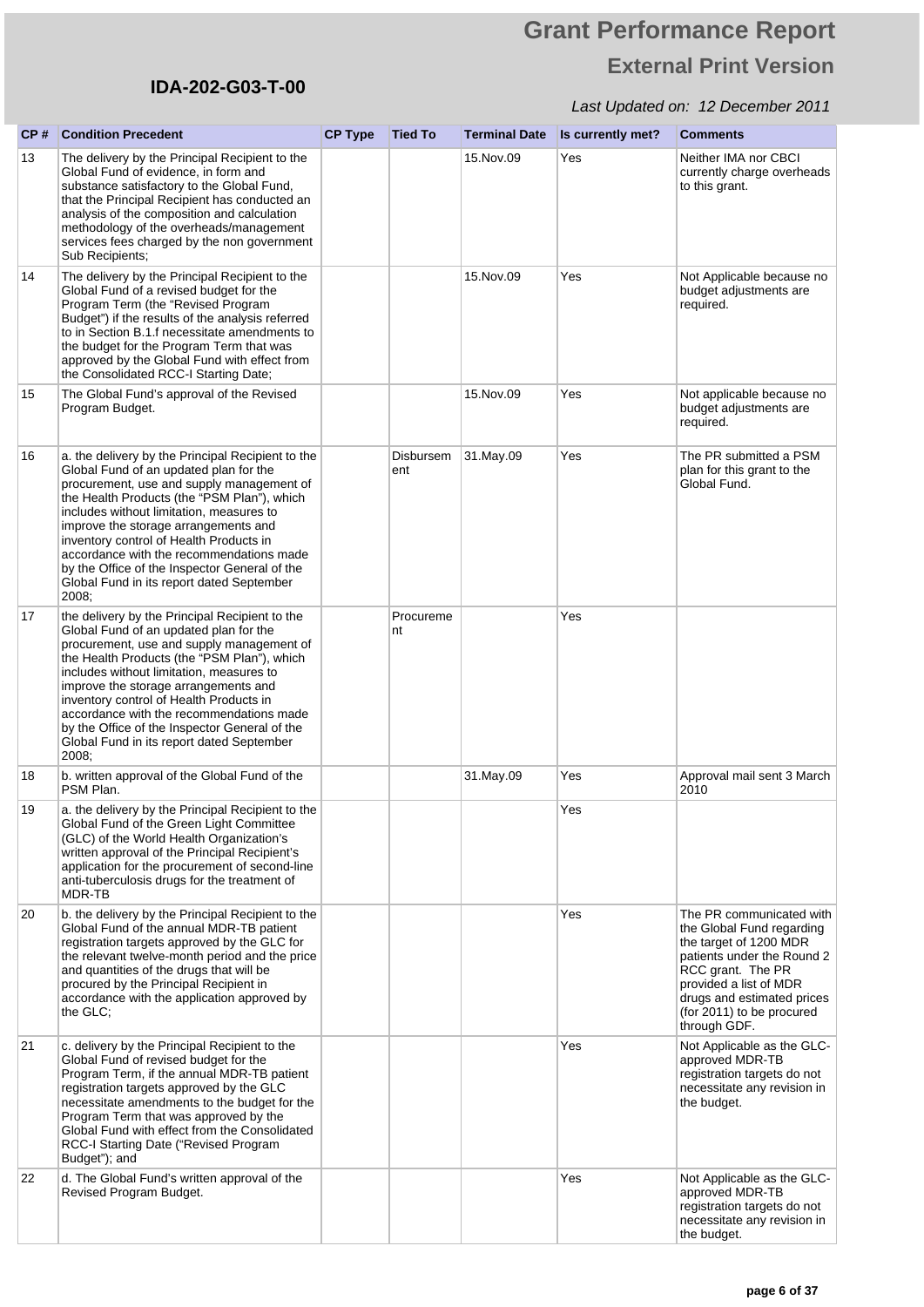**IDA-202-G03-T-00**

#### Last Updated on: 12 December 2011

# 2. Key Grant Performance Information

| 2.1. Program Goals, Impact and Outcome Indicators |        |                                                                     |                                                                    |        |                   |                                                                    |        |                                                                                                                       |                  |  |         |
|---------------------------------------------------|--------|---------------------------------------------------------------------|--------------------------------------------------------------------|--------|-------------------|--------------------------------------------------------------------|--------|-----------------------------------------------------------------------------------------------------------------------|------------------|--|---------|
| Year 1                                            | Year 2 | Year 3                                                              | Year 4                                                             | Year 5 |                   | Year <sub>6</sub>                                                  | Year 7 | Year 8                                                                                                                | Year 9           |  | Year 10 |
| 2004                                              | 2005   | 2006                                                                | 2007                                                               | 2008   |                   | 2009                                                               | 2010   | 2011                                                                                                                  | 2012             |  | 2013    |
| Goal 2                                            |        | and eliminate TB as a public health problem in the country by 2050. |                                                                    |        |                   |                                                                    |        | To reduce the burden (morbidity and mortality) of TB in India by 2015, in line with the Millennium Development Goals, |                  |  |         |
| Impact indicator                                  |        | TB incidence rate                                                   |                                                                    |        |                   |                                                                    |        |                                                                                                                       | <b>Baselines</b> |  |         |
|                                                   |        |                                                                     |                                                                    |        |                   |                                                                    |        | Value                                                                                                                 |                  |  | Year    |
|                                                   |        |                                                                     |                                                                    |        |                   |                                                                    |        | 75 new smear<br>positive (NSP) cases<br>per 100,000<br>population                                                     |                  |  | 2002    |
|                                                   | Year 1 | Year <sub>2</sub>                                                   | Year 3                                                             | Year 4 | Year <sub>5</sub> | Year <sub>6</sub>                                                  | Year 7 | Year 8                                                                                                                | Year 9           |  | Year 10 |
| Target                                            |        |                                                                     | 67 NSP<br>cases per<br>100,000<br>population                       |        |                   | 67 NSP<br>cases per<br>100,000<br>population                       |        |                                                                                                                       |                  |  |         |
| Result                                            |        |                                                                     |                                                                    |        |                   |                                                                    | 75     |                                                                                                                       |                  |  |         |
| Data source of<br>Results                         |        |                                                                     |                                                                    |        |                   |                                                                    |        |                                                                                                                       |                  |  |         |
| Impact indicator                                  |        | TB prevalence rate                                                  |                                                                    |        |                   |                                                                    |        |                                                                                                                       | <b>Baselines</b> |  |         |
|                                                   |        |                                                                     |                                                                    |        |                   |                                                                    |        | Value                                                                                                                 |                  |  | Year    |
|                                                   |        |                                                                     |                                                                    |        |                   |                                                                    |        | 370 bacillary positive<br>TB cases per 100,000<br>population                                                          |                  |  | 2000    |
|                                                   | Year 1 | Year <sub>2</sub>                                                   | Year 3                                                             | Year 4 | Year 5            | Year <sub>6</sub>                                                  | Year 7 | Year 8                                                                                                                | Year 9           |  | Year 10 |
| Target                                            |        |                                                                     | 200<br>bacillary<br>positive<br>cases per<br>100,000<br>population |        |                   | 200<br>bacillary<br>positive<br>cases per<br>100,000<br>population |        |                                                                                                                       |                  |  |         |
| Result                                            |        |                                                                     |                                                                    |        |                   |                                                                    | 249    |                                                                                                                       |                  |  |         |
| Data source of<br><b>Results</b>                  |        |                                                                     |                                                                    |        |                   |                                                                    |        |                                                                                                                       |                  |  |         |
| Impact indicator                                  |        | TB mortality rate                                                   |                                                                    |        |                   |                                                                    |        |                                                                                                                       | <b>Baselines</b> |  |         |
| Value                                             |        |                                                                     |                                                                    |        |                   | Year                                                               |        |                                                                                                                       |                  |  |         |
|                                                   |        |                                                                     |                                                                    |        |                   |                                                                    |        | 29 deaths per<br>100,000 population                                                                                   |                  |  | 2005    |
|                                                   | Year 1 | Year <sub>2</sub>                                                   | Year <sub>3</sub>                                                  | Year 4 | Year 5            | Year 6                                                             | Year 7 | Year <sub>8</sub>                                                                                                     | Year 9           |  | Year 10 |
| Target                                            | 27     | 26                                                                  | 25                                                                 | 24     | 23                | 21                                                                 |        |                                                                                                                       |                  |  |         |
| Result                                            |        |                                                                     |                                                                    |        |                   |                                                                    |        |                                                                                                                       |                  |  |         |
| Data source of<br>Results                         |        |                                                                     |                                                                    |        |                   |                                                                    |        |                                                                                                                       |                  |  |         |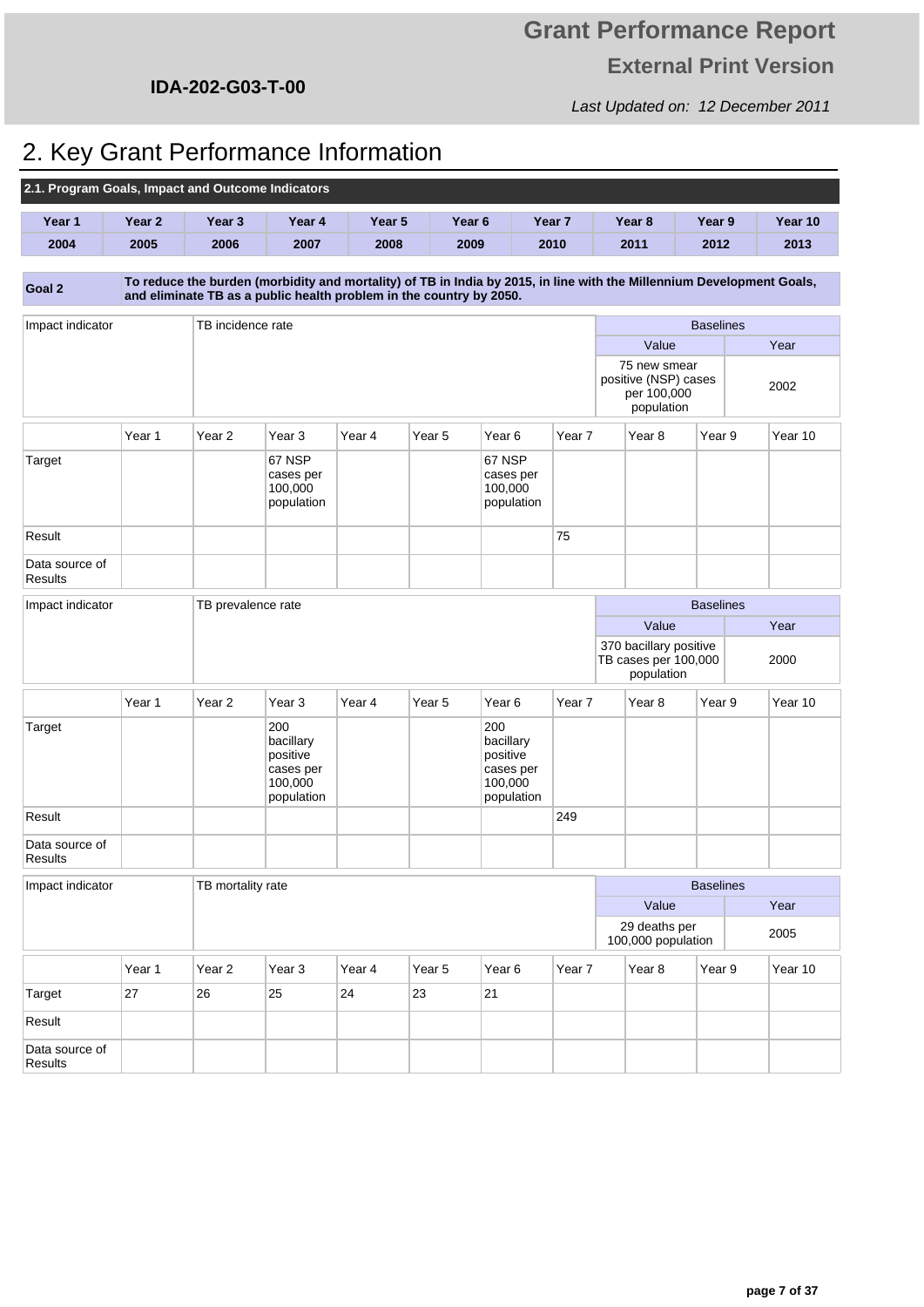### Last Updated on: 12 December 2011

| Outcome indicator         |                 |                        | Case detection    |                  |                   |                   |          |  |                                                                         |                  | <b>Baselines</b> |         |  |  |
|---------------------------|-----------------|------------------------|-------------------|------------------|-------------------|-------------------|----------|--|-------------------------------------------------------------------------|------------------|------------------|---------|--|--|
|                           |                 |                        |                   |                  |                   |                   |          |  | Value                                                                   |                  |                  | Year    |  |  |
|                           |                 |                        |                   |                  |                   |                   |          |  | 51 new smear<br>positive (NSP) cases<br>per 100,000<br>population (70%) |                  |                  | 2007    |  |  |
|                           | Year 1          | Year <sub>2</sub>      | Year <sub>3</sub> | Year 4           | Year 5            | Year <sub>6</sub> | Year 7   |  | Year <sub>8</sub>                                                       | Year 9           |                  | Year 10 |  |  |
| Target                    | $\geq 51(70\%)$ | $\geq 51(70\%)$        | ≥ 51 (70%)        | $\geq 51(70%)$   | $\geq 51$ (70%)   | $\geq 51(70\%)$   |          |  |                                                                         |                  |                  |         |  |  |
| Result                    |                 |                        |                   |                  |                   |                   | 54 (72%) |  |                                                                         |                  |                  |         |  |  |
| Data source of<br>Results |                 |                        |                   |                  |                   |                   |          |  |                                                                         |                  |                  |         |  |  |
| Impact indicator          |                 | Treatment success rate |                   | <b>Baselines</b> |                   |                   |          |  |                                                                         |                  |                  |         |  |  |
|                           |                 |                        |                   |                  |                   |                   |          |  | Value                                                                   |                  |                  | Year    |  |  |
|                           |                 |                        |                   |                  |                   |                   |          |  | 86%                                                                     |                  |                  | 2007    |  |  |
|                           | Year 1          | Year <sub>2</sub>      | Year <sub>3</sub> | Year 4           | Year <sub>5</sub> | Year <sub>6</sub> | Year 7   |  | Year 8                                                                  | Year 9           |                  | Year 10 |  |  |
| Target                    | $\geq 85\%$     | $\geq 85\%$            | $\geq 85\%$       | $\geq 85\%$      | $\geq 85\%$       | $\geq 85\%$       |          |  |                                                                         |                  |                  |         |  |  |
| Result                    |                 |                        |                   |                  |                   |                   | 87%      |  |                                                                         |                  |                  |         |  |  |
| Data source of<br>Results |                 |                        |                   |                  |                   |                   |          |  |                                                                         |                  |                  |         |  |  |
| Impact indicator          |                 | N/A                    |                   |                  |                   |                   |          |  |                                                                         | <b>Baselines</b> |                  |         |  |  |
|                           |                 |                        |                   |                  |                   |                   |          |  | Value                                                                   |                  |                  | Year    |  |  |
|                           |                 |                        |                   |                  |                   |                   |          |  | N/A                                                                     |                  |                  | N/A     |  |  |
|                           | Year 1          | Year <sub>2</sub>      | Year <sub>3</sub> | Year 4           | Year <sub>5</sub> | Year <sub>6</sub> | Year 7   |  | Year <sub>8</sub>                                                       | Year 9           |                  | Year 10 |  |  |
| Target                    | N/A             | N/A                    | N/A               | >70%             | >70%              | >70%              |          |  |                                                                         |                  |                  |         |  |  |
| Result                    |                 |                        |                   |                  |                   |                   |          |  |                                                                         |                  |                  |         |  |  |
| Data source of<br>Results |                 |                        |                   |                  |                   |                   |          |  |                                                                         |                  |                  |         |  |  |

**IDA-202-G03-T-00**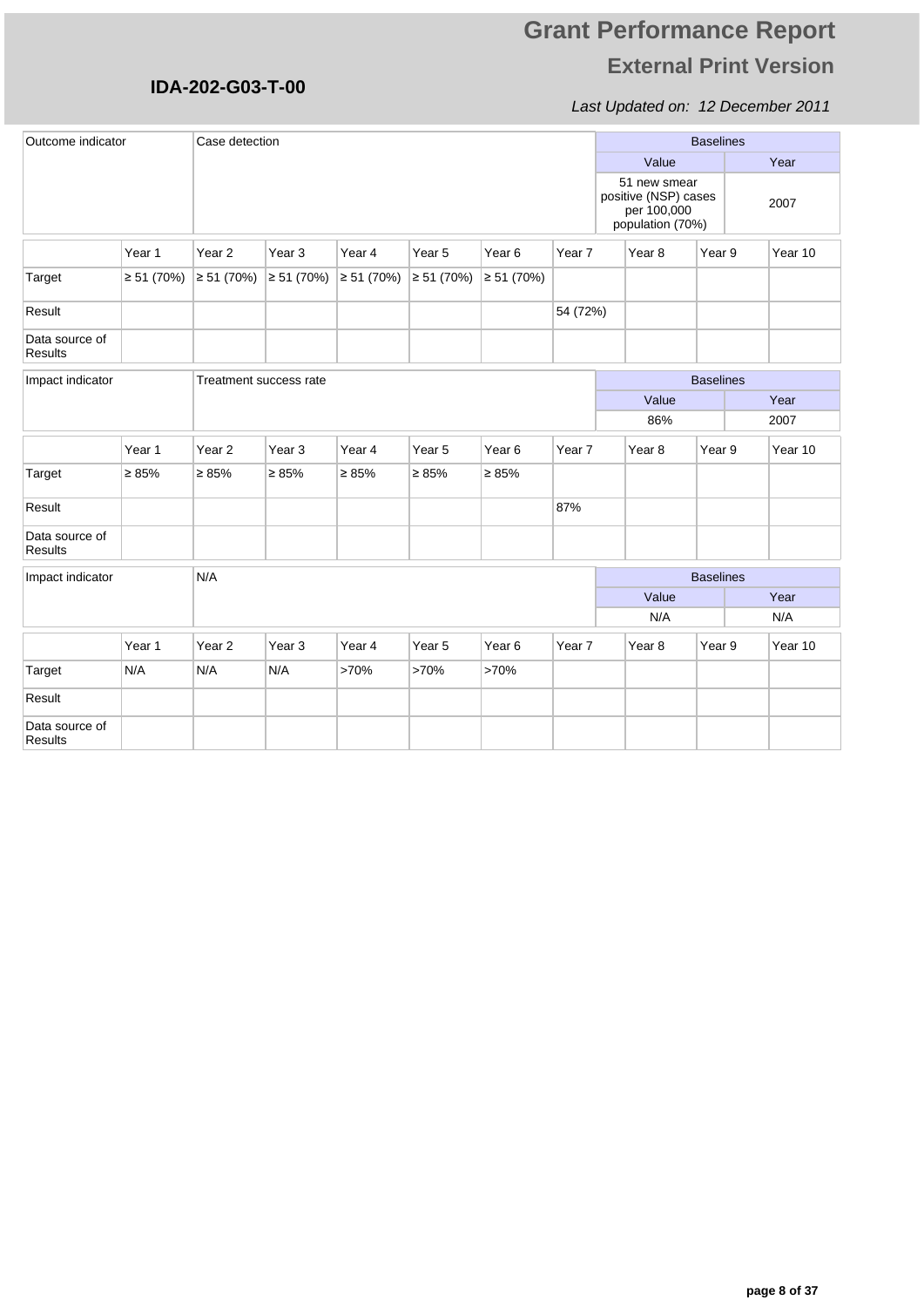## **Grant Performance Report External Print Version**

Last Updated on: 12 December 2011

#### **2.2. Programmatic Performance**

| 2.2.1. Reporting Periods |                        |                        |                        |                        |                        |                        |                        |                        |
|--------------------------|------------------------|------------------------|------------------------|------------------------|------------------------|------------------------|------------------------|------------------------|
|                          | Period 1               | Period 2               | Period 3               | Period 4               | Period 5               | Period 6               | Period <sub>7</sub>    | Period 8               |
| N/A                      | 01.Apr.04<br>30.Jun.04 | 01.Jul.04<br>30.Sep.04 | 01.Oct.04<br>31.Dec.04 | 01.Jan.05<br>31.Mar.05 | 01.Apr.05<br>30.Jun.05 | 01.Jul.05<br>30.Sep.05 | 01.Oct.05<br>31.Dec.05 | 01.Jan.06<br>31.Mar.06 |
|                          | Period 9               | Period 10              | Period 11              | Period 12              | Period 13              | Period 14              | Period 15              | Period 16              |
| N/A                      | 01.Apr.06<br>30.Jun.06 | 01.Jul.06<br>30.Sep.06 | 01.Oct.06<br>31.Dec.06 | 01.Jan.07<br>31.Mar.07 | 01.Apr.07<br>30.Jun.07 | 01.Jul.07<br>30.Sep.07 | 01.Oct.07<br>31.Dec.07 | 01.Jan.08<br>31.Mar.08 |
|                          | Period 17              | Period 18              | Period 19              | Period 20              | Period 21              | Period 22              | Period 23              | Period 24              |
| N/A                      | 01.Apr.08<br>30.Jun.08 | 01.Jul.08<br>30.Sep.08 | 01.Oct.08<br>31.Dec.08 | 01.Jan.09<br>31.Mar.09 | 01.Apr.09<br>30.Jun.09 | 01.Jul.09<br>30.Sep.09 | 01.Oct.09<br>31.Dec.09 | 01.Jan.10<br>31.Mar.10 |

#### **2.2.2. Program Objectives, Service Delivery Areas and Indicators**

**Objective 3 - To consolidate TB control efforts towards achieving the goal of TB control through sustainable and effective public-private partnership to involve all health care providers.** 

**TB/HIV**

Indicator 3.9 - Number and percentage of TB patients who had an HIV test result recorded (positive and negative) in the TB register (among all registered patients in Andhra Pradesh)

|          |                  | <b>Baseline</b>         |                                  | Is Top 10        | Is Training                      |                |                  |                  |                     |                                  |
|----------|------------------|-------------------------|----------------------------------|------------------|----------------------------------|----------------|------------------|------------------|---------------------|----------------------------------|
|          |                  | Value                   | Year                             | indicator? (Y/N) | indicator? (Y/N)                 |                |                  |                  |                     |                                  |
| No Level |                  | 6114/28<br>498<br>(21%) | Decemb<br>er 2008                | Υ                | N                                |                |                  |                  |                     |                                  |
|          | Period 1         | Period <sub>2</sub>     |                                  | Period 3         | Period 4                         | Period 5       |                  | Period 6         | Period <sub>7</sub> | Period 8                         |
| Target   |                  |                         |                                  |                  |                                  |                |                  |                  |                     |                                  |
| Result   | N.<br>D.<br>P: % |                         | N:<br>D:<br>P: %                 | N.<br>D.<br>P: % | N:<br>D:<br>P: %                 |                | N:<br>D:<br>P: % | N.<br>D:<br>P: % | N.<br>D.<br>P: %    | N.<br>D.<br>P: %                 |
|          | Period 9         | Period 10               |                                  | Period 11        | Period 12                        | Period 13      |                  | Period 14        | Period 15           | Period 16                        |
| Target   |                  |                         |                                  |                  |                                  |                |                  |                  |                     |                                  |
| Result   | N.<br>D:<br>P: % |                         | N:<br>D:<br>P: %                 | N:<br>D:<br>P: % | N:<br>D:<br>P: %                 |                | N:<br>D:<br>P: % | N:<br>D:<br>P: % | N.<br>D:<br>P: %    | N:<br>D:<br>P: %                 |
|          | Period 17        | Period 18               |                                  | Period 19        | Period 20                        | Period 21      |                  | Period 22        | Period 23           | Period 24                        |
| Target   | N.<br>D:<br>P: % |                         | N.<br>D:<br>P: %                 | N.<br>D.<br>P: % | N:<br>D:<br>P: %                 |                | 13,156           | 21,657           | 30,512              | N: 9,311<br>D: 23,278<br>P: 40%  |
| Result   | N.<br>D:<br>P: % |                         | N:<br>D:<br>P: %                 | N.<br>D:<br>P: % | N:<br>D:<br>P: %                 | Pending result |                  | 39,865           | Pending result      | N: 22,554<br>D: 28,340<br>P: 80% |
|          | Period 25        | Period 26               |                                  | Period 27        | Period 28                        | Period 29      |                  | Period 30        | Period 31           | Period 32                        |
| Target   | 20,351           |                         | N: 34,663<br>D: 69,326<br>P: 50% | 49,018           | N: 14,108<br>D: 23,513<br>P: 60% |                | 30,209           | 50,440           | 68,503              | 16,618                           |
| Result   | Pending result   |                         | N: 66,868<br>D: 86,320<br>P: 78% | Pending result   | N: 23,017<br>D: 28,416<br>P: 81% | Pending result |                  | N.<br>D:<br>P: % | N.<br>D:<br>P: %    | N.<br>D:<br>P: %                 |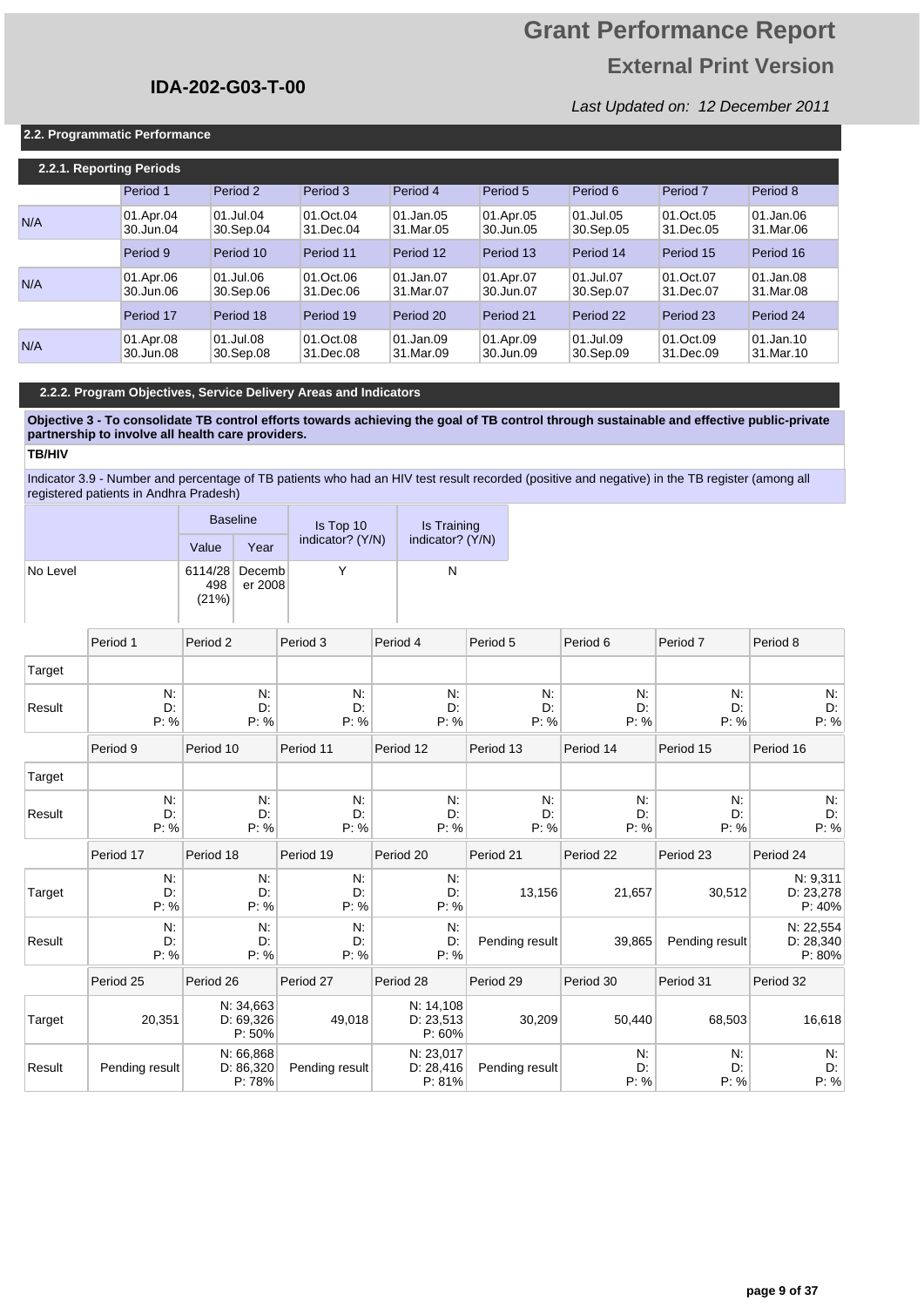### **IDA-202-G03-T-00**

#### Last Updated on: 12 December 2011

Indicator 3.10 - Number and percentage of HIV positive TB patients who receive at least one dose of cotrimoxazole preventive therapy during or at the end of TB treatment (among all HIV positive TB patients registered over a given period of time in Andhra Pradesh)

|          |                  | <b>Baseline</b> |                                | Is Top 10        |                  | Is Training                    |           |                  |                  |                  |                                |
|----------|------------------|-----------------|--------------------------------|------------------|------------------|--------------------------------|-----------|------------------|------------------|------------------|--------------------------------|
|          |                  | Value           | Year                           | indicator? (Y/N) |                  | indicator? (Y/N)               |           |                  |                  |                  |                                |
| No Level |                  | 0               |                                | Υ<br>0           |                  | ${\sf N}$                      |           |                  |                  |                  |                                |
|          | Period 1         | Period 2        |                                | Period 3         |                  | Period 4                       | Period 5  |                  | Period 6         | Period 7         | Period 8                       |
| Target   |                  |                 |                                |                  |                  |                                |           |                  |                  |                  |                                |
| Result   | N.<br>D.<br>P: % |                 | N.<br>D:<br>P: %               |                  | N:<br>D:<br>P: % | N:<br>D.<br>P: %               |           | N.<br>D:<br>P: % | N:<br>D:<br>P: % | N.<br>D:<br>P: % | N:<br>D:<br>P: %               |
|          | Period 9         | Period 10       |                                | Period 11        |                  | Period 12                      | Period 13 |                  | Period 14        | Period 15        | Period 16                      |
| Target   |                  |                 |                                |                  |                  |                                |           |                  |                  |                  |                                |
| Result   | N.<br>D:<br>P: % |                 | N.<br>D:<br>P: %               |                  | N:<br>D:<br>P: % | N:<br>D:<br>P: %               |           | N.<br>D:<br>P: % | N:<br>D:<br>P: % | N.<br>D:<br>P: % | N.<br>D:<br>P: %               |
|          | Period 17        | Period 18       |                                | Period 19        |                  | Period 20                      | Period 21 |                  | Period 22        | Period 23        | Period 24                      |
| Target   |                  |                 |                                |                  |                  |                                |           | <b>NA</b>        | <b>NA</b>        | <b>NA</b>        | <b>NA</b>                      |
| Result   | N.<br>D.<br>P: % |                 | N.<br>D:<br>P: %               |                  | N:<br>D:<br>P: % | N.<br>D:<br>P: %               |           | N:<br>D:<br>P: % | N:<br>D:<br>P: % | N.<br>D:<br>P: % | N: 2,004<br>D: 2,360<br>P: 85% |
|          | Period 25        | Period 26       |                                | Period 27        |                  | Period 28                      | Period 29 |                  | Period 30        | Period 31        | Period 32                      |
| Target   | 427              |                 | N: 724<br>D: 1,034<br>P: 70%   |                  | 1,034            | N: 423<br>D: 564<br>P: 75%     |           | 819              | 1,356            | 1,883            | 760                            |
| Result   | Pending result   |                 | N: 7,204<br>D: 7,928<br>P: 91% | Pending result   |                  | N: 2,885<br>D: 3,170<br>P: 91% |           | Pending result   | N.<br>D:<br>P: % | N.<br>D:<br>P: % | N:<br>D:<br>P: %               |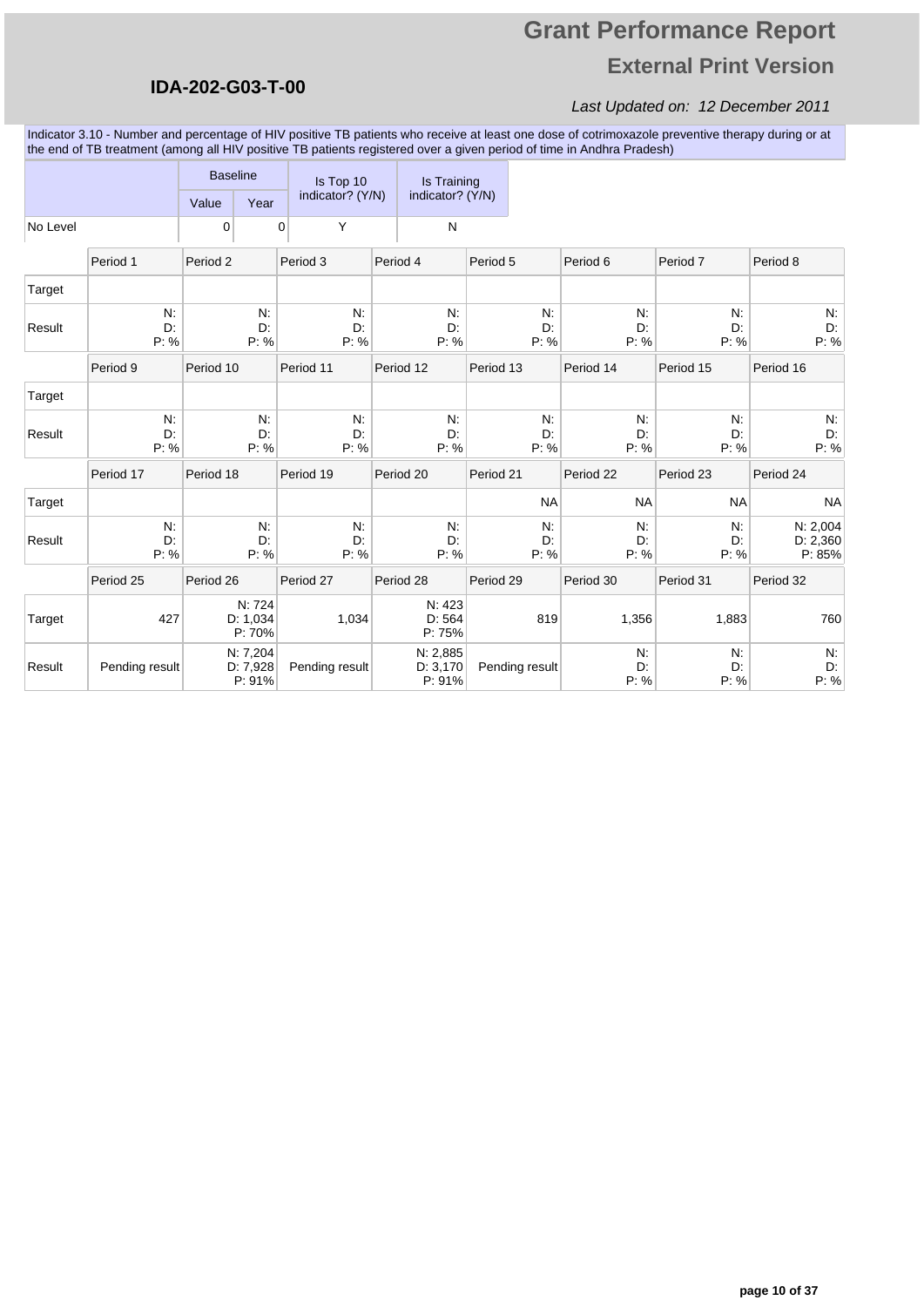# **Grant Performance Report External Print Version**

| <b>MDR-TB</b> |                                                                                                                                                                                                                             |           |                 |                  |                  |           |                |           |                |           |     |
|---------------|-----------------------------------------------------------------------------------------------------------------------------------------------------------------------------------------------------------------------------|-----------|-----------------|------------------|------------------|-----------|----------------|-----------|----------------|-----------|-----|
|               | Indicator 3.11 - Number of lab-confirmed MDR-TB patients enrolled in second-line anti-TB treatment (DOTS Plus treatment)                                                                                                    |           |                 |                  |                  |           |                |           |                |           |     |
|               |                                                                                                                                                                                                                             |           | <b>Baseline</b> | Is Top 10        | Is Training      |           |                |           |                |           |     |
|               |                                                                                                                                                                                                                             | Value     | Year            | indicator? (Y/N) | indicator? (Y/N) |           |                |           |                |           |     |
| No Level      |                                                                                                                                                                                                                             |           |                 | Υ                | ${\sf N}$        |           |                |           |                |           |     |
|               | Period 1                                                                                                                                                                                                                    | Period 2  |                 | Period 3         | Period 4         | Period 5  |                | Period 6  | Period 7       | Period 8  |     |
| Target        |                                                                                                                                                                                                                             |           |                 |                  |                  |           |                |           |                |           |     |
| Result        |                                                                                                                                                                                                                             |           |                 |                  |                  |           |                |           |                |           |     |
|               | Period 9                                                                                                                                                                                                                    | Period 10 |                 | Period 11        | Period 12        | Period 13 |                | Period 14 | Period 15      | Period 16 |     |
| Target        |                                                                                                                                                                                                                             |           |                 |                  |                  |           |                |           |                |           |     |
| Result        |                                                                                                                                                                                                                             |           |                 |                  |                  |           |                |           |                |           |     |
|               | Period 17                                                                                                                                                                                                                   | Period 18 |                 | Period 19        | Period 20        | Period 21 |                | Period 22 | Period 23      | Period 24 |     |
| Target        |                                                                                                                                                                                                                             |           |                 |                  |                  |           | 135            | 210       | 315            |           | 105 |
| Result        |                                                                                                                                                                                                                             |           |                 |                  |                  |           | Pending result | 99        | Pending result |           | 29  |
|               | Period 25                                                                                                                                                                                                                   | Period 26 |                 | Period 27        | Period 28        | Period 29 |                | Period 30 | Period 31      | Period 32 |     |
| Target        | 305                                                                                                                                                                                                                         |           | 505             | 705              | 200              |           | 500            | 800       | 1,100          |           | 300 |
| Result        | Pending result                                                                                                                                                                                                              |           | 229             | Pending result   | 106              |           | Pending result |           |                |           |     |
|               | Indicator 3.12 - Number and percentage of lab-confirmed MDR-TB patients successfully treated among those enrolled in second line anti -TB<br>treatment (according to program guidelines) during a specified period of time. |           |                 |                  |                  |           |                |           |                |           |     |
|               |                                                                                                                                                                                                                             |           | <b>Baseline</b> | Is Top 10        | Is Training      |           |                |           |                |           |     |
|               |                                                                                                                                                                                                                             | Value     | Year            | indicator? (Y/N) | indicator? (Y/N) |           |                |           |                |           |     |
| No Level      |                                                                                                                                                                                                                             |           |                 | Υ                | ${\sf N}$        |           |                |           |                |           |     |
|               | Period 1                                                                                                                                                                                                                    | Period 2  |                 | Period 3         | Period 4         | Period 5  |                | Period 6  | Period 7       | Period 8  |     |
| Target        |                                                                                                                                                                                                                             |           |                 |                  |                  |           |                |           |                |           |     |
| Result        |                                                                                                                                                                                                                             |           |                 |                  |                  |           |                |           |                |           |     |
|               | Period 9                                                                                                                                                                                                                    | Period 10 |                 | Period 11        | Period 12        | Period 13 |                | Period 14 | Period 15      | Period 16 |     |
| Target        |                                                                                                                                                                                                                             |           |                 |                  |                  |           |                |           |                |           |     |
| Result        |                                                                                                                                                                                                                             |           |                 |                  |                  |           |                |           |                |           |     |
|               | Period 17                                                                                                                                                                                                                   | Period 18 |                 | Period 19        | Period 20        | Period 21 |                | Period 22 | Period 23      | Period 24 |     |
| Target        |                                                                                                                                                                                                                             |           |                 |                  |                  |           | $\pmb{0}$      | $\pmb{0}$ | $\pmb{0}$      |           | 0   |
| Result        |                                                                                                                                                                                                                             |           |                 |                  |                  |           |                |           |                |           | 0   |
|               | Period 25                                                                                                                                                                                                                   | Period 26 |                 | Period 27        | Period 28        | Period 29 |                | Period 30 | Period 31      | Period 32 |     |
| Target        | 0                                                                                                                                                                                                                           |           | $\pmb{0}$       | 0                | 0                |           | $\pmb{0}$      | 21        | 46             |           | 52  |
| Result        |                                                                                                                                                                                                                             |           |                 |                  |                  |           |                |           |                |           |     |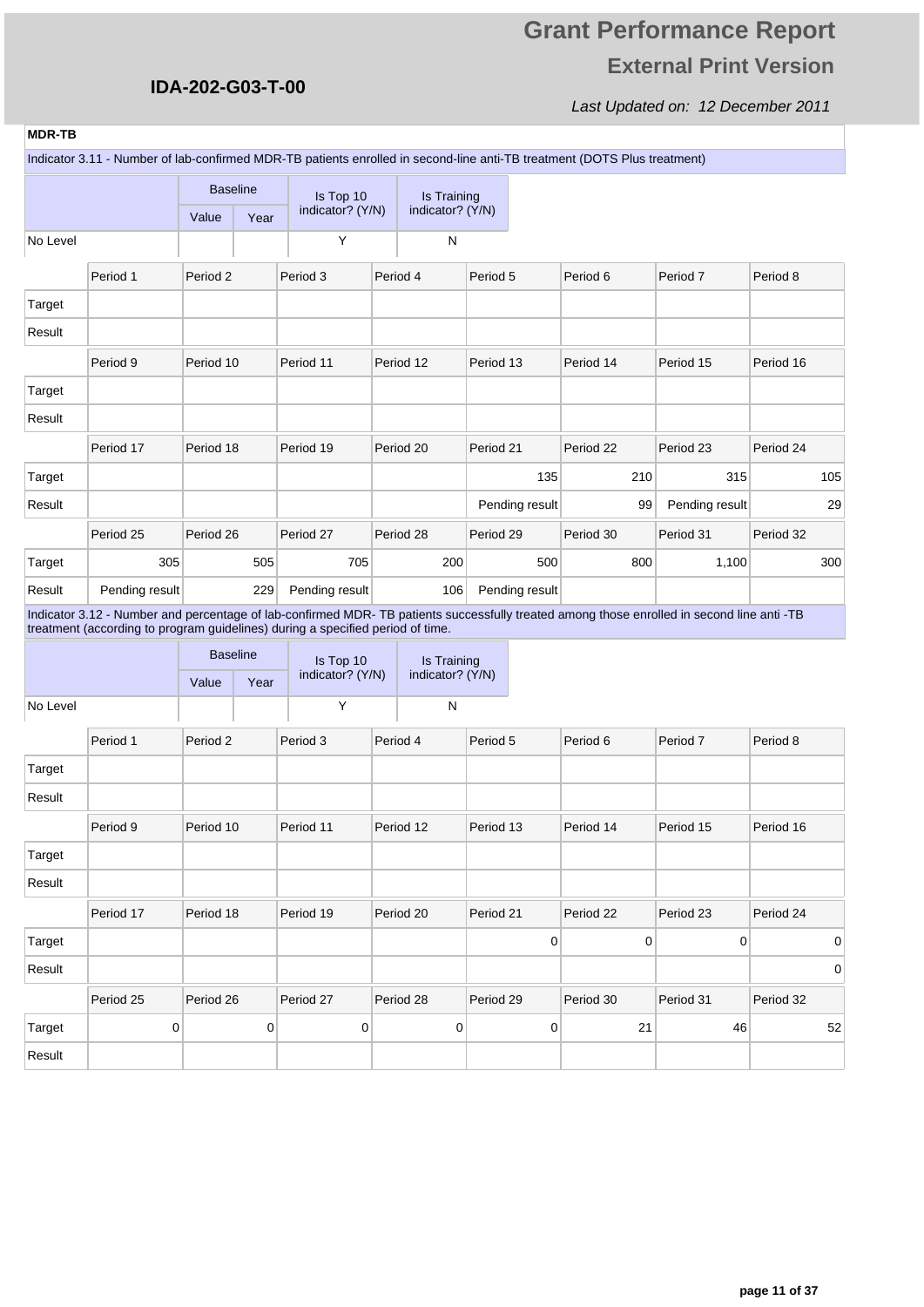# **Grant Performance Report External Print Version**

#### Last Updated on: 12 December 2011

#### **Objective 4 - To achieve and sustain universal access to high quality diagnosis and patient friendly treatment under DOTS.**

|                   | <b>Improving diagnosis</b>                                                                           |                 |                       |                               |                                 |                |                                                                                                                                             |                |                      |
|-------------------|------------------------------------------------------------------------------------------------------|-----------------|-----------------------|-------------------------------|---------------------------------|----------------|---------------------------------------------------------------------------------------------------------------------------------------------|----------------|----------------------|
|                   | Indicator 4.1 - Number of Designated Microscopy Centres supported under RNTCP in the project states. |                 |                       |                               |                                 |                |                                                                                                                                             |                |                      |
|                   |                                                                                                      | <b>Baseline</b> |                       | Is Top 10<br>indicator? (Y/N) | Is Training<br>indicator? (Y/N) |                |                                                                                                                                             |                |                      |
|                   |                                                                                                      | Value           | Year                  |                               |                                 |                |                                                                                                                                             |                |                      |
| No Level          |                                                                                                      |                 |                       | N                             | N                               |                |                                                                                                                                             |                |                      |
|                   | Period 1                                                                                             | Period 2        |                       | Period 3                      | Period 4                        | Period 5       | Period 6                                                                                                                                    | Period 7       | Period 8             |
| Target            |                                                                                                      |                 |                       |                               |                                 |                |                                                                                                                                             |                |                      |
| Result            |                                                                                                      |                 |                       |                               |                                 |                |                                                                                                                                             |                |                      |
|                   | Period 9                                                                                             | Period 10       |                       | Period 11                     | Period 12                       | Period 13      | Period 14                                                                                                                                   | Period 15      | Period 16            |
| Target            |                                                                                                      |                 |                       |                               |                                 |                |                                                                                                                                             |                |                      |
| Result            |                                                                                                      |                 |                       |                               |                                 |                |                                                                                                                                             |                |                      |
|                   | Period 17                                                                                            | Period 18       |                       | Period 19                     | Period 20                       | Period 21      | Period 22                                                                                                                                   | Period 23      | Period 24            |
| Target            |                                                                                                      |                 |                       |                               |                                 | 3,625          | 3,640                                                                                                                                       | 3,655          | 3,665                |
| Result            |                                                                                                      |                 |                       |                               |                                 | Pending result | 3,680                                                                                                                                       | Pending result | 3,689                |
|                   |                                                                                                      |                 |                       |                               |                                 |                |                                                                                                                                             |                |                      |
|                   | Period 25                                                                                            | Period 26       |                       | Period 27                     | Period 28                       | Period 29      | Period 30                                                                                                                                   | Period 31      | Period 32            |
| Target            | 3,675                                                                                                |                 | 3,690                 | 3,705                         | 3,720                           | 3,735          | 3,750                                                                                                                                       | 3,765          | 3,785                |
| Result            | Pending result                                                                                       |                 | 3,715                 | Pending result                | 3,722                           | Pending result |                                                                                                                                             |                |                      |
| smear microscopy, |                                                                                                      |                 |                       |                               |                                 |                | Indicator 4.6 - Number and percentage of laboratories showing adequate performance among those that received external quality assurance for |                |                      |
|                   |                                                                                                      |                 |                       |                               |                                 |                |                                                                                                                                             |                |                      |
|                   |                                                                                                      | <b>Baseline</b> |                       | Is Top 10<br>indicator? (Y/N) | Is Training<br>indicator? (Y/N) |                |                                                                                                                                             |                |                      |
|                   |                                                                                                      | Value           | Year                  |                               |                                 |                |                                                                                                                                             |                |                      |
| No Level          |                                                                                                      |                 |                       | N                             | N                               |                |                                                                                                                                             |                |                      |
|                   | Period 1                                                                                             | Period 2        |                       | Period 3                      | Period 4                        | Period 5       | Period 6                                                                                                                                    | Period 7       | Period 8             |
| Target            |                                                                                                      |                 |                       |                               |                                 |                |                                                                                                                                             |                |                      |
| Result            | N:<br>D:                                                                                             |                 | N.<br>D:              | N.<br>D:                      | N:<br>D:                        | N.<br>D:       | N.<br>D:                                                                                                                                    | N.<br>D:       | N.<br>D.             |
|                   | P: %                                                                                                 |                 | P: %                  | P: %                          | P: %                            | P: %           | P: %                                                                                                                                        | P: %           | P: %                 |
|                   | Period 9                                                                                             | Period 10       |                       | Period 11                     | Period 12                       | Period 13      | Period 14                                                                                                                                   | Period 15      | Period 16            |
| Target            |                                                                                                      |                 |                       |                               |                                 |                |                                                                                                                                             |                |                      |
| Result            | N:<br>D:                                                                                             |                 | N.<br>D:              | N:<br>D:                      | N.<br>D:                        | N.             | N.<br>D:<br>D:                                                                                                                              | N.<br>D:       | N.<br>D:             |
|                   | P: %                                                                                                 |                 | P: %                  | P: %                          | P: %                            | P: %           | P: %                                                                                                                                        | P: %           | P: %                 |
|                   | Period 17                                                                                            | Period 18       |                       | Period 19                     | Period 20                       | Period 21      | Period 22                                                                                                                                   | Period 23      | Period 24            |
| Target            | N:<br>D:                                                                                             |                 | N.<br>D:              | N:<br>D:                      | N.<br>D:                        | N.<br>D:       | N.<br>D:                                                                                                                                    | N.<br>D:       | N: 3,115<br>D: 3,665 |
|                   | P: %                                                                                                 |                 | P: %                  | P: %                          | P: %                            | P: %           | P: %                                                                                                                                        | P: %           | P: 85%               |
| Result            | N:<br>D:                                                                                             |                 | N.<br>D:              | N:<br>D:                      | N:<br>D:                        | N.<br>D.       | N.<br>D.                                                                                                                                    | N.<br>D:       | N: 3,427<br>D: 3,689 |
|                   | P: %                                                                                                 |                 | P: %                  | P: %                          | P: %                            | P: %           | P: %                                                                                                                                        | P: %           | P: 93%               |
|                   | Period 25                                                                                            | Period 26       |                       | Period 27                     | Period 28                       | Period 29      | Period 30                                                                                                                                   | Period 31      | Period 32            |
| Target            | N: 3, 115<br>D: 3,665                                                                                |                 | N: 3, 115<br>D: 3,665 | N: 3,115<br>D: 3,665          | N: 3,299<br>D: 3,836            | N:             | N.<br>D:<br>D.                                                                                                                              | N.<br>D:       | 3,293                |
|                   | P: 85%                                                                                               |                 | P: 85%                | P: 85%                        | P: 86%                          | P: %           | P: %                                                                                                                                        | P: %           |                      |
| Result            | Pending result                                                                                       |                 | N: 3,115<br>D: 3,665  | Pending result                | N: 3,611<br>D: 4,199            | N:<br>D:       | N.<br>D.                                                                                                                                    | N.<br>D:       | N.<br>D:             |
|                   | <b>High Quality DOTS.</b>                                                                            |                 | P: 85%                |                               | P: 86%                          | P: %           | P: %                                                                                                                                        | P: %           | P: %                 |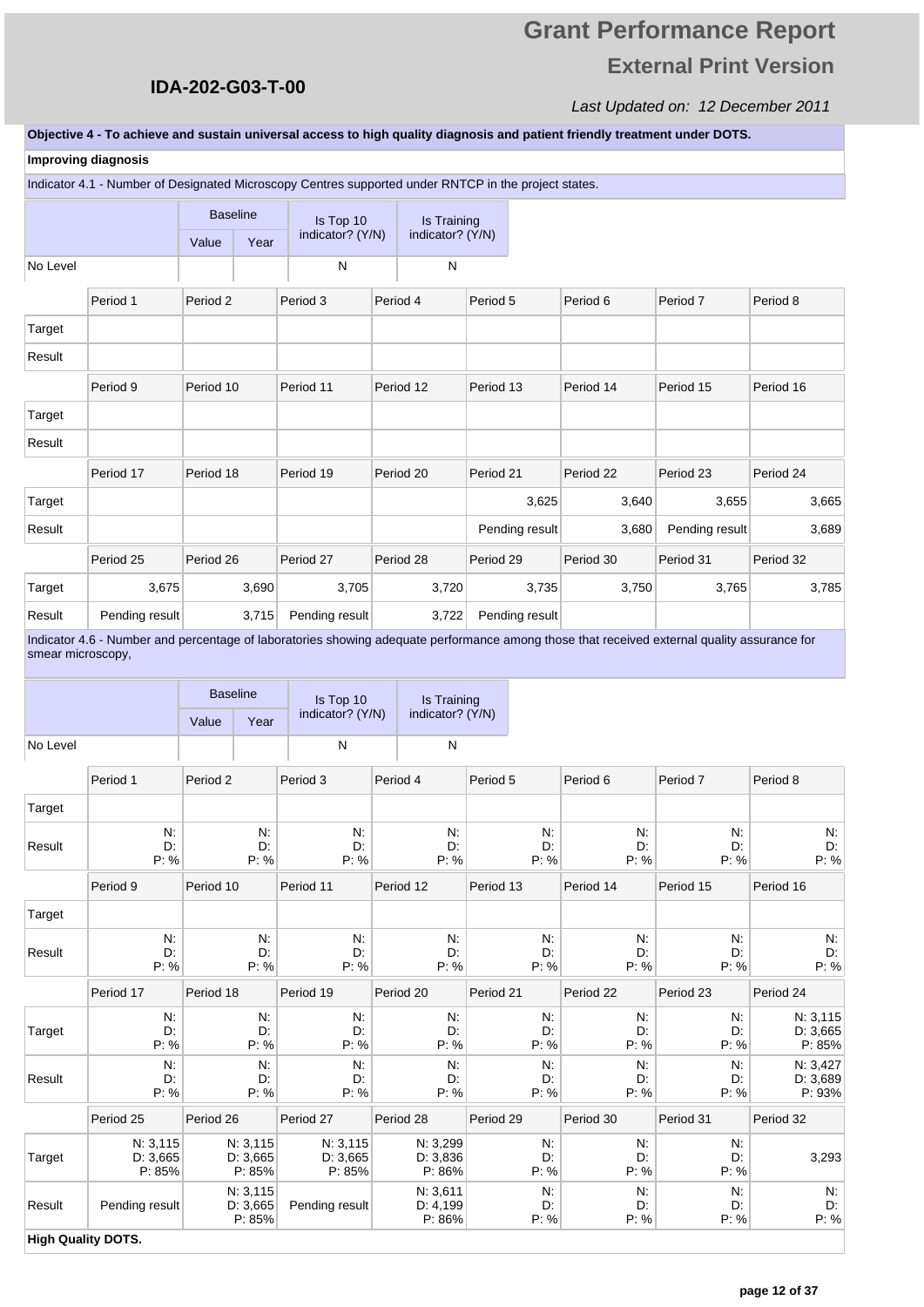### **IDA-202-G03-T-00**

|                    |                                                                                                                                       |           | <b>Baseline</b> | Is Top 10        | Is Training        |           |                |           |                |           |
|--------------------|---------------------------------------------------------------------------------------------------------------------------------------|-----------|-----------------|------------------|--------------------|-----------|----------------|-----------|----------------|-----------|
|                    |                                                                                                                                       | Value     | Year            | indicator? (Y/N) | indicator? (Y/N)   |           |                |           |                |           |
| No Level           |                                                                                                                                       |           |                 | Y                | Y                  |           |                |           |                |           |
|                    | Period 1                                                                                                                              | Period 2  |                 | Period 3         | Period 4           | Period 5  |                | Period 6  | Period 7       | Period 8  |
| Target             |                                                                                                                                       |           |                 |                  |                    |           |                |           |                |           |
| Result             |                                                                                                                                       |           |                 |                  |                    |           |                |           |                |           |
|                    | Period 9                                                                                                                              | Period 10 |                 | Period 11        | Period 12          | Period 13 |                | Period 14 | Period 15      | Period 16 |
| Target             |                                                                                                                                       |           |                 |                  |                    |           |                |           |                |           |
| Result             |                                                                                                                                       |           |                 |                  |                    |           |                |           |                |           |
|                    | Period 17                                                                                                                             | Period 18 |                 | Period 19        | Period 20          | Period 21 |                | Period 22 | Period 23      | Period 24 |
| Target             |                                                                                                                                       |           |                 |                  |                    |           | 750            | 1,500     | 2,250          | 3,000     |
| Result             |                                                                                                                                       |           |                 |                  |                    |           | Pending result | 1,481     | Pending result | 6,444     |
|                    | Period 25                                                                                                                             | Period 26 |                 | Period 27        | Period 28          | Period 29 |                | Period 30 | Period 31      | Period 32 |
| Target             | 3,750                                                                                                                                 |           | 4,500           | 5,250            | 6,000              |           | 6,750          | 7,500     | 8,250          | 9,000     |
| Result             | Pending result                                                                                                                        |           | 8,753           | Pending result   | 12,020             |           | Pending result |           |                |           |
| (cumulative/year). | Indicator 4.3 - Number of new smear positive cases reported to the national authorities and registered for treatment under RNTCP DOTS |           |                 |                  |                    |           |                |           |                |           |
|                    |                                                                                                                                       |           | <b>Baseline</b> | Is Top 10        | <b>Is Training</b> |           |                |           |                |           |
|                    |                                                                                                                                       | Value     | Year            | indicator? (Y/N) | indicator? (Y/N)   |           |                |           |                |           |
| No Level           |                                                                                                                                       |           |                 | Υ                | N                  |           |                |           |                |           |
|                    | Period 1                                                                                                                              | Period 2  |                 | Period 3         | Period 4           | Period 5  |                | Period 6  | Period 7       | Period 8  |
| Target             |                                                                                                                                       |           |                 |                  |                    |           |                |           |                |           |
| Result             |                                                                                                                                       |           |                 |                  |                    |           |                |           |                |           |
|                    | Period 9                                                                                                                              | Period 10 |                 | Period 11        | Period 12          | Period 13 |                | Period 14 | Period 15      | Period 16 |
| Target             |                                                                                                                                       |           |                 |                  |                    |           |                |           |                |           |
| Result             |                                                                                                                                       |           |                 |                  |                    |           |                |           |                |           |
|                    | Period 17                                                                                                                             | Period 18 |                 | Period 19        | Period 20          | Period 21 |                | Period 22 | Period 23      | Period 24 |
| Target             |                                                                                                                                       |           |                 |                  |                    |           | 85,562         | 135,640   | 180,353        | 41,136    |
| Result             |                                                                                                                                       |           |                 |                  |                    |           | Pending result | 141,391   | Pending result | 46,441    |
|                    | Period 25                                                                                                                             | Period 26 |                 | Period 27        | Period 28          | Period 29 |                | Period 30 | Period 31      | Period 32 |
| Target             | 85,662                                                                                                                                |           | 137,608         | 183,990          | 42,671             |           | 89,172         | 143,427   | 191,868        | 44,566    |
| Result             | Pending result                                                                                                                        |           | 144,718         | Pending result   | 47,086             |           | Pending result |           |                |           |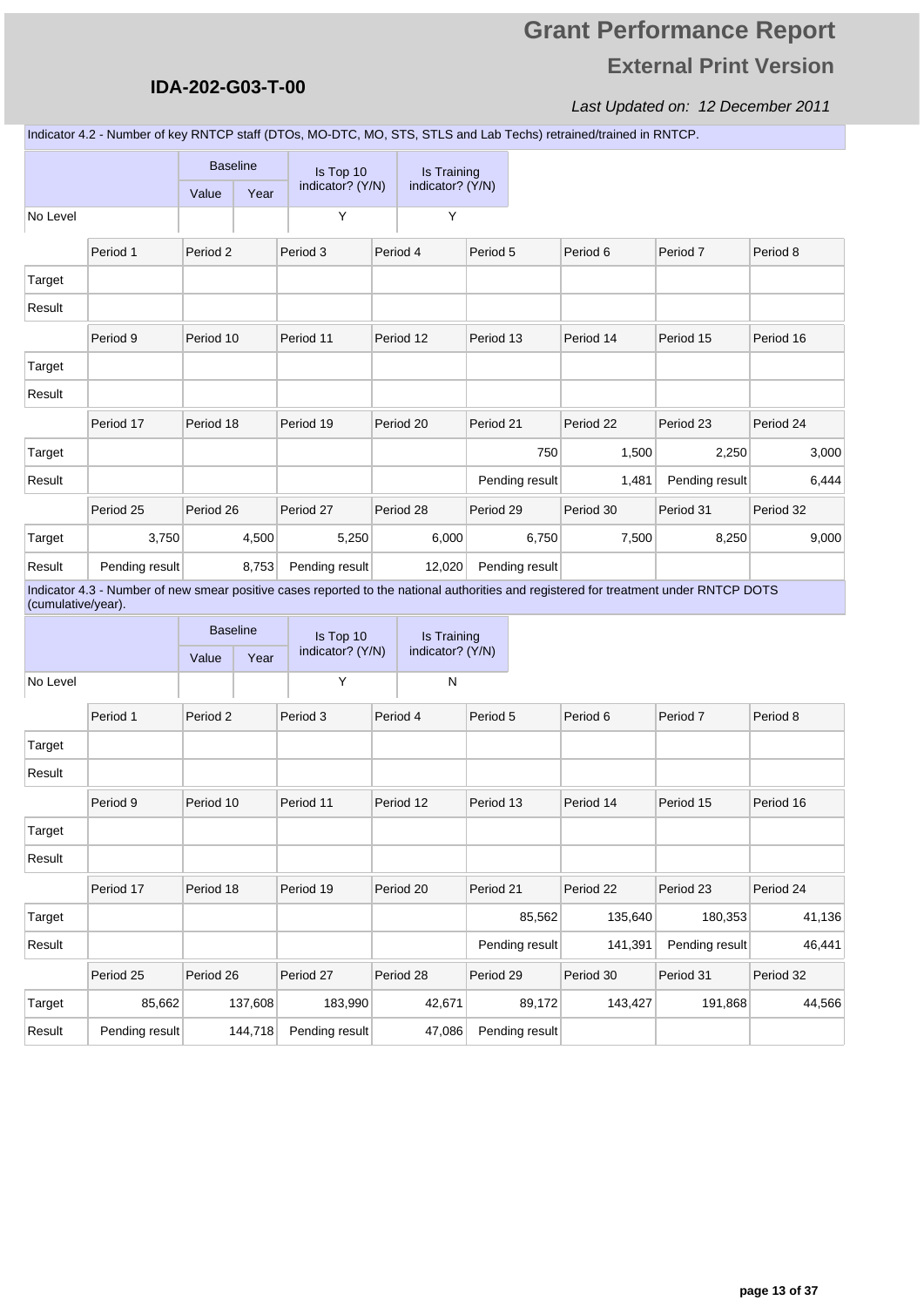## **Grant Performance Report External Print Version**

#### Last Updated on: 12 December 2011

Indicator 4.4 - Number of new smear positive cases reported to the national authortities and registered for treatment under RNTCP DOTS (noncumulative).

|          |                                                                                           | <b>Baseline</b>     |        | Is Top 10        |          | <b>Is Training</b> |           |                                    |           |                |           |
|----------|-------------------------------------------------------------------------------------------|---------------------|--------|------------------|----------|--------------------|-----------|------------------------------------|-----------|----------------|-----------|
|          |                                                                                           | Value               | Year   | indicator? (Y/N) |          | indicator? (Y/N)   |           |                                    |           |                |           |
| No Level |                                                                                           |                     |        | Υ                |          | N                  |           |                                    |           |                |           |
|          | Period 1                                                                                  | Period <sub>2</sub> |        | Period 3         | Period 4 |                    | Period 5  |                                    | Period 6  | Period 7       | Period 8  |
| Target   |                                                                                           |                     |        |                  |          |                    |           |                                    |           |                |           |
| Result   |                                                                                           |                     |        |                  |          |                    |           |                                    |           |                |           |
|          | Period 9                                                                                  | Period 10           |        | Period 11        |          | Period 12          | Period 13 |                                    | Period 14 | Period 15      | Period 16 |
| Target   |                                                                                           |                     |        |                  |          |                    |           |                                    |           |                |           |
| Result   |                                                                                           |                     |        |                  |          |                    |           |                                    |           |                |           |
|          | Period 17                                                                                 | Period 18           |        | Period 19        |          | Period 20          | Period 21 |                                    | Period 22 | Period 23      | Period 24 |
| Target   |                                                                                           |                     |        |                  |          |                    |           | Q1 2009: 2683<br>Q2 2009:<br>42924 | 50,078    | 44,713         | 41,136    |
| Result   |                                                                                           |                     |        |                  |          |                    |           | Pending result                     | 99,386    | Pending result | 90,369    |
|          | Period 25                                                                                 | Period 26           |        | Period 27        |          | Period 28          | Period 29 |                                    | Period 30 | Period 31      | Period 32 |
| Target   | 44,526                                                                                    |                     | 51,946 | 46,382           |          | 42,671             |           | 46,501                             | 54,255    | 48,441         | 44,566    |
| Result   | Pending result                                                                            |                     | 98,277 | Pending result   |          | 90,047             |           | Pending result                     |           |                |           |
|          | Indicator 4.5 - Number of TB cases (All forms) registered for treatment under RNTCP DOTS. |                     |        |                  |          |                    |           |                                    |           |                |           |
|          |                                                                                           | <b>Baseline</b>     |        | Is Top 10        |          | Is Training        |           |                                    |           |                |           |
|          |                                                                                           | Value               | Year   | indicator? (Y/N) |          | indicator? (Y/N)   |           |                                    |           |                |           |
| No Level |                                                                                           |                     |        | N                |          | N                  |           |                                    |           |                |           |
|          | Period 1                                                                                  | Period <sub>2</sub> |        | Period 3         | Period 4 |                    | Period 5  |                                    | Period 6  | Period 7       | Period 8  |
| Target   |                                                                                           |                     |        |                  |          |                    |           |                                    |           |                |           |
| Result   |                                                                                           |                     |        |                  |          |                    |           |                                    |           |                |           |
|          | Period 9                                                                                  | Period 10           |        | Period 11        |          | Period 12          | Period 13 |                                    | Period 14 | Period 15      | Period 16 |
| Target   |                                                                                           |                     |        |                  |          |                    |           |                                    |           |                |           |
| Result   |                                                                                           |                     |        |                  |          |                    |           |                                    |           |                |           |
|          | Period 17                                                                                 | Period 18           |        | Period 19        |          | Period 20          | Period 21 |                                    | Period 22 | Period 23      | Period 24 |
| Target   |                                                                                           |                     |        |                  |          |                    |           | 221,888                            | 324,735   | 419,354        | 102,410   |
| Result   |                                                                                           |                     |        |                  |          |                    |           | Pending result                     | 328,130   | Pending result | 105,823   |

Period 25 Period 26 Period 27 Period 28 Period 29 Period 30 Period 31 Period 32

Target 221,888 328,566 426,709 102,410 221,888 328,566 426,709 106,957

Result Pending result 331,945 Pending result 104,404 Pending result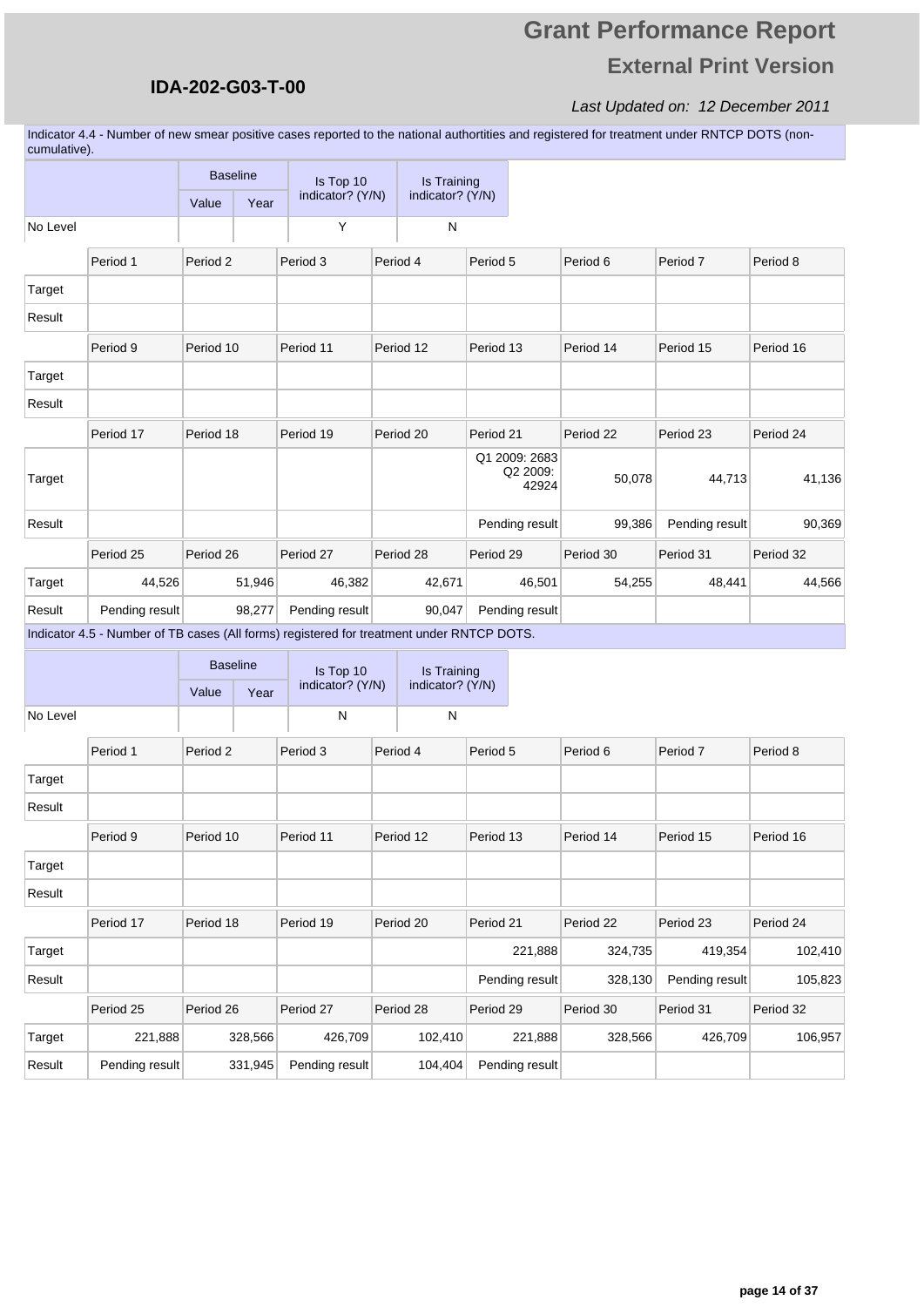### **IDA-202-G03-T-00**

#### Last Updated on: 12 December 2011

Indicator 4.7 - Number and percentage of new smear positive pulmonary TB cases registered in a specified period that are successfully treated.

|          |                | <b>Baseline</b> |         | Is Top 10        | Is Training      |                |           |                |           |
|----------|----------------|-----------------|---------|------------------|------------------|----------------|-----------|----------------|-----------|
|          |                | Value           | Year    | indicator? (Y/N) | indicator? (Y/N) |                |           |                |           |
| No Level |                |                 |         | Υ                | N                |                |           |                |           |
|          | Period 1       | Period 2        |         | Period 3         | Period 4         | Period 5       | Period 6  | Period 7       | Period 8  |
| Target   |                |                 |         |                  |                  |                |           |                |           |
| Result   |                |                 |         |                  |                  |                |           |                |           |
|          | Period 9       | Period 10       |         | Period 11        | Period 12        | Period 13      | Period 14 | Period 15      | Period 16 |
| Target   |                |                 |         |                  |                  |                |           |                |           |
| Result   |                |                 |         |                  |                  |                |           |                |           |
|          | Period 17      | Period 18       |         | Period 19        | Period 20        | Period 21      | Period 22 | Period 23      | Period 24 |
| Target   |                |                 |         |                  |                  | 71,952         | 108,113   | 143,892        | 36,280    |
| Result   |                |                 |         |                  |                  | Pending result | 118,978   | Pending result | 39,252    |
|          | Period 25      | Period 26       |         | Period 27        | Period 28        | Period 29      | Period 30 | Period 31      | Period 32 |
| Target   | 72,765         |                 | 115,331 | 153,337          | 34,965           | 72,812         | 116,967   | 156,391        | 36,270    |
| Result   | Pending result |                 | 127,063 | Pending result   | 40,998           | Pending result |           |                |           |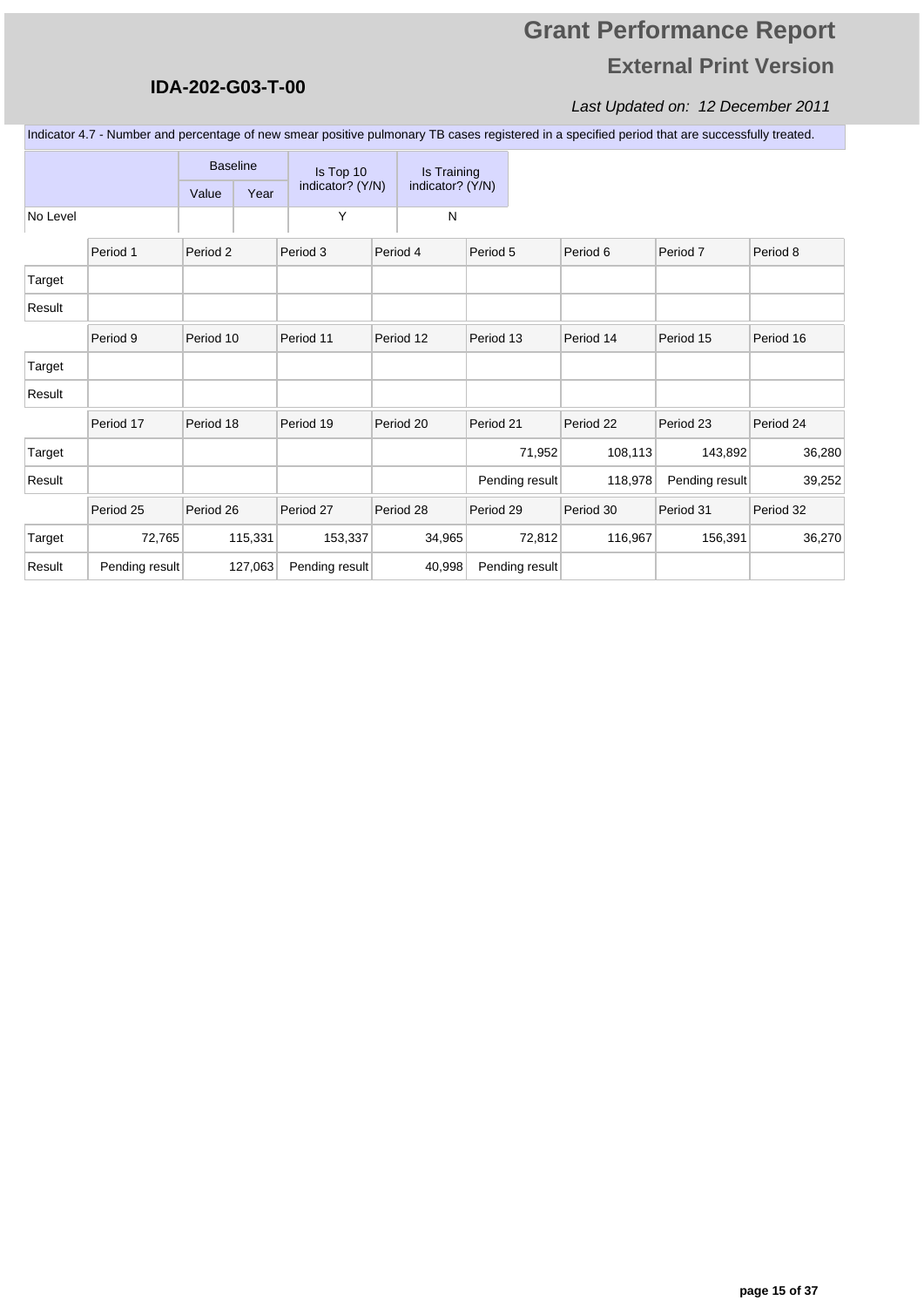# **Grant Performance Report External Print Version**

#### Last Updated on: 12 December 2011

**Objective 5 - Expand and increase the reach of RNTCP to ensure equitable access to diagnostic and treatment services for TB/HIV and drug resistant TB** 

#### **Procurement and Supply management**

|          | Indicator 5.1 - Number of reporting units (districts) reporting no stock out of first line anti TB drugs. |                 |                  |                             |           |                  |                |           |                     |                             |
|----------|-----------------------------------------------------------------------------------------------------------|-----------------|------------------|-----------------------------|-----------|------------------|----------------|-----------|---------------------|-----------------------------|
|          |                                                                                                           | <b>Baseline</b> |                  | Is Top 10                   |           | Is Training      |                |           |                     |                             |
|          |                                                                                                           | Value           | Year             | indicator? (Y/N)            |           | indicator? (Y/N) |                |           |                     |                             |
| No Level |                                                                                                           |                 |                  | N                           |           | N                |                |           |                     |                             |
|          | Period 1                                                                                                  | Period 2        |                  | Period 3                    | Period 4  |                  | Period 5       | Period 6  | Period <sub>7</sub> | Period 8                    |
| Target   |                                                                                                           |                 |                  |                             |           |                  |                |           |                     |                             |
| Result   |                                                                                                           |                 |                  |                             |           |                  |                |           |                     |                             |
|          | Period 9                                                                                                  | Period 10       |                  | Period 11                   | Period 12 |                  | Period 13      | Period 14 | Period 15           | Period 16                   |
| Target   |                                                                                                           |                 |                  |                             |           |                  |                |           |                     |                             |
| Result   |                                                                                                           |                 |                  |                             |           |                  |                |           |                     |                             |
|          | Period 17                                                                                                 | Period 18       |                  | Period 19                   | Period 20 |                  | Period 21      | Period 22 | Period 23           | Period 24                   |
| Target   | N.<br>D:<br>P: %                                                                                          |                 | N:<br>D:<br>P: % | N:<br>D:<br>P: %            |           | N:<br>D:<br>P: % | 191            | 191       | 191                 | N: 191<br>D: 191<br>P: 100% |
| Result   |                                                                                                           |                 |                  |                             |           |                  | Pending result | 192       | Pending result      | N: 194<br>D: 194<br>P: 100% |
|          | Period 25                                                                                                 | Period 26       |                  | Period 27                   | Period 28 |                  | Period 29      | Period 30 | Period 31           | Period 32                   |
| Target   | 191                                                                                                       |                 | 191              | N: 191<br>D: 191<br>P: 100% |           | 191              | 191            | 191       | 191                 | 191                         |
| Result   | Pending result                                                                                            |                 | 191              | Pending result              |           | 194              | Pending result |           |                     |                             |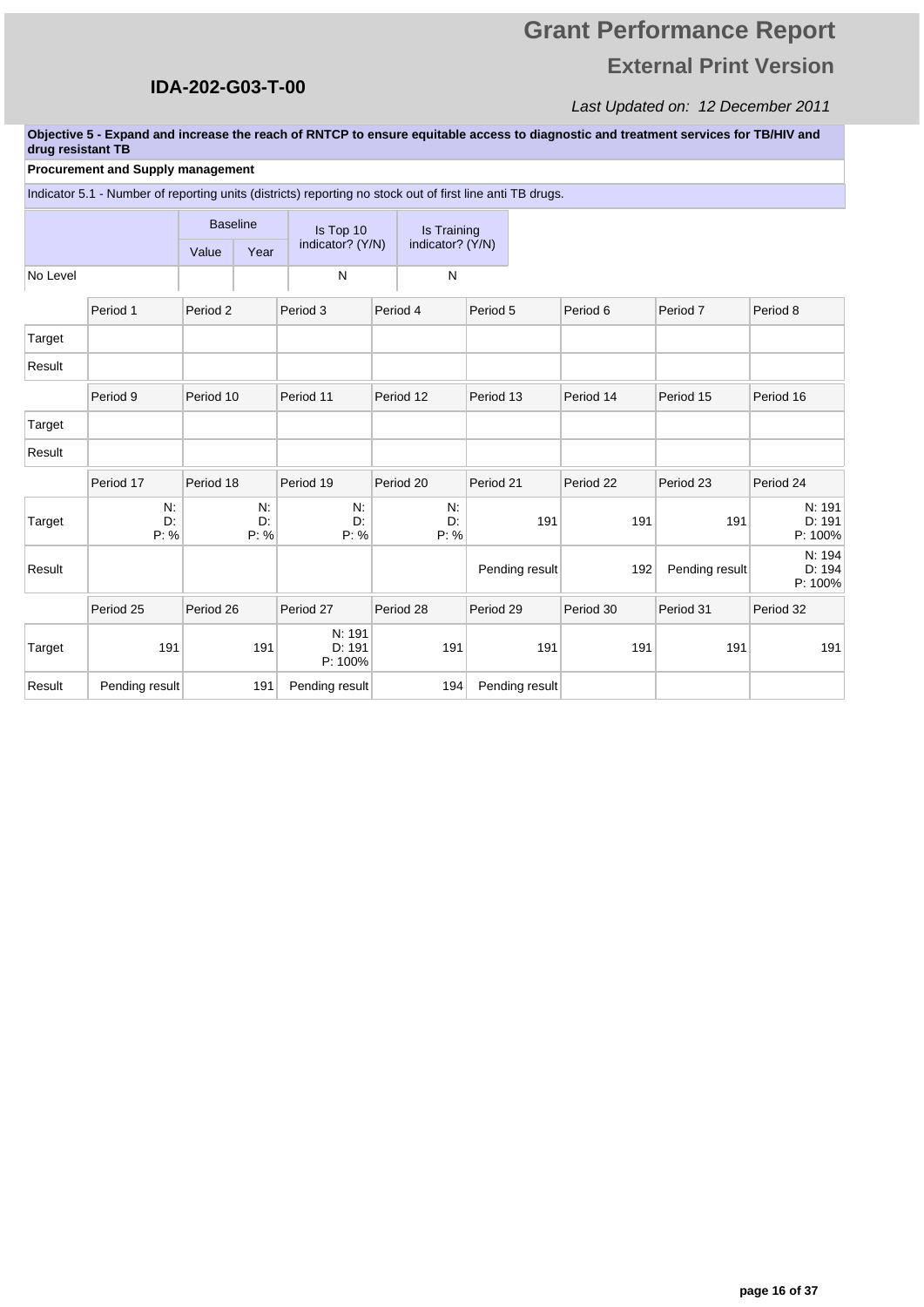### **IDA-202-G03-T-00**

#### Last Updated on: 12 December 2011

Indicator 6.1 - Number of NGOs and Private Practitioners involved and supported (under signed MOU) under RNTCP DOTS Programme **All care providers (PPM / ISTC - Public-Public, Public-Private Mix (PPM) approaches and International standards for TB care) Objective 6 - To contribute towards national efforts in measuring the impact of RNTCP in relation to the MDG TB targets.** 

|          |                                                                                                                                   | <b>Baseline</b>     |                 | Is Top 10        | Is Training      |           |                |           |                |           |       |
|----------|-----------------------------------------------------------------------------------------------------------------------------------|---------------------|-----------------|------------------|------------------|-----------|----------------|-----------|----------------|-----------|-------|
|          |                                                                                                                                   | Value               | Year            | indicator? (Y/N) | indicator? (Y/N) |           |                |           |                |           |       |
| No Level |                                                                                                                                   |                     |                 | $\mathsf{N}$     | $\mathsf{N}$     |           |                |           |                |           |       |
|          | Period 1                                                                                                                          | Period <sub>2</sub> |                 | Period 3         | Period 4         | Period 5  |                | Period 6  | Period 7       | Period 8  |       |
| Target   |                                                                                                                                   |                     |                 |                  |                  |           |                |           |                |           |       |
| Result   |                                                                                                                                   |                     |                 |                  |                  |           |                |           |                |           |       |
|          | Period 9                                                                                                                          | Period 10           |                 | Period 11        | Period 12        | Period 13 |                | Period 14 | Period 15      | Period 16 |       |
| Target   |                                                                                                                                   |                     |                 |                  |                  |           |                |           |                |           |       |
| Result   |                                                                                                                                   |                     |                 |                  |                  |           |                |           |                |           |       |
|          | Period 17                                                                                                                         | Period 18           |                 | Period 19        | Period 20        | Period 21 |                | Period 22 | Period 23      | Period 24 |       |
| Target   |                                                                                                                                   |                     |                 |                  |                  |           | 46             | 96        | 156            |           | 216   |
| Result   |                                                                                                                                   |                     |                 |                  |                  |           | Pending result | 58        | Pending result |           | 917   |
|          | Period 25                                                                                                                         | Period 26           |                 | Period 27        | Period 28        | Period 29 |                | Period 30 | Period 31      | Period 32 |       |
| Target   | 281                                                                                                                               |                     | 346             | 411              | 476              |           | 551            | 626       | 711            |           | 796   |
| Result   | Pending result                                                                                                                    |                     | 739             | Pending result   | 681              |           | Pending result |           |                |           |       |
|          | Indicator 6.2 - Number of IMA members from the 15+1 project states/UTs who have signed an MoU under one of the RNTCP PPM schemes. |                     |                 |                  |                  |           |                |           |                |           |       |
|          |                                                                                                                                   |                     | <b>Baseline</b> | Is Top 10        | Is Training      |           |                |           |                |           |       |
|          |                                                                                                                                   | Value               | Year            | indicator? (Y/N) | indicator? (Y/N) |           |                |           |                |           |       |
| No Level |                                                                                                                                   |                     |                 | ${\sf N}$        | ${\sf N}$        |           |                |           |                |           |       |
|          | Period 1                                                                                                                          | Period 2            |                 | Period 3         | Period 4         | Period 5  |                | Period 6  | Period 7       | Period 8  |       |
| Target   |                                                                                                                                   |                     |                 |                  |                  |           |                |           |                |           |       |
| Result   |                                                                                                                                   |                     |                 |                  |                  |           |                |           |                |           |       |
|          | Period 9                                                                                                                          | Period 10           |                 | Period 11        | Period 12        | Period 13 |                | Period 14 | Period 15      | Period 16 |       |
| Target   |                                                                                                                                   |                     |                 |                  |                  |           |                |           |                |           |       |
| Result   |                                                                                                                                   |                     |                 |                  |                  |           |                |           |                |           |       |
|          | Period 17                                                                                                                         | Period 18           |                 | Period 19        | Period 20        | Period 21 |                | Period 22 | Period 23      | Period 24 |       |
| Target   |                                                                                                                                   |                     |                 |                  |                  |           | 50             | 100       | 200            |           | 300   |
| Result   |                                                                                                                                   |                     |                 |                  |                  |           | Pending result | 345       | Pending result |           | 452   |
|          | Period 25                                                                                                                         | Period 26           |                 | Period 27        | Period 28        | Period 29 |                | Period 30 | Period 31      | Period 32 |       |
| Target   | 400                                                                                                                               |                     | 500             | 650              | 800              |           | 950            | 1,100     | 1,300          |           | 1,500 |
| Result   | Pending result                                                                                                                    |                     | 498             | Pending result   | 1,640            |           | Pending result |           |                |           |       |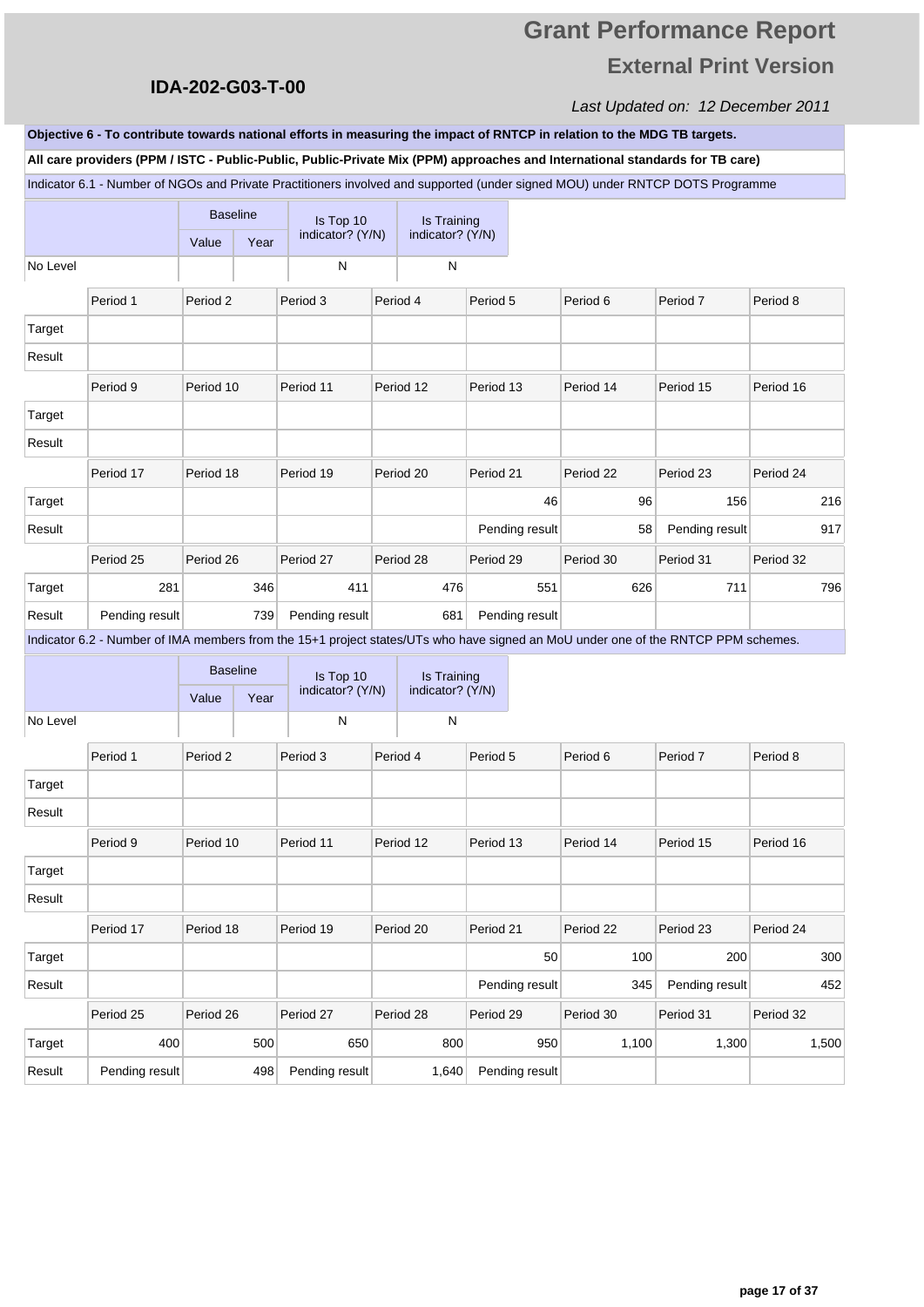### **IDA-202-G03-T-00**

#### Last Updated on: 12 December 2011

Indicator 6.3 - Percentage of diagnosed NSP TB patients receiving DOT from PPs in 10 districts conducting sentinel PPM documentation.

|          |                                                                                                                                                                                                                     |           | <b>Baseline</b>                | Is Top 10<br>indicator? (Y/N) | Is Training<br>indicator? (Y/N) |           |                      |                   |                      |                      |
|----------|---------------------------------------------------------------------------------------------------------------------------------------------------------------------------------------------------------------------|-----------|--------------------------------|-------------------------------|---------------------------------|-----------|----------------------|-------------------|----------------------|----------------------|
| No Level |                                                                                                                                                                                                                     | Value     | Year                           | Υ                             | ${\sf N}$                       |           |                      |                   |                      |                      |
|          |                                                                                                                                                                                                                     |           |                                |                               |                                 |           |                      |                   |                      |                      |
|          | Period 1                                                                                                                                                                                                            | Period 2  |                                | Period 3                      | Period 4                        | Period 5  |                      | Period 6          | Period 7             | Period 8             |
| Target   |                                                                                                                                                                                                                     |           | $N$ :                          |                               | N:                              |           | $N$ .                |                   | $N$ :                |                      |
| Result   | N:<br>D.<br>P: %                                                                                                                                                                                                    |           | D:<br>P: %                     | N:<br>D:<br>P: %              | D:<br>P: %                      |           | D:<br>P: %           | N:<br>D:<br>P: %  | D:<br>P: %           | N.<br>D:<br>P: %     |
|          | Period 9                                                                                                                                                                                                            | Period 10 |                                | Period 11                     | Period 12                       | Period 13 |                      | Period 14         | Period 15            | Period 16            |
| Target   |                                                                                                                                                                                                                     |           |                                |                               |                                 |           |                      |                   |                      |                      |
| Result   | N:<br>D:<br>P: %                                                                                                                                                                                                    |           | N:<br>D:<br>P: %               | N:<br>D:<br>P: %              | N:<br>D:<br>P: %                |           | $N$ .<br>D.<br>P: %  | N.<br>D:<br>P: %  | N.<br>D:<br>P: %     | N.<br>D:<br>P: %     |
|          | Period 17                                                                                                                                                                                                           | Period 18 |                                | Period 19                     | Period 20                       | Period 21 |                      | Period 22         | Period 23            | Period 24            |
| Target   | $N$ :<br>D:<br>P: %                                                                                                                                                                                                 |           | $N$ :<br>D:<br>P: %            | N:<br>D:<br>P: %              | N:<br>D:<br>P: %                |           | $N$ .<br>D.<br>P: 8% | N:<br>D:<br>P: 8% | $N$ :<br>D:<br>P: 9% | $N$ :<br>D:<br>P: 9% |
| Result   | N:<br>D.<br>P: %                                                                                                                                                                                                    |           | $N$ :<br>D:<br>P: %            | N:<br>D:<br>P: %              | N:<br>D:<br>P: %                |           | $N$ .<br>D:<br>P: %  | N:<br>D:<br>P: 8% | $N$ :<br>D:<br>P: %  | N.<br>D:<br>P: 7%    |
|          | Period 25                                                                                                                                                                                                           | Period 26 |                                | Period 27                     | Period 28                       | Period 29 |                      | Period 30         | Period 31            | Period 32            |
|          | N:                                                                                                                                                                                                                  |           | N:                             | N:                            | N.                              |           | N.                   | N:                | Ν.                   | N.                   |
| Target   | D:<br>P: 9%                                                                                                                                                                                                         |           | D:<br>P: 9%                    | D:<br>P: 9%                   | D:<br>P: 9%                     |           | D:<br>P: 10%         | D:<br>P: 10%      | D:<br>P: 10%         | D:<br>P: 10%         |
| Result   | N:<br>D:<br>P: %                                                                                                                                                                                                    |           | N: 1,038<br>D: 14,773<br>P: 7% | N:<br>D:<br>P: %              | N.<br>D:<br>P: 11%              |           | $N$ .<br>D:<br>P: %  | N.<br>D.<br>P: %  | N:<br>D:<br>P: %     | N:<br>D.<br>P: %     |
|          | Indicator 6.4 - Number of Church health facilities (medical colleges, hospitals, dispensaries and TB centres) supported under signed schemes<br>(diagnosis, treatment and DOT supervision) and involved under RNTCP |           |                                |                               |                                 |           |                      |                   |                      |                      |
|          |                                                                                                                                                                                                                     |           | <b>Baseline</b>                |                               | Is Training                     |           |                      |                   |                      |                      |
|          |                                                                                                                                                                                                                     | Value     | Year                           | Is Top 10<br>indicator? (Y/N) | indicator? (Y/N)                |           |                      |                   |                      |                      |
| No Level |                                                                                                                                                                                                                     | 0         | June<br>2007                   | ${\sf N}$                     | ${\sf N}$                       |           |                      |                   |                      |                      |
|          | Period 1                                                                                                                                                                                                            | Period 2  |                                | Period 3                      | Period 4                        | Period 5  |                      | Period 6          | Period 7             | Period 8             |
| Target   |                                                                                                                                                                                                                     |           |                                |                               |                                 |           |                      |                   |                      |                      |
| Result   |                                                                                                                                                                                                                     |           |                                |                               |                                 |           |                      |                   |                      |                      |
|          | Period 9                                                                                                                                                                                                            | Period 10 |                                | Period 11                     | Period 12                       | Period 13 |                      | Period 14         | Period 15            | Period 16            |
| Target   |                                                                                                                                                                                                                     |           |                                |                               |                                 |           |                      |                   |                      |                      |
| Result   |                                                                                                                                                                                                                     |           |                                |                               |                                 |           |                      |                   |                      |                      |
|          | Period 17                                                                                                                                                                                                           | Period 18 |                                | Period 19                     | Period 20                       | Period 21 |                      | Period 22         | Period 23            | Period 24            |
| Target   |                                                                                                                                                                                                                     |           |                                |                               |                                 |           | 15                   | 30                | 45                   | 60                   |
| Result   |                                                                                                                                                                                                                     |           |                                |                               |                                 |           | Pending result       | 50                | Pending result       | 135                  |
|          | Period 25                                                                                                                                                                                                           | Period 26 |                                | Period 27                     | Period 28                       | Period 29 |                      | Period 30         | Period 31            | Period 32            |
| Target   | 85                                                                                                                                                                                                                  |           | 110                            | 135                           | 160                             |           | 185                  | 210               | 235                  | 260                  |
| Result   | Pending result                                                                                                                                                                                                      |           | 145                            | Pending result                | Pending result                  |           | Pending result       |                   |                      |                      |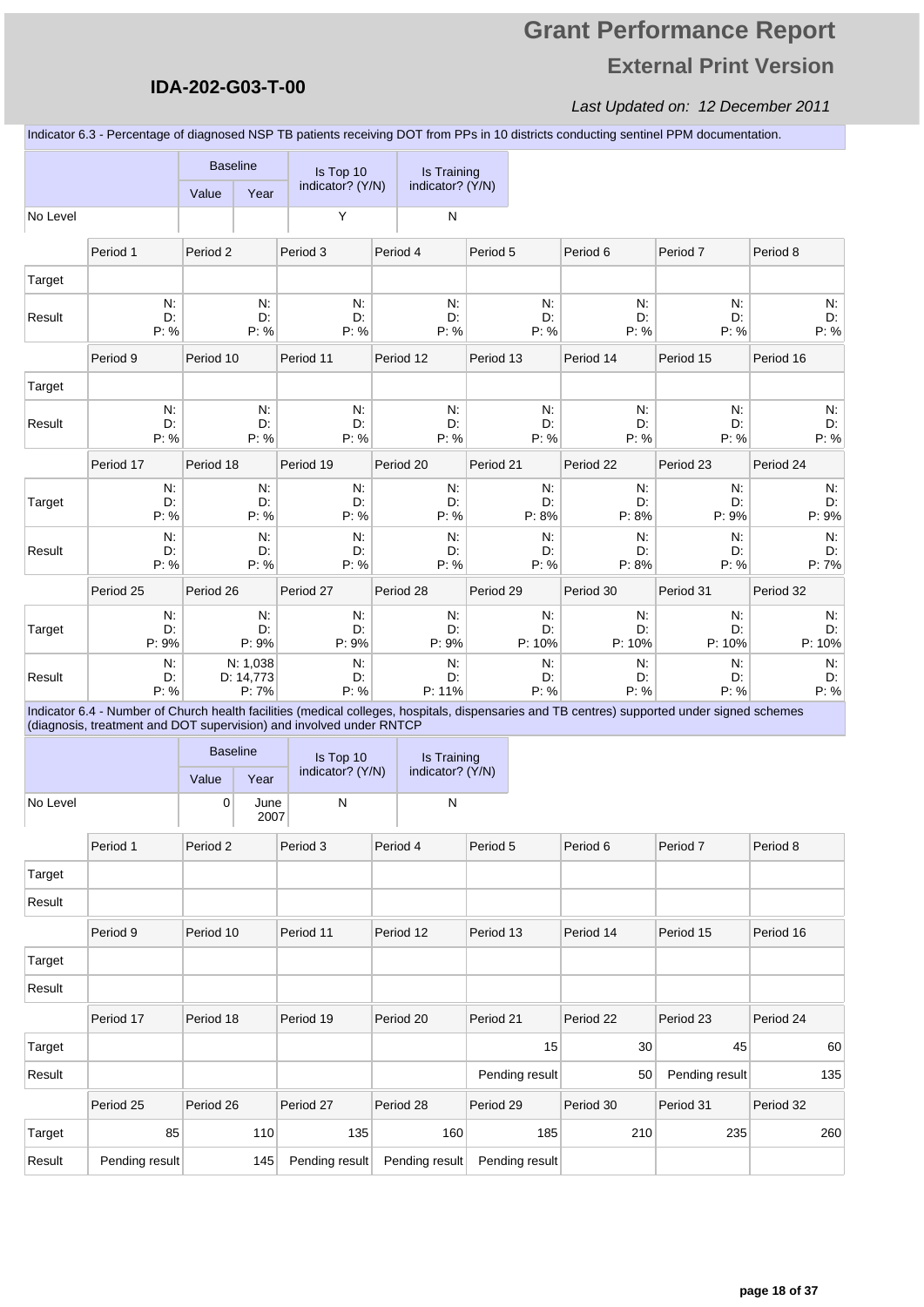### **IDA-202-G03-T-00**

Last Updated on: 12 December 2011

Indicator 6.5 - Number of Designated Microscopy Centres established and supported under RNTCP in the Catholic Health Facilities

|          |                                                                                                                             | <b>Baseline</b><br>Value | Year         | Is Top 10<br>indicator? (Y/N) | Is Training<br>indicator? (Y/N) |           |                |           |                |           |         |
|----------|-----------------------------------------------------------------------------------------------------------------------------|--------------------------|--------------|-------------------------------|---------------------------------|-----------|----------------|-----------|----------------|-----------|---------|
| No Level |                                                                                                                             | $\mathbf 0$              | June<br>2007 | N                             | N                               |           |                |           |                |           |         |
|          | Period 1                                                                                                                    | Period 2                 |              | Period 3                      | Period 4                        | Period 5  |                | Period 6  | Period 7       | Period 8  |         |
| Target   |                                                                                                                             |                          |              |                               |                                 |           |                |           |                |           |         |
| Result   |                                                                                                                             |                          |              |                               |                                 |           |                |           |                |           |         |
|          | Period 9                                                                                                                    | Period 10                |              | Period 11                     | Period 12                       | Period 13 |                | Period 14 | Period 15      | Period 16 |         |
| Target   |                                                                                                                             |                          |              |                               |                                 |           |                |           |                |           |         |
| Result   |                                                                                                                             |                          |              |                               |                                 |           |                |           |                |           |         |
|          | Period 17                                                                                                                   | Period 18                |              | Period 19                     | Period 20                       | Period 21 |                | Period 22 | Period 23      | Period 24 |         |
| Target   |                                                                                                                             |                          |              |                               |                                 |           | $\overline{2}$ | 4         | 7              |           | 10      |
| Result   |                                                                                                                             |                          |              |                               |                                 |           | Pending result | 15        | Pending result |           | 40      |
|          | Period 25                                                                                                                   | Period 26                |              | Period 27                     | Period 28                       | Period 29 |                | Period 30 | Period 31      | Period 32 |         |
| Target   | 12                                                                                                                          |                          | 14           | 17                            | 20                              |           | 22             | 24        | 27             |           | 30      |
| Result   | Pending result                                                                                                              |                          | 67           | Pending result                | Pending result                  |           | Pending result |           |                |           |         |
|          | Indicator 6.6 - Number of TB suspects referred for sputum smear examination from the Church Health facilities to RNTCP DMCs |                          |              |                               |                                 |           |                |           |                |           |         |
|          |                                                                                                                             | <b>Baseline</b>          |              | Is Top 10                     | Is Training                     |           |                |           |                |           |         |
|          |                                                                                                                             | Value                    | Year         | indicator? (Y/N)              | indicator? (Y/N)                |           |                |           |                |           |         |
| No Level |                                                                                                                             | 0                        | June<br>2007 | N                             | N                               |           |                |           |                |           |         |
|          | Period 1                                                                                                                    | Period 2                 |              | Period 3                      | Period 4                        | Period 5  |                | Period 6  | Period 7       | Period 8  |         |
| Target   |                                                                                                                             |                          |              |                               |                                 |           |                |           |                |           |         |
| Result   |                                                                                                                             |                          |              |                               |                                 |           |                |           |                |           |         |
|          | Period 9                                                                                                                    | Period 10                |              | Period 11                     | Period 12                       | Period 13 |                | Period 14 | Period 15      | Period 16 |         |
| Target   |                                                                                                                             |                          |              |                               |                                 |           |                |           |                |           |         |
| Result   |                                                                                                                             |                          |              |                               |                                 |           |                |           |                |           |         |
|          | Period 17                                                                                                                   | Period 18                |              | Period 19                     | Period 20                       | Period 21 |                | Period 22 | Period 23      | Period 24 |         |
| Target   |                                                                                                                             |                          |              |                               |                                 |           | N/A            | N/A       | N/A            |           | N/A     |
| Result   |                                                                                                                             |                          |              |                               |                                 |           |                |           |                |           |         |
|          | Period 25                                                                                                                   | Period 26                |              | Period 27                     | Period 28                       | Period 29 |                | Period 30 | Period 31      | Period 32 |         |
| Target   | 9,000                                                                                                                       |                          | 18,000       | 36,000                        | 45,000                          |           | 63,000         | 81,000    | 102,000        |           | 126,000 |
| Result   | Pending result                                                                                                              |                          | 4,907        | Pending result                | Pending result                  |           | Pending result |           |                |           |         |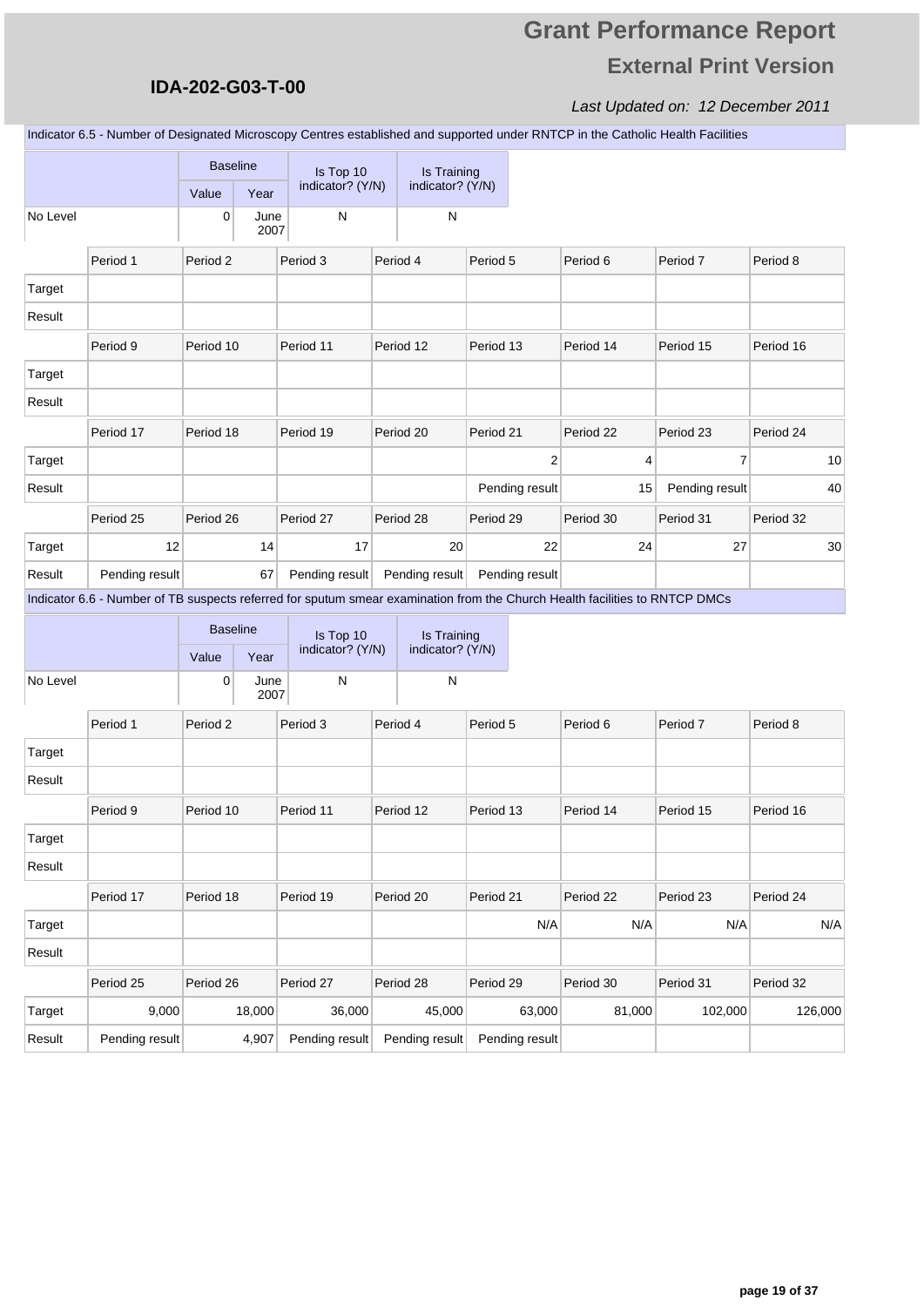# **Grant Performance Report External Print Version**

Last Updated on: 12 December 2011

#### **2.2.3. Cumulative Progress To Date**

**Latest reporting due period : 29 (01.Apr.11 - 30.Jun.11)**

| <b>Objective 3</b> | To consolidate TB control efforts towards achieving the goal of TB control through sustainable and effective<br>public-private partnership to involve all health care providers.                                                                                           |               |               |        |                                  |                 |     |        |      |                         |
|--------------------|----------------------------------------------------------------------------------------------------------------------------------------------------------------------------------------------------------------------------------------------------------------------------|---------------|---------------|--------|----------------------------------|-----------------|-----|--------|------|-------------------------|
| <b>SDA</b>         | <b>TB/HIV</b>                                                                                                                                                                                                                                                              |               |               |        |                                  |                 |     |        |      |                         |
|                    | Indicator 3.9 - Number and percentage of TB patients who had an HIV test result recorded (positive and negative) in the TB register<br>(among all registered patients in Andhra Pradesh)                                                                                   |               |               |        |                                  |                 |     |        |      |                         |
|                    |                                                                                                                                                                                                                                                                            |               | <b>Target</b> |        | Result                           |                 |     |        | %06  |                         |
|                    |                                                                                                                                                                                                                                                                            | Period        | Value         | Period | Value                            | 9%              | 30% | $60\%$ | 100% |                         |
| No Level           |                                                                                                                                                                                                                                                                            | 29            | 30,209        | 28     | N: 23,017<br>D: 28,416<br>P: 81% |                 |     |        |      | <b>Cannot Calculate</b> |
|                    | Indicator 3.10 - Number and percentage of HIV positive TB patients who receive at least one dose of cotrimoxazole preventive therapy<br>during or at the end of TB treatment (among all HIV positive TB patients registered over a given period of time in Andhra Pradesh) |               |               |        |                                  |                 |     |        |      |                         |
|                    |                                                                                                                                                                                                                                                                            |               | <b>Target</b> |        | <b>Result</b>                    |                 |     |        | %06  |                         |
|                    |                                                                                                                                                                                                                                                                            | <b>Period</b> | Value         | Period | Value                            | 9%              | 30% | $60\%$ | 100% |                         |
| No Level           |                                                                                                                                                                                                                                                                            |               |               |        | N: 2,885<br>D:                   |                 |     |        |      | <b>Cannot Calculate</b> |
|                    |                                                                                                                                                                                                                                                                            | 29            | 819           | 28     | 3.170.3<br>P: 91%                |                 |     |        |      |                         |
| <b>SDA</b>         | <b>MDR-TB</b>                                                                                                                                                                                                                                                              |               |               |        |                                  |                 |     |        |      |                         |
|                    | Indicator 3.11 - Number of lab-confirmed MDR-TB patients enrolled in second-line anti-TB treatment (DOTS Plus treatment)                                                                                                                                                   |               |               |        |                                  |                 |     |        |      |                         |
|                    |                                                                                                                                                                                                                                                                            |               | <b>Target</b> |        | Result                           |                 |     |        | %06  |                         |
|                    |                                                                                                                                                                                                                                                                            | Period        | Value         | Period | Value                            | 9%              | 30% | $60\%$ | 100% |                         |
| No Level           |                                                                                                                                                                                                                                                                            | 29            | 500           | 28     | 106                              |                 |     |        |      | 21%                     |
|                    | Indicator 3.12 - Number and percentage of lab-confirmed MDR-TB patients successfully treated among those enrolled in second line<br>anti-TB treatment (according to program guidelines) during a specified period of time.                                                 |               |               |        |                                  |                 |     |        |      |                         |
|                    |                                                                                                                                                                                                                                                                            |               | <b>Target</b> |        | <b>Result</b>                    |                 |     |        | %56  |                         |
|                    |                                                                                                                                                                                                                                                                            | Period        | Value         | Period | Value                            | $\mathcal{S}_6$ | 30% | $60\%$ | 100% |                         |
|                    |                                                                                                                                                                                                                                                                            |               |               | 24     |                                  |                 |     |        |      | <b>Cannot Calculate</b> |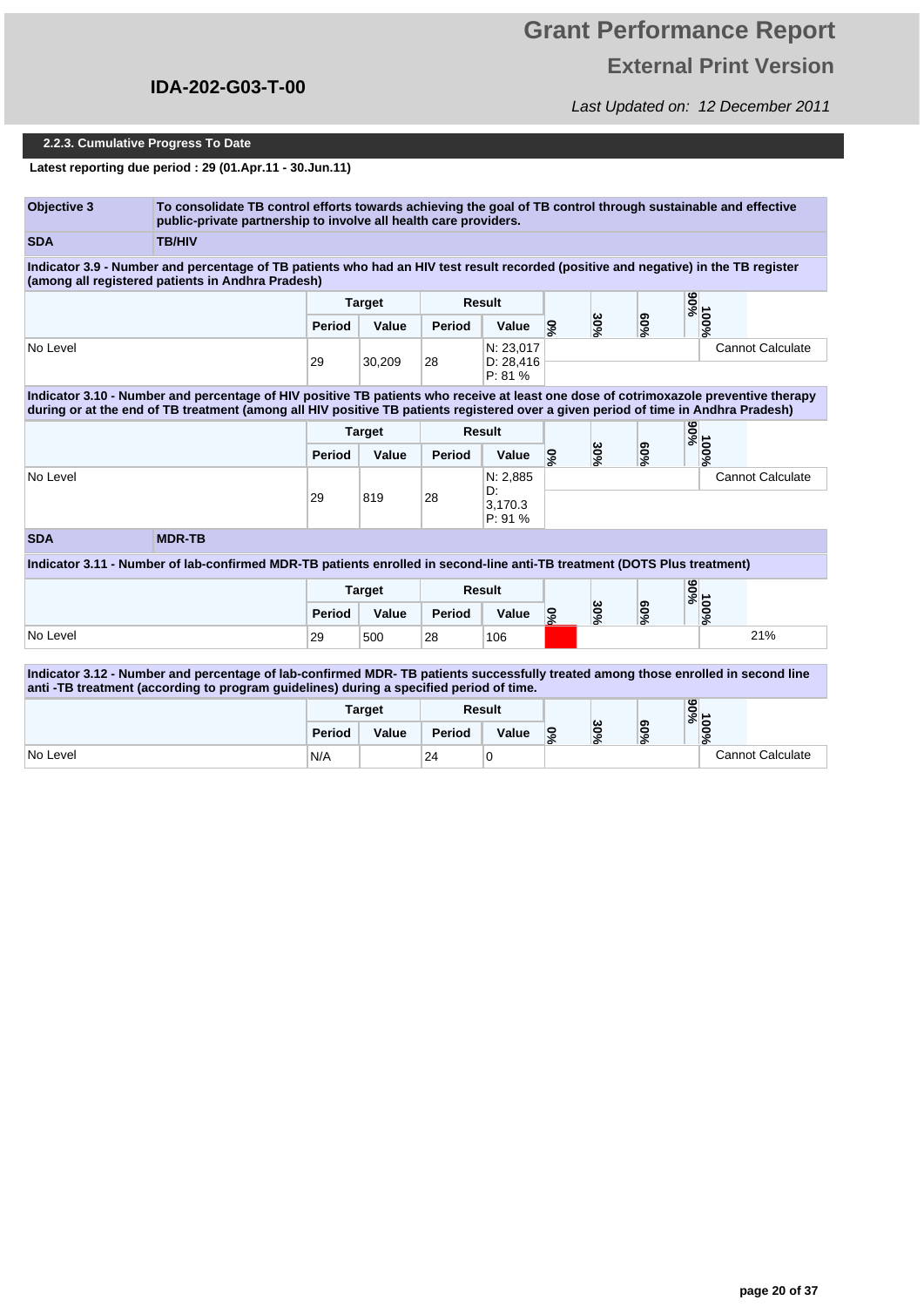#### **IDA-202-G03-T-00**

| <b>Objective 4</b>              | To achieve and sustain universal access to high quality diagnosis and patient friendly treatment under DOTS.                                      |               |                     |        |                          |                          |     |            |             |      |
|---------------------------------|---------------------------------------------------------------------------------------------------------------------------------------------------|---------------|---------------------|--------|--------------------------|--------------------------|-----|------------|-------------|------|
| <b>SDA</b>                      | <b>Improving diagnosis</b>                                                                                                                        |               |                     |        |                          |                          |     |            |             |      |
|                                 | Indicator 4.1 - Number of Designated Microscopy Centres supported under RNTCP in the project states.                                              |               |                     |        |                          |                          |     |            |             |      |
|                                 |                                                                                                                                                   |               | <b>Target</b>       |        | Result                   |                          |     |            | %06         |      |
|                                 |                                                                                                                                                   | Period        | Value               | Period | Value                    | $\mathbf{S}$             | 30% | $60\%$     | 100%        |      |
| No Level                        |                                                                                                                                                   | 29            | 3,735               | 28     | 3,722                    |                          |     |            |             | 100% |
| assurance for smear microscopy, | Indicator 4.6 - Number and percentage of laboratories showing adequate performance among those that received external quality                     |               |                     |        |                          |                          |     |            |             |      |
|                                 |                                                                                                                                                   |               | <b>Target</b>       |        | Result                   |                          |     |            | %66         |      |
|                                 |                                                                                                                                                   | <b>Period</b> | Value               | Period | Value                    | 5%                       | 30% | <b>60%</b> | 100%        |      |
| No Level                        |                                                                                                                                                   |               | N: 3,299            |        | N: 3,611                 |                          |     |            |             | 100% |
|                                 |                                                                                                                                                   | 28            | D: 3,836<br>P: 86 % | 28     | D.<br>4,198.8<br>P: 86 % |                          |     |            |             |      |
| <b>SDA</b>                      | <b>High Quality DOTS.</b>                                                                                                                         |               |                     |        |                          |                          |     |            |             |      |
|                                 | Indicator 4.2 - Number of key RNTCP staff (DTOs, MO-DTC, MO, STS, STLS and Lab Techs) retrained/trained in RNTCP.                                 |               |                     |        |                          |                          |     |            |             |      |
|                                 |                                                                                                                                                   |               | <b>Target</b>       |        | Result                   |                          |     |            | %06         |      |
|                                 |                                                                                                                                                   | Period        | Value               | Period | Value                    | $\overline{\mathcal{S}}$ | 30% | $90\%$     | 100%        |      |
| No Level                        |                                                                                                                                                   | 29            | 6,750               | 28     | 12,020                   |                          |     |            |             | 120% |
| DOTS (cumulative/year).         |                                                                                                                                                   |               | Target              |        | Result                   |                          |     |            | %06<br>100% |      |
|                                 |                                                                                                                                                   | Period        | Value               | Period | Value                    | 9%                       | 30% | $60\%$     |             |      |
| No Level                        |                                                                                                                                                   | 29            | 89,172              | 28     | 47,086                   |                          |     |            |             | 53%  |
| DOTS (non-cumulative).          | Indicator 4.4 - Number of new smear positive cases reported to the national authortities and registered for treatment under RNTCP                 |               |                     |        |                          |                          |     |            |             |      |
|                                 |                                                                                                                                                   |               | <b>Target</b>       |        | Result                   |                          |     |            | %66         |      |
|                                 |                                                                                                                                                   | Period        | Value               | Period | Value                    | $\mathbf{S}$             | 30% | $60\%$     | $100\%$     |      |
| No Level                        |                                                                                                                                                   | 29            | 46,501              | 28     | 90,047                   |                          |     |            |             | 120% |
|                                 | Indicator 4.5 - Number of TB cases (All forms) registered for treatment under RNTCP DOTS.                                                         |               |                     |        |                          |                          |     |            |             |      |
|                                 |                                                                                                                                                   |               | <b>Target</b>       |        | Result                   |                          |     |            | %06         |      |
|                                 |                                                                                                                                                   | Period        | Value               | Period | Value                    | $\mathbf{S}$             | 30% | $60\%$     | 100%        |      |
| No Level                        |                                                                                                                                                   | 29            | 221,888             | 28     | 104,404                  |                          |     |            |             | 47%  |
|                                 |                                                                                                                                                   |               |                     |        |                          |                          |     |            |             |      |
| successfully treated.           | Indicator 4.7 - Number and percentage of new smear positive pulmonary TB cases registered in a specified period that are                          |               |                     |        |                          |                          |     |            |             |      |
|                                 |                                                                                                                                                   |               | <b>Target</b>       |        | Result                   |                          |     |            | %56         |      |
|                                 |                                                                                                                                                   | Period        | Value               | Period | Value                    | 9%                       | 30% | $60\%$     | 100%        |      |
| No Level                        |                                                                                                                                                   | 29            | 72,812              | 28     | 40,998                   |                          |     |            |             | 56%  |
|                                 |                                                                                                                                                   |               |                     |        |                          |                          |     |            |             |      |
| Objective 5                     | Expand and increase the reach of RNTCP to ensure equitable access to diagnostic and treatment services for<br><b>TB/HIV and drug resistant TB</b> |               |                     |        |                          |                          |     |            |             |      |
| <b>SDA</b>                      | <b>Procurement and Supply management</b>                                                                                                          |               |                     |        |                          |                          |     |            |             |      |
|                                 | Indicator 5.1 - Number of reporting units (districts) reporting no stock out of first line anti TB drugs.                                         |               |                     |        |                          |                          |     |            |             |      |
|                                 |                                                                                                                                                   |               | <b>Target</b>       |        | Result                   |                          |     |            | <b>100%</b> |      |
|                                 |                                                                                                                                                   | Period        | Value               | Period | Value                    | 6%                       | 30% | $60\%$     |             |      |

No Level 29 191 28 194 102%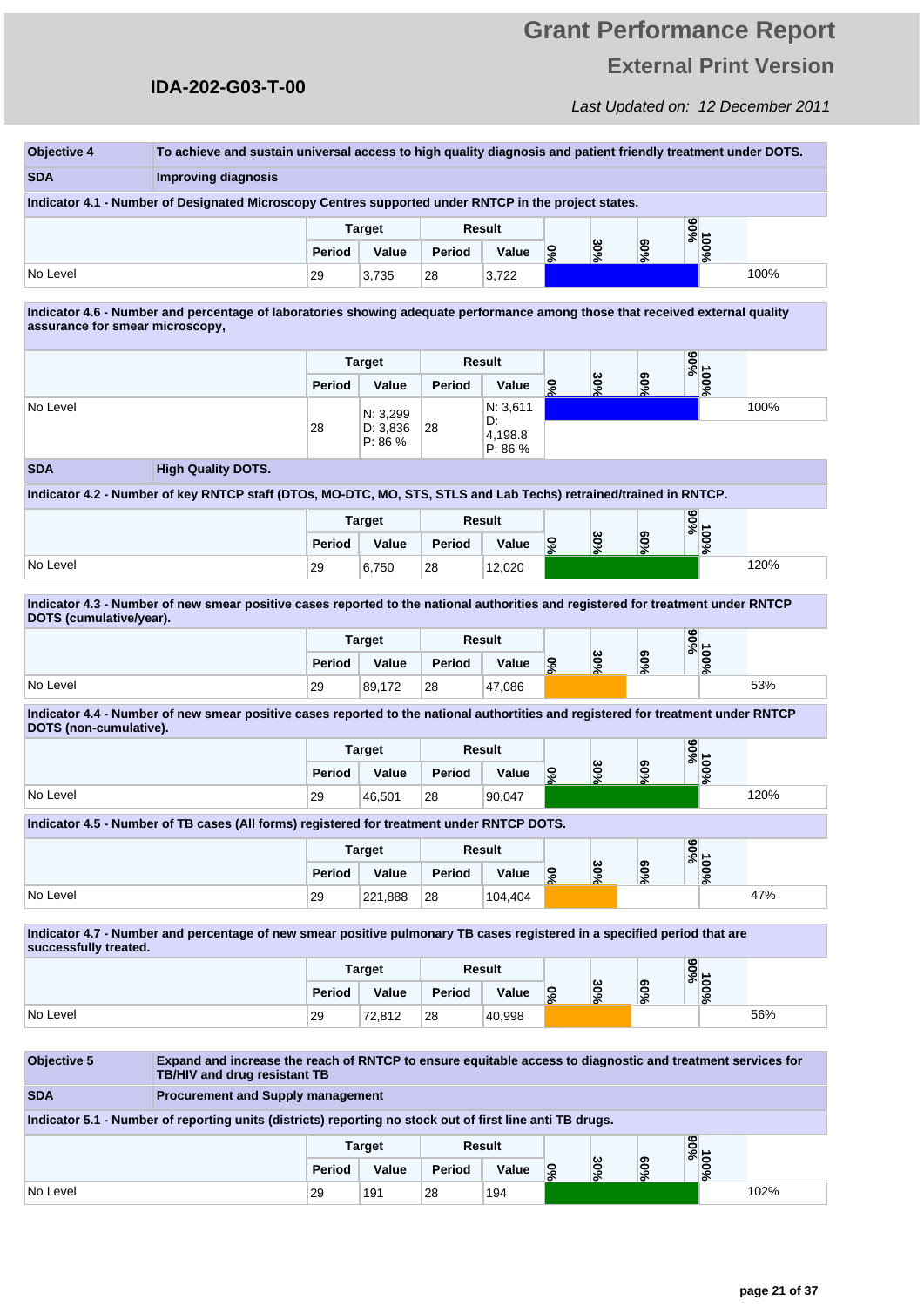### Last Updated on: 12 December 2011

# **IDA-202-G03-T-00**

| Objective 6    | To contribute towards national efforts in measuring the impact of RNTCP in relation to the MDG TB targets.                                                                                                          |        |                    |               |                    |                             |     |                  |      |      |
|----------------|---------------------------------------------------------------------------------------------------------------------------------------------------------------------------------------------------------------------|--------|--------------------|---------------|--------------------|-----------------------------|-----|------------------|------|------|
| <b>SDA</b>     | All care providers (PPM / ISTC - Public-Public, Public-Private Mix (PPM) approaches and International standards<br>for TB care)                                                                                     |        |                    |               |                    |                             |     |                  |      |      |
|                | Indicator 6.1 - Number of NGOs and Private Practitioners involved and supported (under signed MOU) under RNTCP DOTS Programme                                                                                       |        |                    |               |                    |                             |     |                  |      |      |
|                |                                                                                                                                                                                                                     |        | <b>Target</b>      |               | Result             |                             |     |                  | %06  |      |
|                |                                                                                                                                                                                                                     | Period | Value              | <b>Period</b> | Value              | 9%                          | 30% | $60\%$           | 100% |      |
| No Level       |                                                                                                                                                                                                                     | 29     | 551                | 28            | 681                |                             |     |                  |      | 120% |
| schemes.       | Indicator 6.2 - Number of IMA members from the 15+1 project states/UTs who have signed an MoU under one of the RNTCP PPM                                                                                            |        |                    |               |                    |                             |     |                  |      |      |
|                |                                                                                                                                                                                                                     |        | <b>Target</b>      |               | Result             |                             |     |                  | %56  |      |
|                |                                                                                                                                                                                                                     | Period | Value              | <b>Period</b> | Value              | °%                          | 30% | %09              | 100% |      |
| No Level       |                                                                                                                                                                                                                     | 29     | 950                | 28            | 1.640              |                             |     |                  |      | 120% |
| documentation. | Indicator 6.3 - Percentage of diagnosed NSP TB patients receiving DOT from PPs in 10 districts conducting sentinel PPM                                                                                              |        |                    |               |                    |                             |     |                  |      |      |
|                |                                                                                                                                                                                                                     |        | <b>Target</b>      |               | Result             |                             |     |                  | %56  |      |
|                |                                                                                                                                                                                                                     | Period | Value              | Period        | Value              | 56                          | 30% | 900 <sub>6</sub> | 100% |      |
| No Level       |                                                                                                                                                                                                                     | 29     | N:<br>D.<br>P: 10% | 28            | N.<br>D.<br>P: 11% |                             |     |                  |      | 110% |
|                | Indicator 6.4 - Number of Church health facilities (medical colleges, hospitals, dispensaries and TB centres) supported under signed<br>schemes (diagnosis, treatment and DOT supervision) and involved under RNTCP |        |                    |               |                    |                             |     |                  |      |      |
|                |                                                                                                                                                                                                                     |        | <b>Target</b>      |               | <b>Result</b>      |                             |     |                  | %66  |      |
|                |                                                                                                                                                                                                                     | Period | Value              | <b>Period</b> | Value              | 0%                          | 30% | %09              | 100% |      |
| No Level       |                                                                                                                                                                                                                     | 29     | 185                | 26            | 145                |                             |     |                  |      | 78%  |
|                | Indicator 6.5 - Number of Designated Microscopy Centres established and supported under RNTCP in the Catholic Health Facilities                                                                                     |        |                    |               |                    |                             |     |                  |      |      |
|                |                                                                                                                                                                                                                     |        | <b>Target</b>      |               | Result             |                             |     |                  | %56  |      |
|                |                                                                                                                                                                                                                     | Period | Value              | <b>Period</b> | Value              | $\mathcal{S}^{\mathcal{S}}$ | 30% | $60\%$           | 100% |      |
| No Level       |                                                                                                                                                                                                                     | 29     | 22                 | 26            | 67                 |                             |     |                  |      | 120% |
|                | Indicator 6.6 - Number of TB suspects referred for sputum smear examination from the Church Health facilities to RNTCP DMCs                                                                                         |        |                    |               |                    |                             |     |                  |      |      |
|                |                                                                                                                                                                                                                     |        | <b>Target</b>      |               | <b>Result</b>      |                             |     |                  | %06  |      |
|                |                                                                                                                                                                                                                     | Period | Value              | <b>Period</b> | Value              | 960                         | 30% | %50              | 100% |      |
| No Level       |                                                                                                                                                                                                                     | 29     | 63,000             | 26            | 4,907              |                             |     |                  |      | 8%   |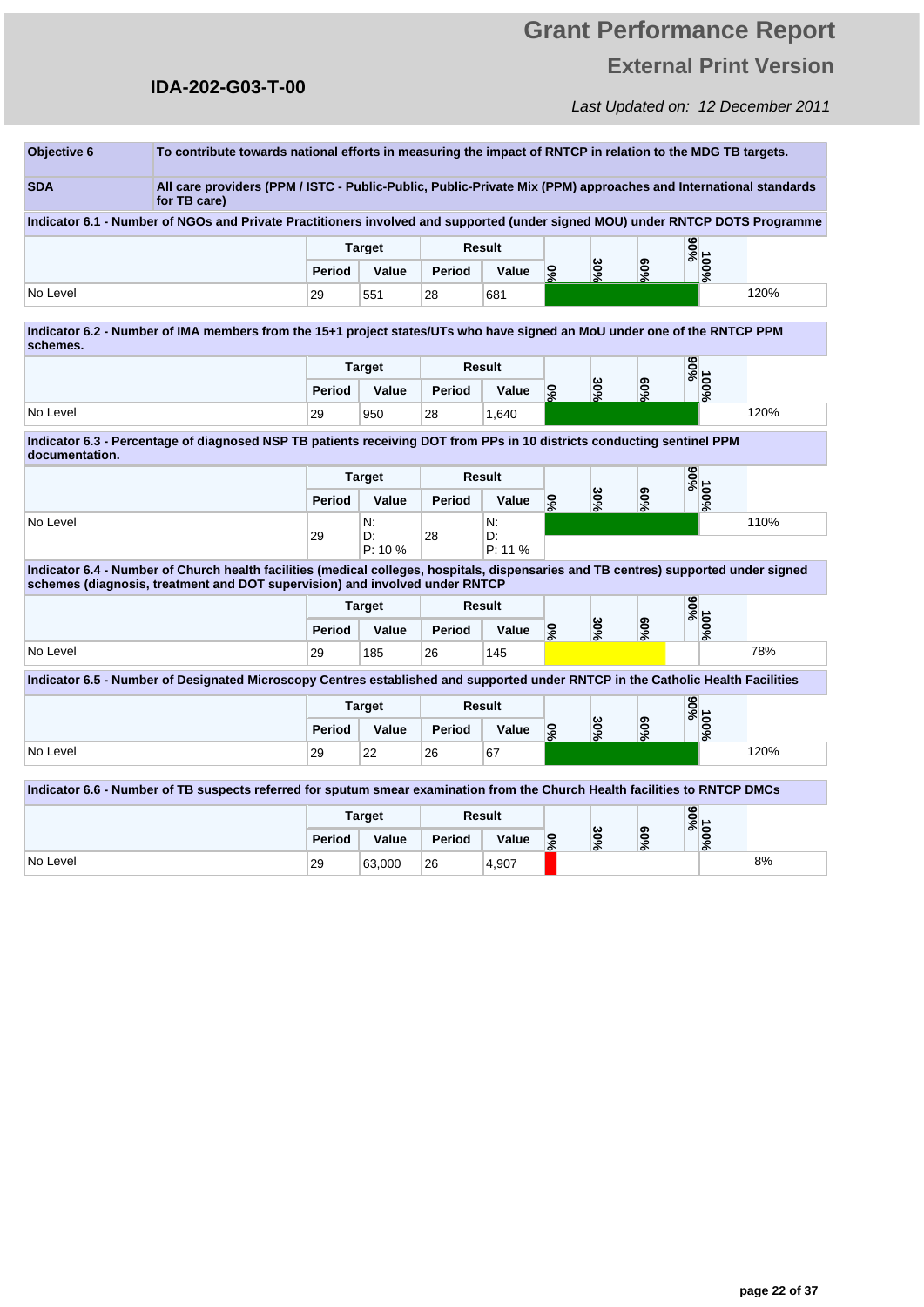# **Grant Performance Report External Print Version**

Last Updated on: 12 December 2011

#### **2.3. Financial Performance**

| 2.3.1. Grant Financial Key Performance Indicators (KPIs) |  |                                       |                |  |  |  |  |  |  |  |  |
|----------------------------------------------------------|--|---------------------------------------|----------------|--|--|--|--|--|--|--|--|
| <b>Grant Duration (months)</b>                           |  | 60 months Grant Amount                | 107,685,429 \$ |  |  |  |  |  |  |  |  |
| % Time Elapsed (as of end date of the latest PU)         |  | 140% % disbursed by TGF (to date)     | 80%            |  |  |  |  |  |  |  |  |
| Time Remaining (as of end date of the latest PU)         |  | -24 months Disbursed by TGF (to date) | 85,704,608 \$  |  |  |  |  |  |  |  |  |
| Expenditures Rate (as of end date of the latest PU)      |  | 78% Funds Remaining (to date)         | 21,980,821 \$  |  |  |  |  |  |  |  |  |

#### **2.3.2. Program Budget**

|                               | <b>Budget</b><br>Period 1 | <b>Budget</b><br>Period 2 | <b>Budget</b><br>Period 3 | <b>Budget</b><br>Period 4 | <b>Budget</b><br>Period 5 | <b>Budget</b><br>Period 6 | <b>Budget</b><br>Period 7 | <b>Budget</b><br>Period 8 |
|-------------------------------|---------------------------|---------------------------|---------------------------|---------------------------|---------------------------|---------------------------|---------------------------|---------------------------|
| <b>Period Covered From:</b>   | 01.Apr.04                 | 01.Jul.04                 | 01.Oct.04                 | 01.Jan.05                 | 01.Apr.05                 | 01.Jul.05                 | 01.Oct.05                 | 01.Jan.06                 |
| Period Covered To:            | 30.Jun.04                 | 30.Sep.04                 | 31.Dec.04                 | 31.Mar.05                 | 30.Jun.05                 | 30.Sep.05                 | 31.Dec.05                 | 31.Mar.06                 |
| Currency:                     | USD                       | <b>USD</b>                | <b>USD</b>                | <b>USD</b>                | <b>USD</b>                | <b>USD</b>                | <b>USD</b>                | <b>USD</b>                |
| Cumulative Budget Through:    | 400.000                   | 800.000                   | .200.000                  | .600.000                  | 2.970.000                 | 4.340.000                 | 5.710.000                 | 7,080,000                 |
| <b>Summary Period Budget:</b> | 400.000                   | 400.000                   | 400.000                   | 400.000                   | 1.370.000                 | 1.370.000                 | 1.370.000                 | 1,370,000                 |

#### **Expenditure Categories**

#### **Program Activities**

#### **Implementing Entities**

|                            | <b>Budget</b><br>Period 9 | <b>Budget</b><br>Period 10 | <b>Budget</b><br>Period 11 | <b>Budget</b><br>Period 12 | <b>Budget</b><br>Period 13 | <b>Budget</b><br>Period 14 | <b>Budget</b><br>Period 15 | <b>Budget</b><br>Period 16 |
|----------------------------|---------------------------|----------------------------|----------------------------|----------------------------|----------------------------|----------------------------|----------------------------|----------------------------|
| Period Covered From:       | 01.Apr.06                 | 01.Jul.06                  | 01.Oct.06                  | 01.Jan.07                  | 01.Apr.07                  | 01.Jul.07                  | 01.Oct.07                  | 01.Jan.08                  |
| Period Covered To:         | 30.Jun.06                 | 30.Sep.06                  | 31.Dec.06                  | 31.Mar.07                  | 30.Jun.07                  | 30.Sep.07                  | 31.Dec.07                  | 31.Mar.08                  |
| Currency:                  | <b>USD</b>                | <b>USD</b>                 | <b>USD</b>                 | <b>USD</b>                 | <b>USD</b>                 | <b>USD</b>                 | <b>USD</b>                 | <b>USD</b>                 |
| Cumulative Budget Through: | 8,786,967                 | 10.452.545                 | 12.212.015                 | 13.928.874                 | 15.474.543                 | 17.572.941                 | 19.512.941                 | 21,452,941                 |
| Summary Period Budget:     | 1,706,967                 | 665,578                    | 1,759,470                  | 1,716,860                  | 1,545,669                  | 2,098,398                  | 1.940.000                  | ,940,000                   |

#### **Expenditure Categories**

#### **Program Activities**

#### **Implementing Entities**

|                               | <b>Budget</b><br>Period 17 | <b>Budget</b><br>Period 18 | <b>Budget</b><br>Period 19 | <b>Budget</b><br>Period 20 | <b>Budget</b><br>Period 21 | <b>Budget</b><br>Period 22 | <b>Budget</b><br>Period 23 | <b>Budget</b><br>Period 24 |
|-------------------------------|----------------------------|----------------------------|----------------------------|----------------------------|----------------------------|----------------------------|----------------------------|----------------------------|
| Period Covered From:          | 01.Apr.08                  | 01.Jul.08                  | 01.Oct.08                  | 01.Jan.09                  | 01.Apr.09                  | 01.Jul.09                  | 01.0ct.09                  | 01.Jan.10                  |
| Period Covered To:            | 30.Jun.08                  | 30.Sep.08                  | 31.Dec.08                  | 31.Mar.09                  | 30.Jun.09                  | 30.Sep.09                  | 31.Dec.09                  | 31.Mar.10                  |
| Currency:                     | <b>USD</b>                 | <b>USD</b>                 | <b>USD</b>                 | <b>USD</b>                 | <b>USD</b>                 | <b>USD</b>                 | <b>USD</b>                 | <b>USD</b>                 |
| Cumulative Budget Through:    | 23,364,797                 | 25,276,652                 | 27,188,508                 | 29,100,000                 | 35,187,079                 | 41.411.674                 | 47,676,824                 | 53,941,974                 |
| <b>Summary Period Budget:</b> | 1,911,856                  | 1,911,856                  | 1.911.856                  | 1,911,856                  | 6,087,079                  | 6,224,595                  | 6,265,150                  | 6,265,150                  |

#### **Expenditure Categories**

**Program Activities**

**Implementing Entities**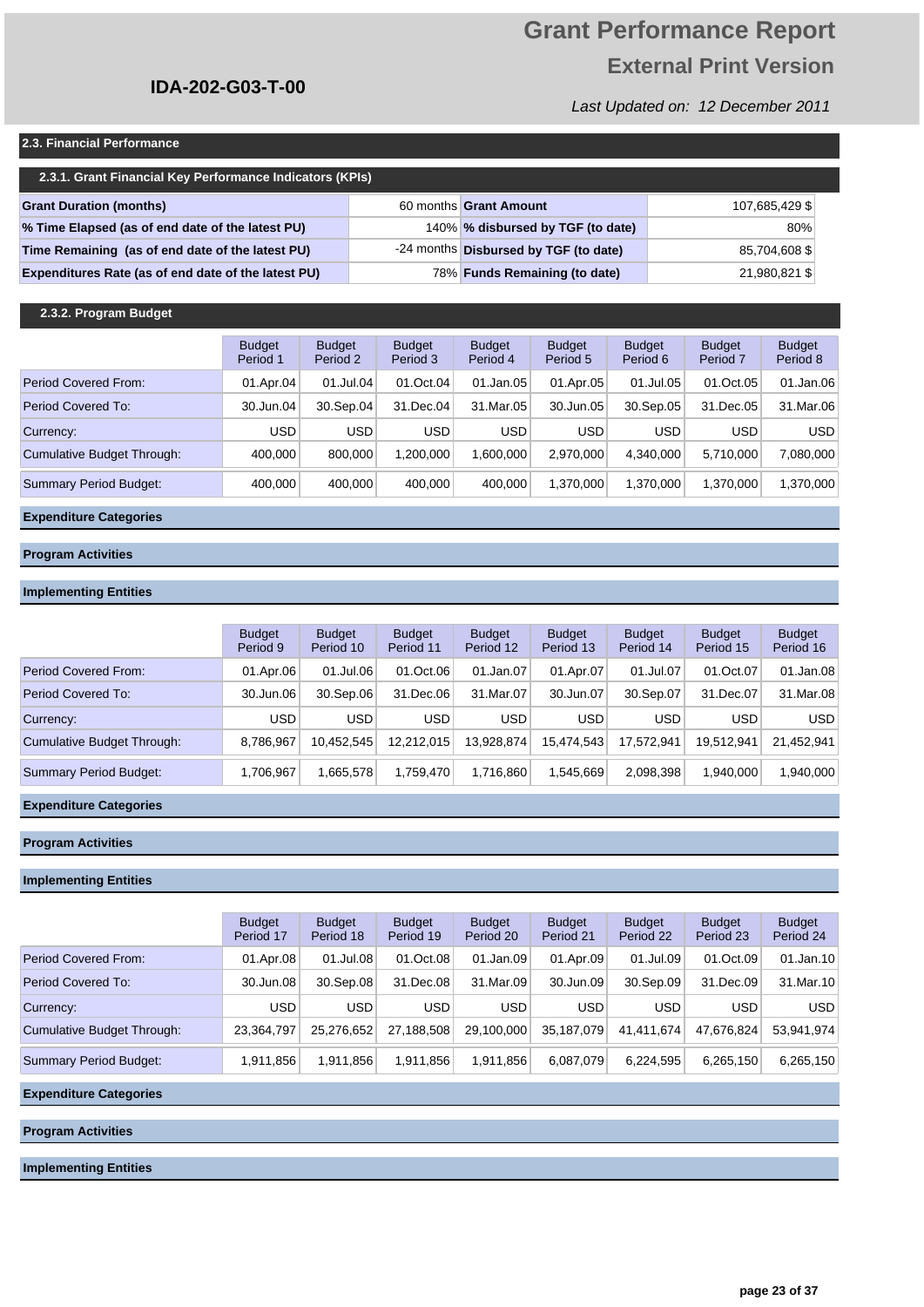### **IDA-202-G03-T-00**

#### Last Updated on: 12 December 2011

|                               | <b>Budget</b><br>Period 25 | <b>Budget</b><br>Period 26 | <b>Budget</b><br>Period 27 | <b>Budget</b><br>Period 28 | <b>Budget</b><br>Period 29 | <b>Budget</b><br>Period 30 | <b>Budget</b><br>Period 31 | <b>Budget</b><br>Period 32 |
|-------------------------------|----------------------------|----------------------------|----------------------------|----------------------------|----------------------------|----------------------------|----------------------------|----------------------------|
| <b>Period Covered From:</b>   | 01.Apr.10                  | $01$ .Jul.10               | 01.0ct.10                  | 01.Jan.11                  | 01.Apr.11                  | 01.Jul.11                  | 01.Oct.11                  | 01.Jan.12                  |
| Period Covered To:            | 30.Jun.10                  | 30.Sep.10                  | 31.Dec.10                  | 31.Mar.11                  | 30.Jun.11                  | 30.Sep.11                  | 31.Dec.11                  | 31.Mar.12                  |
| Currency:                     | USD.                       | <b>USD</b>                 | <b>USD</b>                 | <b>USD</b>                 | <b>USD</b>                 | <b>USD</b>                 | <b>USD</b>                 | <b>USD</b>                 |
| Cumulative Budget Through:    | 61,102,910                 | 68.259.075                 | 75,408,741                 | 82,558,930                 | 90,411,724                 | 98,264,519                 |                            | 106,117,314 113,970,108    |
| <b>Summary Period Budget:</b> | 7,160,936                  | 7,156,165                  | 7,149,665                  | 7,150,189                  | 7,852,795                  | 7,852,795                  | 7,852,795                  | 7,852,795                  |

#### **Expenditure Categories**

#### **Program Activities**

#### **Implementing Entities**

#### **- Comments and additional information**

| 2.3.3. Program Expenditures |  |
|-----------------------------|--|
|-----------------------------|--|

| Period PU16: 01. Oct. 10 - 31. Mar. 11                        | <b>Actual Cash</b><br><b>Outflow</b> | <b>Cumulative</b><br><b>Budget</b> | <b>Cumulative</b><br><b>Cash Outflow</b> | Variance     | <b>Reason for variance</b>    |
|---------------------------------------------------------------|--------------------------------------|------------------------------------|------------------------------------------|--------------|-------------------------------|
| 1. Total cash outflow vs. budget                              | \$12,022,537                         | \$82,558,930                       | \$64,145,174                             | \$18,413,756 |                               |
| 1a. PR's Total expenditure                                    | \$3,384,464                          |                                    | \$31,354,595                             |              |                               |
| 1b. Disbursements to sub-recipients                           | \$8,638,073                          |                                    | \$32,790,579                             |              |                               |
| <b>1c. Expenditure Adjustments</b>                            |                                      |                                    |                                          |              | <b>Reason for adjustments</b> |
| 2. Pharmaceuticals & Health Product<br>expenditures vs budget | \$4,737,011                          |                                    | \$19,751,276                             |              |                               |
| 2a. Medicines & pharmaceutical products                       | \$4,243,251                          |                                    | \$17,110,154                             |              |                               |
| 2b. Health products and health equipment                      | \$493,760                            |                                    | \$2,641,122                              |              |                               |

#### **2.3.4. Cumulative Program Budget, Expenditures and Disbursement to Date**

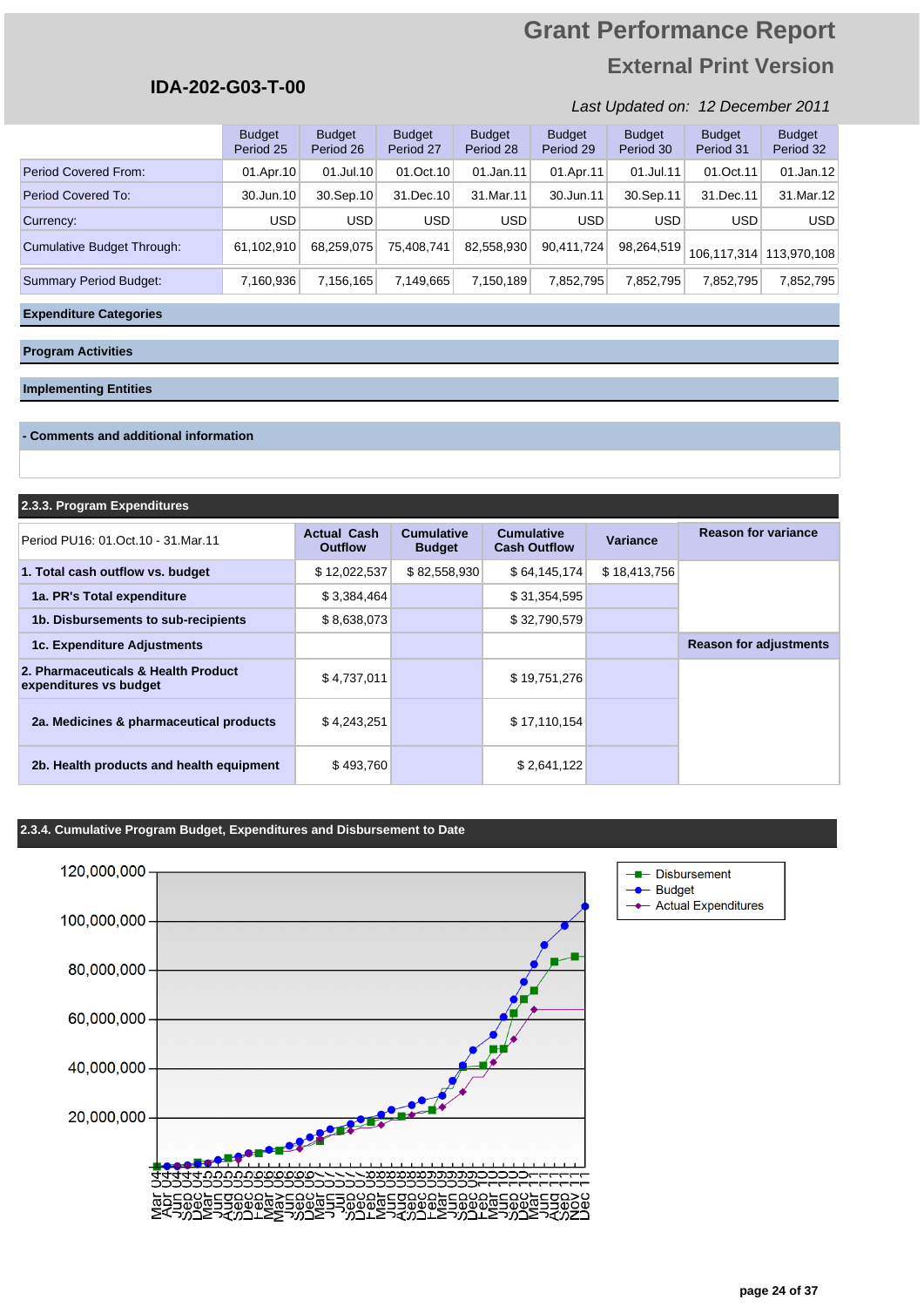Last Updated on: 12 December 2011

**2.4. Progress Update and Disbursement Information**

| Rating         | Description                           |
|----------------|---------------------------------------|
| А1             | <b>Exceeding expectations</b>         |
| A2             | Meeting expectations                  |
| B1             | Adequate                              |
| R <sub>2</sub> | Inadequate but potential demonstrated |
|                | Unacceptable                          |

| <b>Progress Updates</b>                                                                                                                                                                                                                                                                                                                                                                                                                                                                                                               |                     |  |  |                      | <b>Disbursement Information</b> |                                                                                                                                                                                                                                                                                                                                                                                                                                                               |                                                                                                 |                                                    |                       |  |  |  |
|---------------------------------------------------------------------------------------------------------------------------------------------------------------------------------------------------------------------------------------------------------------------------------------------------------------------------------------------------------------------------------------------------------------------------------------------------------------------------------------------------------------------------------------|---------------------|--|--|----------------------|---------------------------------|---------------------------------------------------------------------------------------------------------------------------------------------------------------------------------------------------------------------------------------------------------------------------------------------------------------------------------------------------------------------------------------------------------------------------------------------------------------|-------------------------------------------------------------------------------------------------|----------------------------------------------------|-----------------------|--|--|--|
|                                                                                                                                                                                                                                                                                                                                                                                                                                                                                                                                       | <b>PU PU Period</b> |  |  | <b>TGF</b><br>Rating | <b>DR</b>                       | <b>DR Period</b><br>Covered                                                                                                                                                                                                                                                                                                                                                                                                                                   | <b>Disbursement</b><br><b>Disbursement</b><br><b>PR Request</b><br><b>Amount</b><br><b>Date</b> |                                                    |                       |  |  |  |
| 0                                                                                                                                                                                                                                                                                                                                                                                                                                                                                                                                     |                     |  |  | N/A                  | 1                               | 01.Apr.04 -<br>30.Jun.04                                                                                                                                                                                                                                                                                                                                                                                                                                      | 1,247,000                                                                                       |                                                    | \$251,000 26 Mar 2004 |  |  |  |
| <b>Summary of Progress</b>                                                                                                                                                                                                                                                                                                                                                                                                                                                                                                            |                     |  |  |                      |                                 |                                                                                                                                                                                                                                                                                                                                                                                                                                                               | <b>Disbursement</b>                                                                             | Reasons for variance between PR Request and Actual |                       |  |  |  |
| The PR has asked for funds of the order of USD<br>1.247 million for the first two quarters without<br>assigning any reason. For administrative reasons,<br>the PR would like quarterly releases to coincide with<br>the calendar quarters. It has therefore been<br>requested by the PR that the GFATM should<br>consider releasing funds for the months of February<br>and March, 2004 only against the first quarter and<br>thereafter period beginning 1st April, 2004 be taken<br>as the data of beginning of the second quarter. |                     |  |  |                      |                                 | According the Grant Agreement, GFATM is to release funds only for<br>one disbursement period plus one additional quarter. The PR would<br>like to seek funds for the months of February and March, 2004 and<br>then seek funds for the quarter beginning 1st April, 2004 and ending<br>on 30th June, 2004. This being the first release, the LFA recommends<br>release of funds only for the first five months and that comes to USD<br>251,000 as explained. |                                                                                                 |                                                    |                       |  |  |  |
| <b>Progress Updates</b>                                                                                                                                                                                                                                                                                                                                                                                                                                                                                                               |                     |  |  |                      | <b>Disbursement Information</b> |                                                                                                                                                                                                                                                                                                                                                                                                                                                               |                                                                                                 |                                                    |                       |  |  |  |
|                                                                                                                                                                                                                                                                                                                                                                                                                                                                                                                                       |                     |  |  | <b>TOF</b>           |                                 | <b>DD Devised</b>                                                                                                                                                                                                                                                                                                                                                                                                                                             |                                                                                                 | Diskussement Diskussement                          |                       |  |  |  |

|                            | <b>PU PU Period</b>      |  |  | TGF<br>Rating | <b>DR</b> | <b>DR Period</b><br><b>Covered</b> | <b>PR Request</b>   | <b>Disbursement</b><br>Amount                      | <b>Disbursement</b><br>Date |
|----------------------------|--------------------------|--|--|---------------|-----------|------------------------------------|---------------------|----------------------------------------------------|-----------------------------|
|                            | 01.Apr.04 -<br>30.Jun.04 |  |  | Α             | 2         | 01.Jul.04 -<br>31.Dec.04           | 1.670.000           |                                                    | \$1,670,000 17 Dec 2004     |
| <b>Summary of Progress</b> |                          |  |  |               |           |                                    | <b>Diskupasmant</b> | Reasons for variance between PR Request and Actual |                             |

2004. In the first quarter the pace of expenditure was rather slow. However, it has picked up considerably with the result that the expenditure so far is in excess of the funds already released. The PR has already met CP to second disbursement at B.2 and has appointed a Finance Officer who shall be responsible for financial management and administration. It is therefore recommended that amount of USD 1.67 million be released to PR. (NB.: 6 month periods)

### **Disbursement**

The first disbursement of USD 251,000 under Round PR has submitted progress report for the first 2 quarters. It appears 2 of Tuberculosis Control Program was made in April | that the progress during the 1st quarter was rather slow. However, project activities have since picked up. The SOEs available with the PR show that the expenditure already incurred is far in excess of the amount already released. It is also expected that procurement of health and non-health products would pick up. Therefore, the amount as asked for by the PR is recommended, after rounding off, for disbursement.

|                                                                                                                                                                                                                                                                                                                                                                      | <b>Progress Updates</b>  |                      |  |           |                                                                           | <b>Disbursement Information</b>    |                   |                               |                             |  |  |  |  |
|----------------------------------------------------------------------------------------------------------------------------------------------------------------------------------------------------------------------------------------------------------------------------------------------------------------------------------------------------------------------|--------------------------|----------------------|--|-----------|---------------------------------------------------------------------------|------------------------------------|-------------------|-------------------------------|-----------------------------|--|--|--|--|
| <b>PU</b>                                                                                                                                                                                                                                                                                                                                                            | <b>PU Period</b>         | <b>TGF</b><br>Rating |  |           | <b>DR</b>                                                                 | <b>DR Period</b><br><b>Covered</b> | <b>PR Request</b> | <b>Disbursement</b><br>Amount | <b>Disbursement</b><br>Date |  |  |  |  |
| 2                                                                                                                                                                                                                                                                                                                                                                    | 01.Jul.04 -<br>30.Sep.04 |                      |  | <b>B1</b> | 3                                                                         | 01.Oct.04 -<br>31.Mar.05           | 1,810,000         |                               | \$1,810,000 31 Aug 2005     |  |  |  |  |
| <b>Summary of Progress</b>                                                                                                                                                                                                                                                                                                                                           |                          |                      |  |           | Reasons for variance between PR Request and Actual<br><b>Disbursement</b> |                                    |                   |                               |                             |  |  |  |  |
| Although total expenditure exceeds the<br>disbursement made by GFATM, progress in Bihar<br>has been slow and below expectations. The main<br>reason was Elections in Bihar. The state is likely to<br>face another Election after about 3 months.<br>Therefore, PR has to monitor the program<br>implementation in the state very closely.<br>(NB.: 6 month periods) |                          |                      |  |           |                                                                           | No discrepancy                     |                   |                               |                             |  |  |  |  |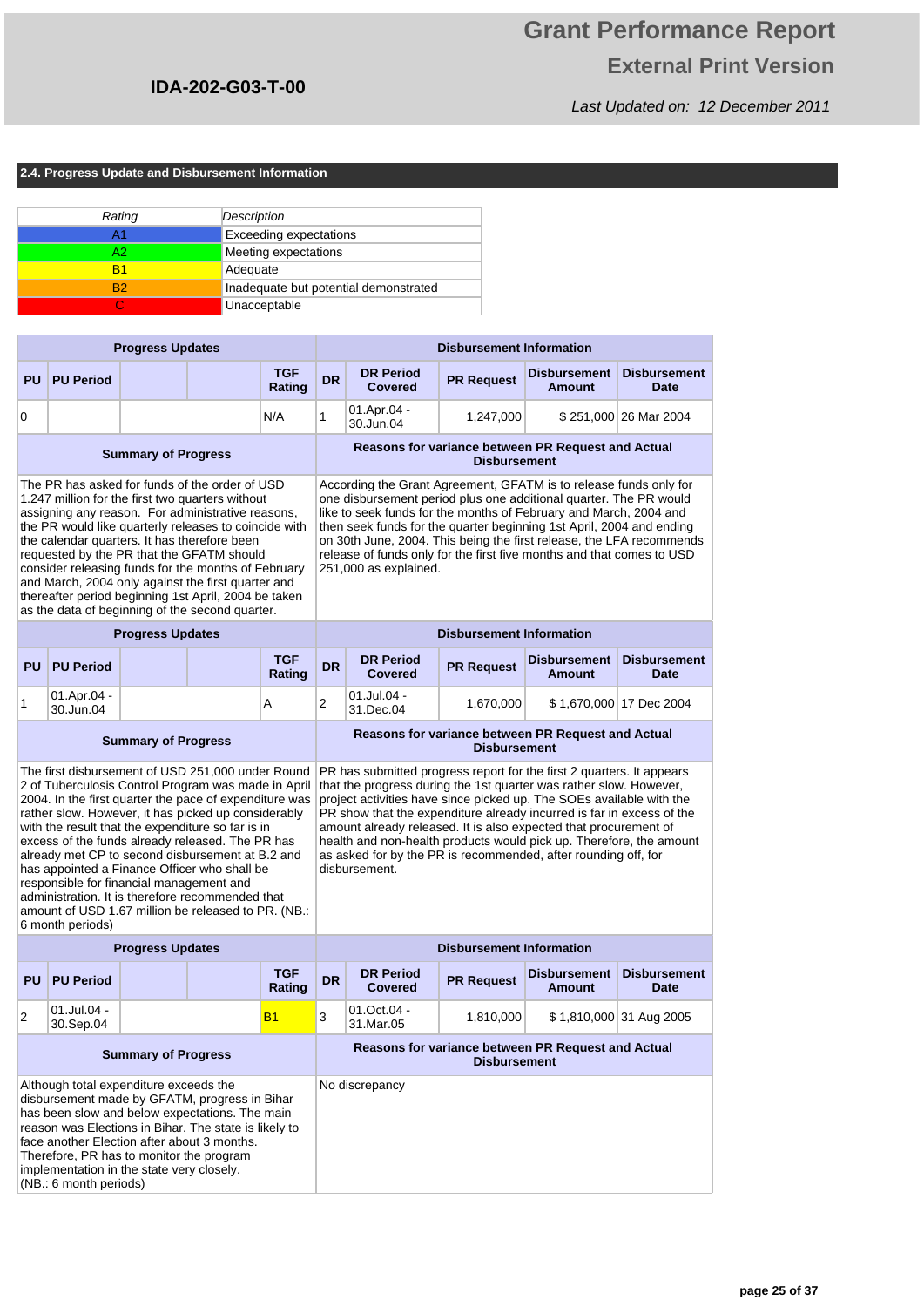### Last Updated on: 12 December 2011

|                                                                                                                                                                                                                                                                                                                                                                                                                                                                                                                                                                                                    |                                                                                                                                                                                                                                                                     | <b>Progress Updates</b>    |  |                      | <b>Disbursement Information</b> |                                                                                                          |                                 |                                                    |                                    |  |  |  |
|----------------------------------------------------------------------------------------------------------------------------------------------------------------------------------------------------------------------------------------------------------------------------------------------------------------------------------------------------------------------------------------------------------------------------------------------------------------------------------------------------------------------------------------------------------------------------------------------------|---------------------------------------------------------------------------------------------------------------------------------------------------------------------------------------------------------------------------------------------------------------------|----------------------------|--|----------------------|---------------------------------|----------------------------------------------------------------------------------------------------------|---------------------------------|----------------------------------------------------|------------------------------------|--|--|--|
| <b>PU</b>                                                                                                                                                                                                                                                                                                                                                                                                                                                                                                                                                                                          | <b>PU Period</b>                                                                                                                                                                                                                                                    |                            |  | <b>TGF</b><br>Rating | <b>DR</b>                       | <b>DR Period</b><br>Covered                                                                              | <b>PR Request</b>               | <b>Disbursement</b><br><b>Amount</b>               | <b>Disbursement</b><br><b>Date</b> |  |  |  |
| 3                                                                                                                                                                                                                                                                                                                                                                                                                                                                                                                                                                                                  | 01.Oct.04 -<br>31.Mar.05                                                                                                                                                                                                                                            |                            |  |                      |                                 |                                                                                                          |                                 |                                                    | N/A                                |  |  |  |
|                                                                                                                                                                                                                                                                                                                                                                                                                                                                                                                                                                                                    |                                                                                                                                                                                                                                                                     | <b>Summary of Progress</b> |  |                      |                                 | Reasons for variance between PR Request and Actual<br><b>Disbursement</b>                                |                                 |                                                    |                                    |  |  |  |
|                                                                                                                                                                                                                                                                                                                                                                                                                                                                                                                                                                                                    |                                                                                                                                                                                                                                                                     |                            |  |                      |                                 |                                                                                                          |                                 |                                                    |                                    |  |  |  |
|                                                                                                                                                                                                                                                                                                                                                                                                                                                                                                                                                                                                    |                                                                                                                                                                                                                                                                     | <b>Progress Updates</b>    |  |                      |                                 | <b>Disbursement Information</b>                                                                          |                                 |                                                    |                                    |  |  |  |
| <b>PU</b>                                                                                                                                                                                                                                                                                                                                                                                                                                                                                                                                                                                          | <b>PU Period</b>                                                                                                                                                                                                                                                    |                            |  | <b>TGF</b><br>Rating | <b>DR</b>                       | <b>DR Period</b><br>Covered                                                                              | <b>PR Request</b>               | <b>Disbursement</b><br><b>Amount</b>               | <b>Disbursement</b><br><b>Date</b> |  |  |  |
| 4                                                                                                                                                                                                                                                                                                                                                                                                                                                                                                                                                                                                  | 01.Apr.05 -<br>30.Sep.05                                                                                                                                                                                                                                            |                            |  | <b>B1</b>            | 4                               | 01.Apr.05 -<br>30.Sep.05                                                                                 | 1,990,000                       |                                                    | \$1,986,008 08 Feb 2006            |  |  |  |
|                                                                                                                                                                                                                                                                                                                                                                                                                                                                                                                                                                                                    |                                                                                                                                                                                                                                                                     | <b>Summary of Progress</b> |  |                      |                                 |                                                                                                          | <b>Disbursement</b>             | Reasons for variance between PR Request and Actual |                                    |  |  |  |
|                                                                                                                                                                                                                                                                                                                                                                                                                                                                                                                                                                                                    | Because of two rounds of elections in Bihar, that<br>state is lagging behind. Now that a stable<br>Government has taken over, it should be possible for<br>Bihar to show improved results. There appears no<br>potential risk otherwise.<br><b>Progress Updates</b> |                            |  |                      |                                 |                                                                                                          |                                 |                                                    |                                    |  |  |  |
|                                                                                                                                                                                                                                                                                                                                                                                                                                                                                                                                                                                                    |                                                                                                                                                                                                                                                                     |                            |  |                      |                                 |                                                                                                          | <b>Disbursement Information</b> |                                                    |                                    |  |  |  |
| <b>PU</b>                                                                                                                                                                                                                                                                                                                                                                                                                                                                                                                                                                                          | <b>PU Period</b>                                                                                                                                                                                                                                                    |                            |  | <b>TGF</b><br>Rating | <b>DR</b>                       | <b>DR Period</b><br>Covered                                                                              | <b>PR Request</b>               | <b>Disbursement</b><br><b>Amount</b>               | <b>Disbursement</b><br><b>Date</b> |  |  |  |
| 5                                                                                                                                                                                                                                                                                                                                                                                                                                                                                                                                                                                                  | 01.Oct.05 -<br>31.Dec.05                                                                                                                                                                                                                                            |                            |  | <b>B1</b>            | 5                               | 01.Jan.06 -<br>30.Sep.06                                                                                 | 1,171,132                       |                                                    | \$1,041,678 31 May 2006            |  |  |  |
|                                                                                                                                                                                                                                                                                                                                                                                                                                                                                                                                                                                                    |                                                                                                                                                                                                                                                                     | <b>Summary of Progress</b> |  |                      |                                 |                                                                                                          | <b>Disbursement</b>             | Reasons for variance between PR Request and Actual |                                    |  |  |  |
| The States of U.P. and Bihar are two of the most<br>underdeveloped States in India. Additionally, Bihar<br>had to go through two rounds of General Elections in<br>2005. during this period, all developmental activities<br>had come to a standstill. Even though this was a<br>factor beyond the control of PR and in financial<br>terms, the expenditure incurred is well above the<br>targets, the rating would continue to be only B1 till<br>physical achievements are as per the target. The<br>recently launched awareness campaign should go a<br>long way towards improving this rating. |                                                                                                                                                                                                                                                                     |                            |  |                      |                                 | Overall performance is good, but there are variations between the<br>budget and the actual expenditures. |                                 |                                                    |                                    |  |  |  |
|                                                                                                                                                                                                                                                                                                                                                                                                                                                                                                                                                                                                    |                                                                                                                                                                                                                                                                     | <b>Progress Updates</b>    |  |                      |                                 |                                                                                                          | <b>Disbursement Information</b> |                                                    |                                    |  |  |  |
| <b>PU</b>                                                                                                                                                                                                                                                                                                                                                                                                                                                                                                                                                                                          | <b>PU Period</b>                                                                                                                                                                                                                                                    |                            |  | <b>TGF</b><br>Rating | <b>DR</b>                       | <b>DR Period</b><br><b>Covered</b>                                                                       | <b>PR Request</b>               | <b>Disbursement</b><br><b>Amount</b>               | <b>Disbursement</b><br><b>Date</b> |  |  |  |
| 01.Jan.06 -<br><b>B1</b><br>6<br>30.Sep.06                                                                                                                                                                                                                                                                                                                                                                                                                                                                                                                                                         |                                                                                                                                                                                                                                                                     |                            |  |                      |                                 | 01.Oct.06 -<br>31.Mar.07                                                                                 | 3,998,727                       |                                                    | \$3,998,727 21 Mar 2007            |  |  |  |
|                                                                                                                                                                                                                                                                                                                                                                                                                                                                                                                                                                                                    | <b>Summary of Progress</b>                                                                                                                                                                                                                                          |                            |  |                      |                                 |                                                                                                          | <b>Disbursement</b>             | Reasons for variance between PR Request and Actual |                                    |  |  |  |
| The overall achievement is good. Of the 14<br>indicators, 5 are low-performing. The low<br>performance is directly linked to the state of Bihar,<br>where the districts were brought under the program<br>only recently.                                                                                                                                                                                                                                                                                                                                                                           |                                                                                                                                                                                                                                                                     |                            |  |                      |                                 | No variance                                                                                              |                                 |                                                    |                                    |  |  |  |

**IDA-202-G03-T-00**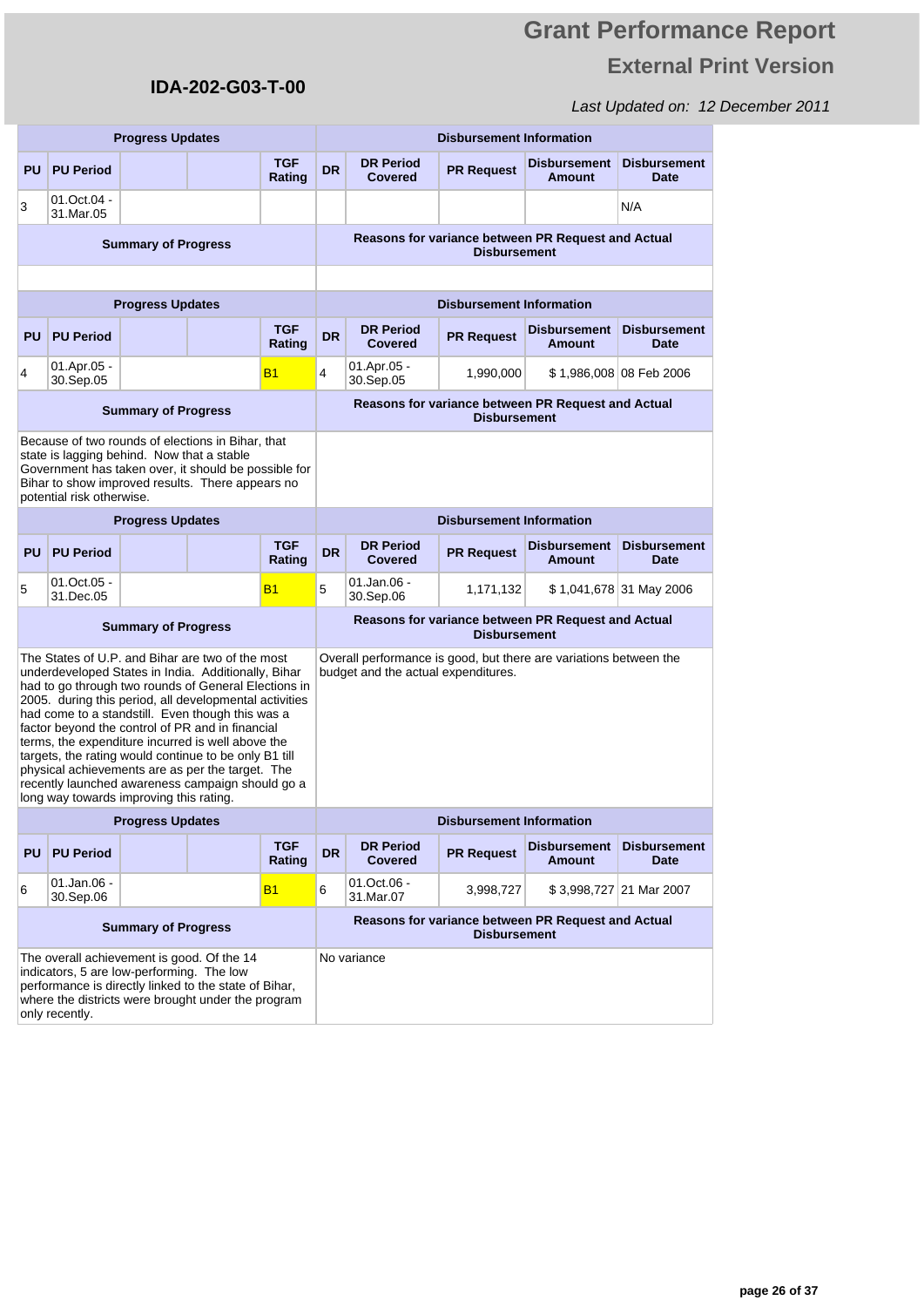# **Grant Performance Report External Print Version**

|                                                                                                                                                                                                                                                                                                                                                                                                                                                                                                                                                                                                                                |                                                                                                                                                                                                                                                                                                                                                                                                                                                                                                                                                                                                   | <b>Progress Updates</b>    |  |                      | <b>Disbursement Information</b> |                                                                                                                                                                                                                                                                                                                                                                                                                                                                                                                 |                                 |                                                    |                                    |  |  |  |
|--------------------------------------------------------------------------------------------------------------------------------------------------------------------------------------------------------------------------------------------------------------------------------------------------------------------------------------------------------------------------------------------------------------------------------------------------------------------------------------------------------------------------------------------------------------------------------------------------------------------------------|---------------------------------------------------------------------------------------------------------------------------------------------------------------------------------------------------------------------------------------------------------------------------------------------------------------------------------------------------------------------------------------------------------------------------------------------------------------------------------------------------------------------------------------------------------------------------------------------------|----------------------------|--|----------------------|---------------------------------|-----------------------------------------------------------------------------------------------------------------------------------------------------------------------------------------------------------------------------------------------------------------------------------------------------------------------------------------------------------------------------------------------------------------------------------------------------------------------------------------------------------------|---------------------------------|----------------------------------------------------|------------------------------------|--|--|--|
| <b>PU</b>                                                                                                                                                                                                                                                                                                                                                                                                                                                                                                                                                                                                                      | <b>PU Period</b>                                                                                                                                                                                                                                                                                                                                                                                                                                                                                                                                                                                  |                            |  | <b>TGF</b><br>Rating | <b>DR</b>                       | <b>DR Period</b><br><b>Covered</b>                                                                                                                                                                                                                                                                                                                                                                                                                                                                              | <b>PR Request</b>               | <b>Disbursement</b><br><b>Amount</b>               | <b>Disbursement</b><br>Date        |  |  |  |
| 7                                                                                                                                                                                                                                                                                                                                                                                                                                                                                                                                                                                                                              | 01.Oct.06 -<br>31.Mar.07                                                                                                                                                                                                                                                                                                                                                                                                                                                                                                                                                                          |                            |  | <b>B1</b>            | $\overline{7}$                  | 01.Apr.07 -<br>30.Sep.07                                                                                                                                                                                                                                                                                                                                                                                                                                                                                        | 4,766,463                       |                                                    | \$ 4,095,450∣13 Jul 2007           |  |  |  |
|                                                                                                                                                                                                                                                                                                                                                                                                                                                                                                                                                                                                                                |                                                                                                                                                                                                                                                                                                                                                                                                                                                                                                                                                                                                   | <b>Summary of Progress</b> |  |                      |                                 | Reasons for variance between PR Request and Actual<br><b>Disbursement</b>                                                                                                                                                                                                                                                                                                                                                                                                                                       |                                 |                                                    |                                    |  |  |  |
| etc.                                                                                                                                                                                                                                                                                                                                                                                                                                                                                                                                                                                                                           | Overall performance is satisfactory. Due to problems<br>of implementation in the state of Bihar performance<br>in two indicators is lower than target. Of the 14<br>indicators, three indicators show underperformance<br>due to low performance in Bihar. PR explained the<br>steps initiated to improve implementation which<br>includes additional monitoring and review processes,<br>additional WHO technical support in the form of<br>WHO consultants to assist poor performing districts,<br><b>Progress Updates</b>                                                                      |                            |  |                      |                                 | Overall performance is satisfactory and the pace of implementation in<br>Bihar is now being further accelerated. PR has a negative cash<br>balance and the amount recommended by the LFA is acceptable.                                                                                                                                                                                                                                                                                                         |                                 |                                                    |                                    |  |  |  |
|                                                                                                                                                                                                                                                                                                                                                                                                                                                                                                                                                                                                                                |                                                                                                                                                                                                                                                                                                                                                                                                                                                                                                                                                                                                   |                            |  |                      |                                 |                                                                                                                                                                                                                                                                                                                                                                                                                                                                                                                 | <b>Disbursement Information</b> |                                                    |                                    |  |  |  |
| <b>PU</b>                                                                                                                                                                                                                                                                                                                                                                                                                                                                                                                                                                                                                      | <b>PU Period</b>                                                                                                                                                                                                                                                                                                                                                                                                                                                                                                                                                                                  |                            |  | <b>TGF</b><br>Rating | <b>DR</b>                       | <b>Disbursement</b><br><b>Date</b>                                                                                                                                                                                                                                                                                                                                                                                                                                                                              |                                 |                                                    |                                    |  |  |  |
| 8                                                                                                                                                                                                                                                                                                                                                                                                                                                                                                                                                                                                                              | 01.Apr.07 -<br>30.Sep.07                                                                                                                                                                                                                                                                                                                                                                                                                                                                                                                                                                          |                            |  | <b>B1</b>            | 8                               | \$3,588,632 20 Feb 2008                                                                                                                                                                                                                                                                                                                                                                                                                                                                                         |                                 |                                                    |                                    |  |  |  |
| <b>Summary of Progress</b>                                                                                                                                                                                                                                                                                                                                                                                                                                                                                                                                                                                                     |                                                                                                                                                                                                                                                                                                                                                                                                                                                                                                                                                                                                   |                            |  |                      |                                 | Reasons for variance between PR Request and Actual<br><b>Disbursement</b>                                                                                                                                                                                                                                                                                                                                                                                                                                       |                                 |                                                    |                                    |  |  |  |
| request prepared by PR.                                                                                                                                                                                                                                                                                                                                                                                                                                                                                                                                                                                                        | Overall performance is B1. PR has achieved most of<br>the targets and has been performing well. There are<br>no changes envisaged in the program. Quartlery<br>progress reports and SOEs are submitted by the<br>districts to the State TB Society. The State TB<br>society consolidates the reports sent by all the<br>districts and forwarded to Central TB Division. Upon<br>receipt of these reports, PR releases funds to SRs.<br>PR has taken steps to ensure that the SOEs are<br>submitted by SRs at defined intervals. It was noted<br>that error has been identified by LFA in the cash |                            |  |                      |                                 | Cash balance available with the PR amounts to USD 3,424,437. The<br>budget for the subsequent semester amounts to USD 3,762,033.<br>However, PR has wrongly taken the expenditure for the reporting i.e.<br>USD 3,251,035.65 as the forecasted expenditure instead of USD<br>3,762,033.17. Additionally, PR (including SR) has a cash balance of<br>USD 173,401.35. Consequently, the funds required (after adjusting the<br>cash in hand) for the semester ending 31 March 2008 amounts to USD<br>3,588,631.82 |                                 |                                                    |                                    |  |  |  |
|                                                                                                                                                                                                                                                                                                                                                                                                                                                                                                                                                                                                                                |                                                                                                                                                                                                                                                                                                                                                                                                                                                                                                                                                                                                   | <b>Progress Updates</b>    |  |                      |                                 |                                                                                                                                                                                                                                                                                                                                                                                                                                                                                                                 | <b>Disbursement Information</b> |                                                    |                                    |  |  |  |
| <b>PU</b>                                                                                                                                                                                                                                                                                                                                                                                                                                                                                                                                                                                                                      | <b>PU Period</b>                                                                                                                                                                                                                                                                                                                                                                                                                                                                                                                                                                                  |                            |  | <b>TGF</b><br>Rating | <b>DR</b>                       | <b>DR Period</b><br><b>Covered</b>                                                                                                                                                                                                                                                                                                                                                                                                                                                                              | <b>PR Request</b>               | <b>Disbursement</b><br>Amount                      | <b>Disbursement</b><br><b>Date</b> |  |  |  |
| 10                                                                                                                                                                                                                                                                                                                                                                                                                                                                                                                                                                                                                             | 01.Oct.07 -<br>31.Mar.08                                                                                                                                                                                                                                                                                                                                                                                                                                                                                                                                                                          |                            |  | A2                   | 9                               | 01.Apr.08 -<br>30.Sep.08                                                                                                                                                                                                                                                                                                                                                                                                                                                                                        | 2,297,481                       |                                                    | \$2,297,481 13 Aug 2008            |  |  |  |
|                                                                                                                                                                                                                                                                                                                                                                                                                                                                                                                                                                                                                                |                                                                                                                                                                                                                                                                                                                                                                                                                                                                                                                                                                                                   | <b>Summary of Progress</b> |  |                      |                                 |                                                                                                                                                                                                                                                                                                                                                                                                                                                                                                                 | <b>Disbursement</b>             | Reasons for variance between PR Request and Actual |                                    |  |  |  |
| The grant performance is very good. Out of the 13<br>indicators, 10 either exceeded the target or were<br>very close to meeting it (98% or above). Efforts by<br>the Central TB Division have led to improvements in<br>the state of Bihar where working conditions have<br>been very challenging. In addition, major flooding in<br>the area during the Progress Update period has<br>hampered progress. Low performing indicators have<br>improved slightly over the period: "Number of new<br>smear positive cases detected and put on DOTS<br>treatment" (78%), "Total number of patients put on<br>DOTS treatment" (91%). |                                                                                                                                                                                                                                                                                                                                                                                                                                                                                                                                                                                                   |                            |  |                      | N/A                             |                                                                                                                                                                                                                                                                                                                                                                                                                                                                                                                 |                                 |                                                    |                                    |  |  |  |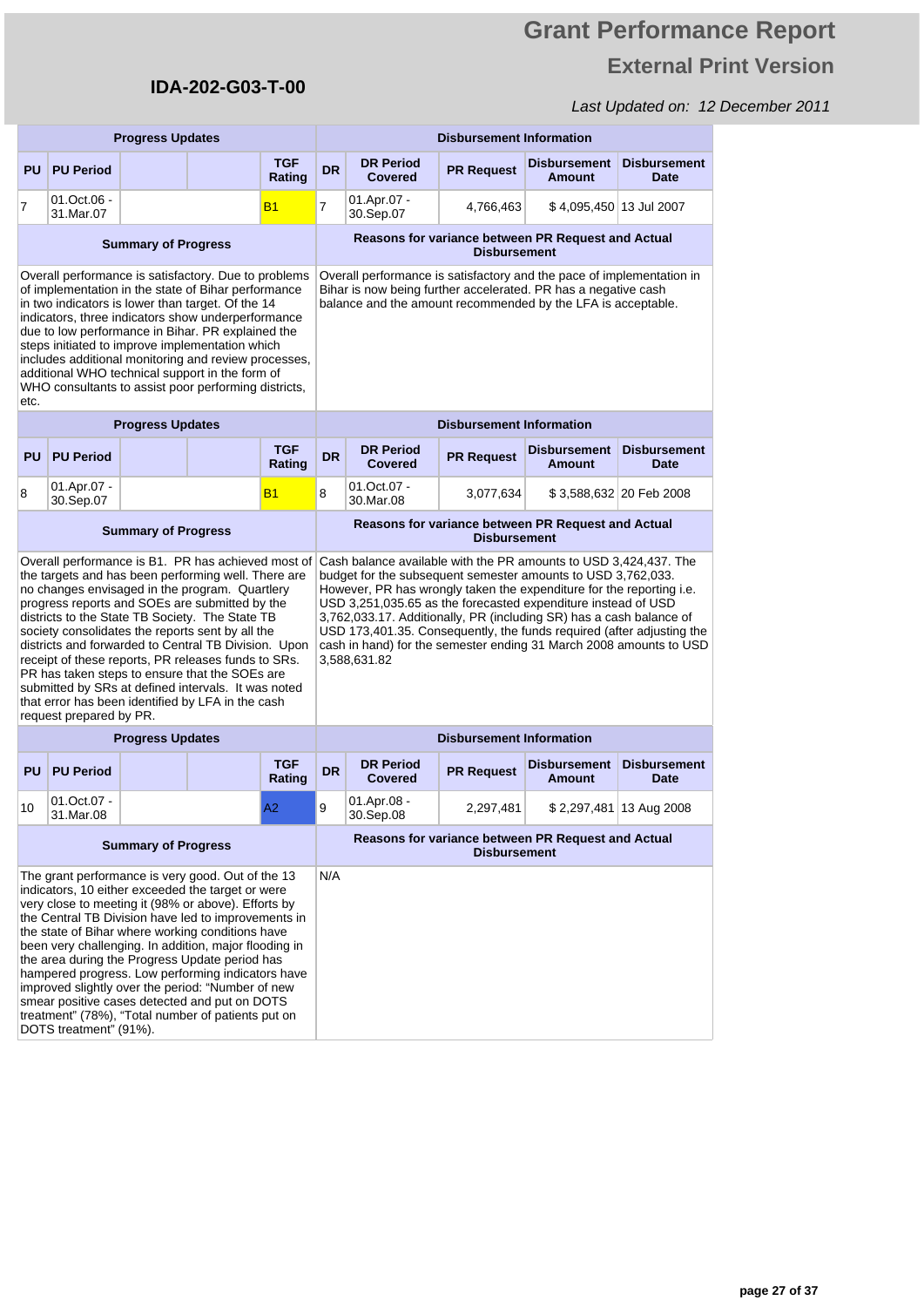# **Grant Performance Report External Print Version**

| <b>Progress Updates</b>                                                                                                                                                                                                                                                                                                                                                                                                                                                                                                                                                                                                                                                                                                                                                                                                                                                                                                                                                                                                                                                                                                                                                                                                                                                                                                                                                                                                                                   |                          |                            |                      |           | <b>Disbursement Information</b>                                                                                                                                                                                                                                                                                                                                                                                                                                                                                                                                                                                                                                                                                                                                                                                                                                                                                                                                                                                                                                                                                                                                                                                                                                                                                                                                                                                                                                                      |                     |                                                    |                             |  |
|-----------------------------------------------------------------------------------------------------------------------------------------------------------------------------------------------------------------------------------------------------------------------------------------------------------------------------------------------------------------------------------------------------------------------------------------------------------------------------------------------------------------------------------------------------------------------------------------------------------------------------------------------------------------------------------------------------------------------------------------------------------------------------------------------------------------------------------------------------------------------------------------------------------------------------------------------------------------------------------------------------------------------------------------------------------------------------------------------------------------------------------------------------------------------------------------------------------------------------------------------------------------------------------------------------------------------------------------------------------------------------------------------------------------------------------------------------------|--------------------------|----------------------------|----------------------|-----------|--------------------------------------------------------------------------------------------------------------------------------------------------------------------------------------------------------------------------------------------------------------------------------------------------------------------------------------------------------------------------------------------------------------------------------------------------------------------------------------------------------------------------------------------------------------------------------------------------------------------------------------------------------------------------------------------------------------------------------------------------------------------------------------------------------------------------------------------------------------------------------------------------------------------------------------------------------------------------------------------------------------------------------------------------------------------------------------------------------------------------------------------------------------------------------------------------------------------------------------------------------------------------------------------------------------------------------------------------------------------------------------------------------------------------------------------------------------------------------------|---------------------|----------------------------------------------------|-----------------------------|--|
| PU                                                                                                                                                                                                                                                                                                                                                                                                                                                                                                                                                                                                                                                                                                                                                                                                                                                                                                                                                                                                                                                                                                                                                                                                                                                                                                                                                                                                                                                        | <b>PU Period</b>         |                            | <b>TGF</b><br>Rating | <b>DR</b> | <b>DR Period</b><br><b>Covered</b>                                                                                                                                                                                                                                                                                                                                                                                                                                                                                                                                                                                                                                                                                                                                                                                                                                                                                                                                                                                                                                                                                                                                                                                                                                                                                                                                                                                                                                                   | <b>PR Request</b>   | <b>Disbursement</b><br><b>Amount</b>               | <b>Disbursement</b><br>Date |  |
| 11                                                                                                                                                                                                                                                                                                                                                                                                                                                                                                                                                                                                                                                                                                                                                                                                                                                                                                                                                                                                                                                                                                                                                                                                                                                                                                                                                                                                                                                        | 01.Apr.08 -<br>30.Sep.08 |                            | А2                   | 10        | 01.Oct.08 -<br>31.Mar.09                                                                                                                                                                                                                                                                                                                                                                                                                                                                                                                                                                                                                                                                                                                                                                                                                                                                                                                                                                                                                                                                                                                                                                                                                                                                                                                                                                                                                                                             | 3,080,190           |                                                    | \$2,519,747 04 Feb 2009     |  |
|                                                                                                                                                                                                                                                                                                                                                                                                                                                                                                                                                                                                                                                                                                                                                                                                                                                                                                                                                                                                                                                                                                                                                                                                                                                                                                                                                                                                                                                           |                          | <b>Summary of Progress</b> |                      |           |                                                                                                                                                                                                                                                                                                                                                                                                                                                                                                                                                                                                                                                                                                                                                                                                                                                                                                                                                                                                                                                                                                                                                                                                                                                                                                                                                                                                                                                                                      | <b>Disbursement</b> | Reasons for variance between PR Request and Actual |                             |  |
| The grant performance is very good. Of the 13<br>indicators, 10 indicators either exceeded the targets<br>or are very close to meeting them (>98%). Major<br>efforts by the Central TB Division (CTD) have led to<br>steady improvements, especially in the state of Bihar<br>where past neglect of the health systems and<br>infrastructure have created challenging working<br>conditions. Low performances in two indicators i.e.<br>"Number of new smear positive cases detected and<br>put on DOTS treatment" (74%) and "Total number of<br>patients put on DOTS treatment" (87%) are due to a<br>slow start in Bihar. However, PR has clearly<br>demonstrated that it has managed to accelerate<br>performance and the targets should be met in the<br>coming quarters. Performance of "Number of<br>microscopy centres established and supported" is at<br>88% because of recruitment and procurement delays<br>which have now been corrected. CTD was also able<br>to increase participation of NGOs and large private<br>hospitals which should also help improve<br>performance of this indicator. Since BCC programs<br>are reaching many more people than planned, we<br>expect to see increase in case detection, referrals,<br>and eventual increase in the number of people put<br>on treatment. The continued and effective<br>involvement of the NGOs in the remote areas is also<br>contributing to much more effective implementation. |                          |                            |                      |           | The recommended amount is based on a cumulative budget of USD<br>3,635,708 minus PR cash balance of USD 1,338,227 as of March 31,<br>2008. PR has clearly demonstrated that it has managed to accelerate<br>implementation and the targets for low performing indicators are<br>expected to have high results in the coming quarters.                                                                                                                                                                                                                                                                                                                                                                                                                                                                                                                                                                                                                                                                                                                                                                                                                                                                                                                                                                                                                                                                                                                                                |                     |                                                    |                             |  |
|                                                                                                                                                                                                                                                                                                                                                                                                                                                                                                                                                                                                                                                                                                                                                                                                                                                                                                                                                                                                                                                                                                                                                                                                                                                                                                                                                                                                                                                           |                          | <b>Progress Updates</b>    |                      |           | <b>Disbursement Information</b>                                                                                                                                                                                                                                                                                                                                                                                                                                                                                                                                                                                                                                                                                                                                                                                                                                                                                                                                                                                                                                                                                                                                                                                                                                                                                                                                                                                                                                                      |                     |                                                    |                             |  |
| <b>PU</b>                                                                                                                                                                                                                                                                                                                                                                                                                                                                                                                                                                                                                                                                                                                                                                                                                                                                                                                                                                                                                                                                                                                                                                                                                                                                                                                                                                                                                                                 | <b>PU Period</b>         |                            | <b>TGF</b><br>Rating | <b>DR</b> | <b>DR Period</b><br><b>Covered</b>                                                                                                                                                                                                                                                                                                                                                                                                                                                                                                                                                                                                                                                                                                                                                                                                                                                                                                                                                                                                                                                                                                                                                                                                                                                                                                                                                                                                                                                   | <b>PR Request</b>   | <b>Disbursement</b><br><b>Amount</b>               | <b>Disbursement</b><br>Date |  |
| 12                                                                                                                                                                                                                                                                                                                                                                                                                                                                                                                                                                                                                                                                                                                                                                                                                                                                                                                                                                                                                                                                                                                                                                                                                                                                                                                                                                                                                                                        | 01.Oct.08 -<br>31.Mar.09 |                            | A2                   | 11        | 01.Apr.09 -<br>31.Dec.09                                                                                                                                                                                                                                                                                                                                                                                                                                                                                                                                                                                                                                                                                                                                                                                                                                                                                                                                                                                                                                                                                                                                                                                                                                                                                                                                                                                                                                                             | 18,527,161          | \$17,233,198 17 Sep 2009                           |                             |  |
|                                                                                                                                                                                                                                                                                                                                                                                                                                                                                                                                                                                                                                                                                                                                                                                                                                                                                                                                                                                                                                                                                                                                                                                                                                                                                                                                                                                                                                                           |                          | <b>Summary of Progress</b> |                      |           | Reasons for variance between PR Request and Actual<br><b>Disbursement</b>                                                                                                                                                                                                                                                                                                                                                                                                                                                                                                                                                                                                                                                                                                                                                                                                                                                                                                                                                                                                                                                                                                                                                                                                                                                                                                                                                                                                            |                     |                                                    |                             |  |
| The performance of the PR on programmatic<br>indicators has been satisfactory for the reporting<br>period with majority of the indicators showing an<br>achievement of over 90%. The financial progress is<br>also reasonable as approximately 84% of the budget<br>for the current reporting period has been spent.<br>However, there were issues noted on data quality<br>and reporting for the indicator "No. of NGOs and PPs<br>involved in RNTCP", which indicates incomplete<br>reporting from the districts.                                                                                                                                                                                                                                                                                                                                                                                                                                                                                                                                                                                                                                                                                                                                                                                                                                                                                                                                       |                          |                            |                      |           | The program performance is very good and has the A2 rating. The<br>burn rate for the reporting period is 84%. Therefore, in general the<br>Regional team supports the LFA recommendation to disburse USD<br>18,133,420.15. The amount is based on the approved budget amount<br>of USD 18,576,825.45 for Periods 21-23 (1 April-31 December 2009)<br>adjusted by the LFA verified cash balances of USD 443,405 under the<br>existing Round 2, 4, and 6 grants at the end of reporting period prior to<br>the start of RCC-1. USD 443,405 includes USD 49,664.21 of cash<br>balance under Round 2, USD 923,534.51 of cash balance under<br>Round 4, and USD (529,793.42) of cash balance under Round 6.<br>This is a split disbursement. It includes USD 17,233,198.33 to the<br>Central TB Division for program implementation;<br>USD 50,000 to GLC for support of MDR-TB component;<br>USD 200,221.83 to International Union against TB and Lung Diseases<br>(IUATLD) for Technical Assistance as per MOU and budget (attached);<br>and<br>USD 650,000 to GLC for the procurement of MDR-TB drugs for the<br>entire year. The amounts have been verified by the LFA. Please note<br>that as the negotiations for procurement of MDR-TB drugs from<br>GDF/IDU Foundation are still ongoing, it is suggested to disburse USD<br>650,000 only upon conclusion of these negotiations. Therefore, the<br>total amount recommended for the current disbursement is<br>USD 17,483,420.16. |                     |                                                    |                             |  |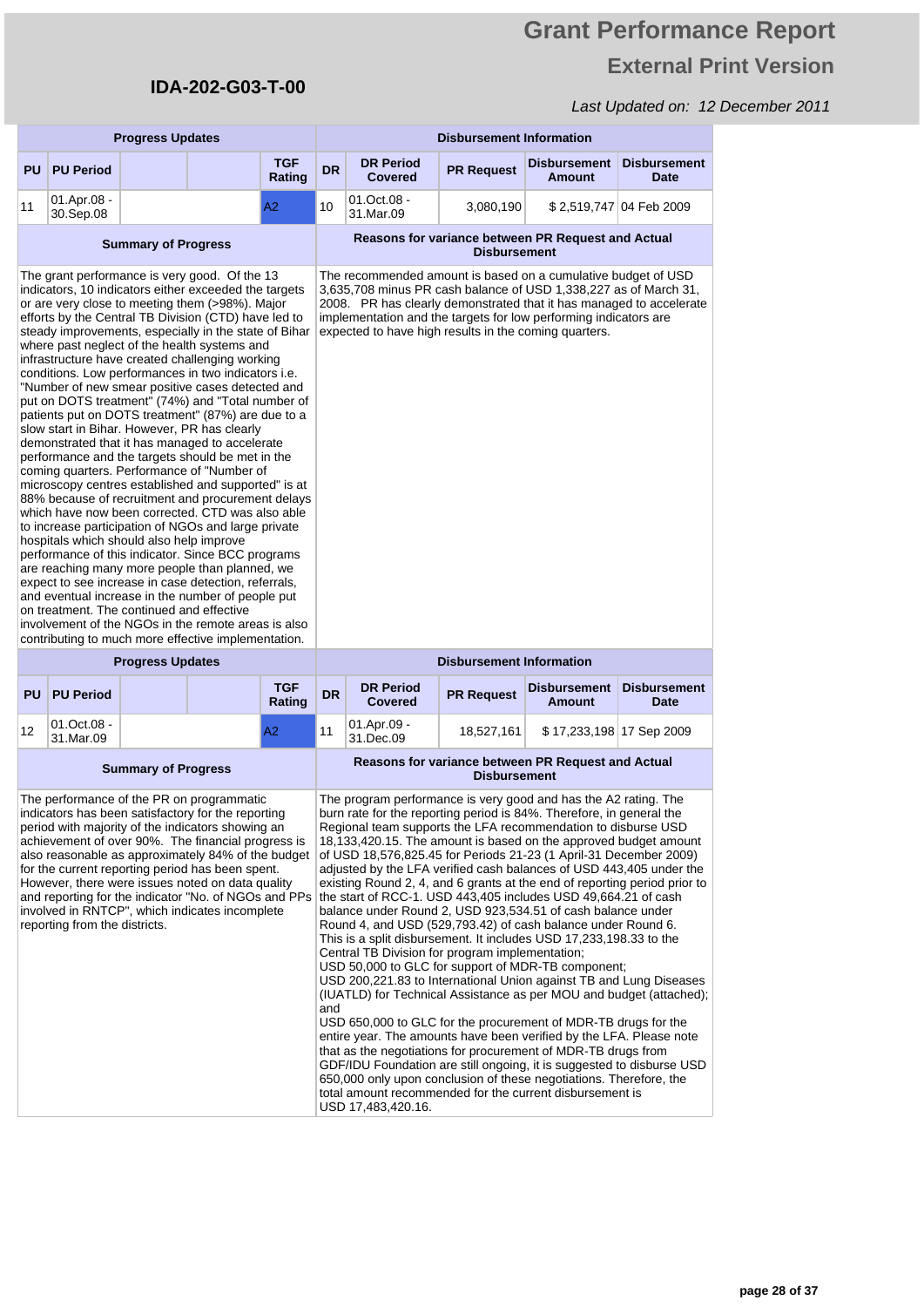# **Grant Performance Report External Print Version**

|                                                                                                                                                                                                                                                                                                                                                                                                                                                                                                                     | <b>Progress Updates</b>    |                            |  |                                                                                                                                                                                                                                                                                                                                                                                                                                                                                                                                                                                                                                                                                                                                                                             |                                                                           | <b>Disbursement Information</b>    |                                 |                                                    |                                    |  |
|---------------------------------------------------------------------------------------------------------------------------------------------------------------------------------------------------------------------------------------------------------------------------------------------------------------------------------------------------------------------------------------------------------------------------------------------------------------------------------------------------------------------|----------------------------|----------------------------|--|-----------------------------------------------------------------------------------------------------------------------------------------------------------------------------------------------------------------------------------------------------------------------------------------------------------------------------------------------------------------------------------------------------------------------------------------------------------------------------------------------------------------------------------------------------------------------------------------------------------------------------------------------------------------------------------------------------------------------------------------------------------------------------|---------------------------------------------------------------------------|------------------------------------|---------------------------------|----------------------------------------------------|------------------------------------|--|
| <b>PU</b>                                                                                                                                                                                                                                                                                                                                                                                                                                                                                                           | <b>PU Period</b>           |                            |  | <b>TGF</b><br>Rating                                                                                                                                                                                                                                                                                                                                                                                                                                                                                                                                                                                                                                                                                                                                                        | <b>DR</b>                                                                 | <b>DR Period</b><br>Covered        | <b>PR Request</b>               | <b>Disbursement</b><br><b>Amount</b>               | <b>Disbursement</b><br>Date        |  |
| 12                                                                                                                                                                                                                                                                                                                                                                                                                                                                                                                  | 01.Oct.08 -<br>31.Mar.09   |                            |  | A2                                                                                                                                                                                                                                                                                                                                                                                                                                                                                                                                                                                                                                                                                                                                                                          | 11.<br>1                                                                  | 01.Apr.09 -<br>31.Dec.09           | 50,000                          |                                                    | \$50,000 17 Sep 2009               |  |
| <b>Summary of Progress</b>                                                                                                                                                                                                                                                                                                                                                                                                                                                                                          |                            |                            |  |                                                                                                                                                                                                                                                                                                                                                                                                                                                                                                                                                                                                                                                                                                                                                                             |                                                                           |                                    | <b>Disbursement</b>             | Reasons for variance between PR Request and Actual |                                    |  |
| The performance of the PR on programmatic<br>indicators has been satisfactory for the reporting<br>period with majority of the indicators showing an<br>achievement of over 90%. The financial progress is<br>also reasonable as approximately 84% of the budget<br>for the current reporting period has been spent.<br>However, there were issues noted on data quality<br>and reporting for the indicator "No. of NGOs and PPs<br>involved in RNTCP", which indicates incomplete<br>reporting from the districts. |                            |                            |  | This is a split disbursement 11.1 USD 50,000 to GLC for support of<br>MDR-TB component.                                                                                                                                                                                                                                                                                                                                                                                                                                                                                                                                                                                                                                                                                     |                                                                           |                                    |                                 |                                                    |                                    |  |
|                                                                                                                                                                                                                                                                                                                                                                                                                                                                                                                     |                            | <b>Progress Updates</b>    |  |                                                                                                                                                                                                                                                                                                                                                                                                                                                                                                                                                                                                                                                                                                                                                                             |                                                                           |                                    | <b>Disbursement Information</b> |                                                    |                                    |  |
| <b>PU</b>                                                                                                                                                                                                                                                                                                                                                                                                                                                                                                           | <b>PU Period</b>           |                            |  | <b>TGF</b><br>Rating                                                                                                                                                                                                                                                                                                                                                                                                                                                                                                                                                                                                                                                                                                                                                        | <b>DR</b>                                                                 | <b>DR Period</b><br><b>Covered</b> | <b>PR Request</b>               | <b>Disbursement</b><br><b>Amount</b>               | <b>Disbursement</b><br>Date        |  |
| $12 \overline{ }$                                                                                                                                                                                                                                                                                                                                                                                                                                                                                                   | 01.Oct.08 -<br>31.Mar.09   |                            |  | A2                                                                                                                                                                                                                                                                                                                                                                                                                                                                                                                                                                                                                                                                                                                                                                          | 11.<br>2                                                                  | 01.Apr.09 -<br>31.Dec.09           |                                 |                                                    | \$200,222 17 Sep 2009              |  |
|                                                                                                                                                                                                                                                                                                                                                                                                                                                                                                                     |                            | <b>Summary of Progress</b> |  |                                                                                                                                                                                                                                                                                                                                                                                                                                                                                                                                                                                                                                                                                                                                                                             | Reasons for variance between PR Request and Actual<br><b>Disbursement</b> |                                    |                                 |                                                    |                                    |  |
| The performance of the PR on programmatic<br>indicators has been satisfactory for the reporting<br>period with majority of the indicators showing an<br>achievement of over 90%. The financial progress is<br>also reasonable as approximately 84% of the budget<br>for the current reporting period has been spent.<br>However, there were issues noted on data quality<br>and reporting for the indicator "No. of NGOs and PPs<br>involved in RNTCP", which indicates incomplete<br>reporting from the districts. |                            |                            |  | This is a split disbursement 11.2 USD 200,221.83 to International<br>Union against TB and Lung Diseases (IUATLD) for Technical<br>Assistance as per MOU and budget.                                                                                                                                                                                                                                                                                                                                                                                                                                                                                                                                                                                                         |                                                                           |                                    |                                 |                                                    |                                    |  |
|                                                                                                                                                                                                                                                                                                                                                                                                                                                                                                                     |                            | <b>Progress Updates</b>    |  |                                                                                                                                                                                                                                                                                                                                                                                                                                                                                                                                                                                                                                                                                                                                                                             | <b>Disbursement Information</b>                                           |                                    |                                 |                                                    |                                    |  |
| <b>PU</b>                                                                                                                                                                                                                                                                                                                                                                                                                                                                                                           | <b>PU Period</b>           |                            |  | <b>TGF</b><br>Rating                                                                                                                                                                                                                                                                                                                                                                                                                                                                                                                                                                                                                                                                                                                                                        | <b>DR</b>                                                                 | <b>DR Period</b><br><b>Covered</b> | <b>PR Request</b>               | <b>Disbursement</b><br><b>Amount</b>               | <b>Disbursement</b><br><b>Date</b> |  |
| $12 \overline{ }$                                                                                                                                                                                                                                                                                                                                                                                                                                                                                                   | $01.0ct.08 -$<br>31.Mar.09 |                            |  | A2                                                                                                                                                                                                                                                                                                                                                                                                                                                                                                                                                                                                                                                                                                                                                                          | 11.<br>3                                                                  | 01.Apr.09 -<br>31.Dec.09           | 35,533                          |                                                    | \$35,533 24 Sep 2009               |  |
| <b>Summary of Progress</b>                                                                                                                                                                                                                                                                                                                                                                                                                                                                                          |                            |                            |  |                                                                                                                                                                                                                                                                                                                                                                                                                                                                                                                                                                                                                                                                                                                                                                             | Reasons for variance between PR Request and Actual<br><b>Disbursement</b> |                                    |                                 |                                                    |                                    |  |
| The performance of the PR on programmatic<br>indicators has been satisfactory for the reporting<br>period with majority of the indicators showing an<br>achievement of over 90%. The financial progress is<br>also reasonable as approximately 84% of the budget<br>for the current reporting period has been spent.<br>However, there were issues noted on data quality<br>and reporting for the indicator "No. of NGOs and PPs<br>involved in RNTCP", which indicates incomplete<br>reporting from the districts. |                            |                            |  | This is Emergency Drug Procurement DR 11.3 and forms part of DR<br>11. The total amount originally requested by the PR for procurement of<br>MDR TB drugs is USD 650,000. As the negotiations for procurement<br>of MDR-TB drugs from GDF/IDU Foundation are still ongoing, the PR<br>had to request funds for Emergency Drug Procurement for the states<br>of Andhra Pradesh and Orissa. The regional team fully supports the<br>PR request for USD 35,532.73. The amount has been verified by the<br>LFA. The remaining amount is to be paid once the negotiations with<br>IDA Foundations are finalized. The DR is outside of indicative<br>Disbursement Range, as it is for a part of the main DR only. The<br>relevant documentation in support of the DR is enclosed. |                                                                           |                                    |                                 |                                                    |                                    |  |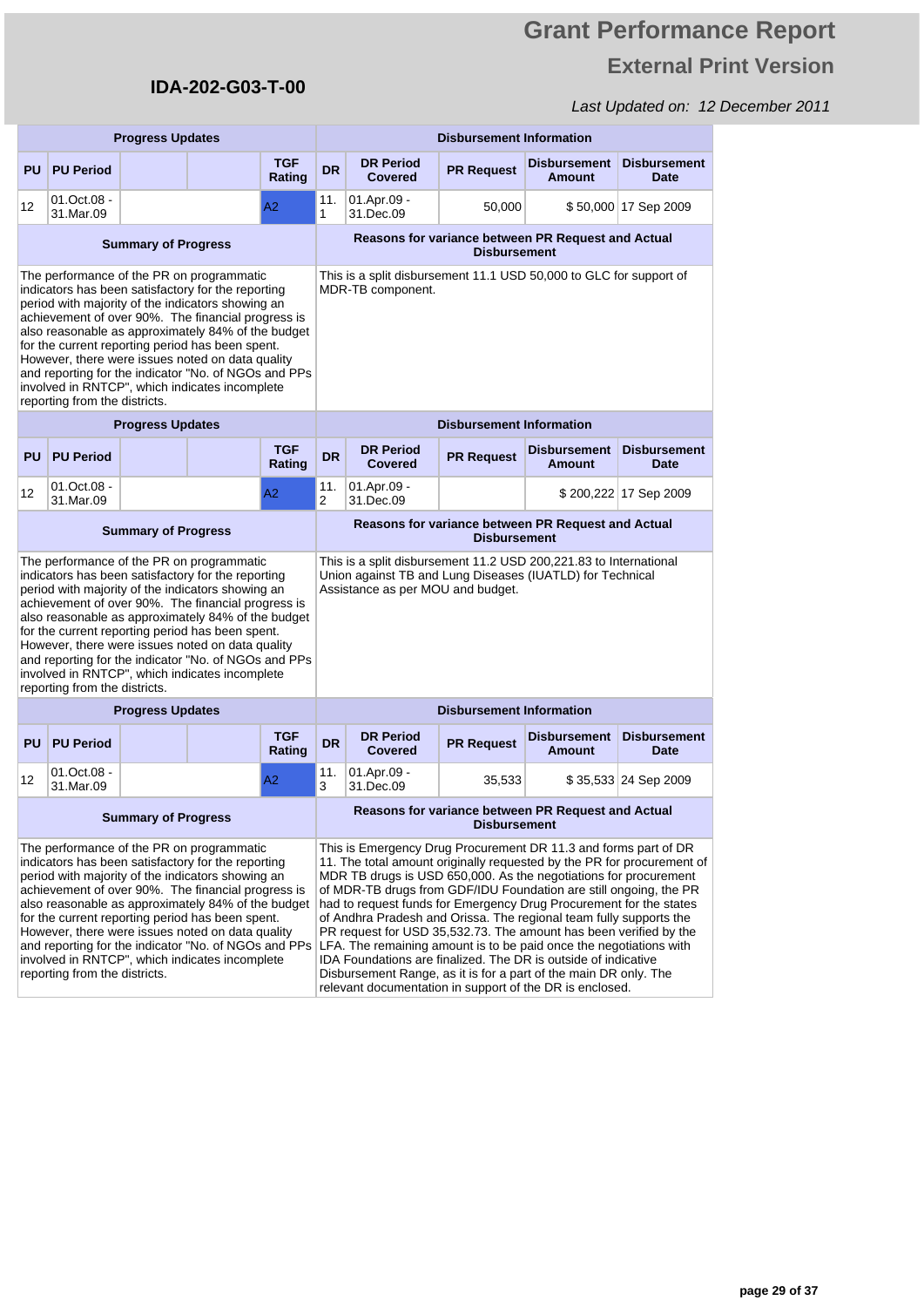# **Grant Performance Report External Print Version**

| <b>Progress Updates</b>                                                                                                                                                                                                                                                                                                                                                                                                                                                                                             |                            |                            |  | <b>Disbursement Information</b>                                                                                                                                                                                                                                                                                                                                                                                                                                                                                                                                                |                                                                                                                                                                                                                                                                                                                                                                                                                                                                                                                                                                                                                                                                                                                                                                                                                                                                                                                                                                                                                                                                                                                                                                                                                                                                                                                                                                                                                                                                                                                                                             |                                    |                                 |                                                    |                                    |
|---------------------------------------------------------------------------------------------------------------------------------------------------------------------------------------------------------------------------------------------------------------------------------------------------------------------------------------------------------------------------------------------------------------------------------------------------------------------------------------------------------------------|----------------------------|----------------------------|--|--------------------------------------------------------------------------------------------------------------------------------------------------------------------------------------------------------------------------------------------------------------------------------------------------------------------------------------------------------------------------------------------------------------------------------------------------------------------------------------------------------------------------------------------------------------------------------|-------------------------------------------------------------------------------------------------------------------------------------------------------------------------------------------------------------------------------------------------------------------------------------------------------------------------------------------------------------------------------------------------------------------------------------------------------------------------------------------------------------------------------------------------------------------------------------------------------------------------------------------------------------------------------------------------------------------------------------------------------------------------------------------------------------------------------------------------------------------------------------------------------------------------------------------------------------------------------------------------------------------------------------------------------------------------------------------------------------------------------------------------------------------------------------------------------------------------------------------------------------------------------------------------------------------------------------------------------------------------------------------------------------------------------------------------------------------------------------------------------------------------------------------------------------|------------------------------------|---------------------------------|----------------------------------------------------|------------------------------------|
| PU                                                                                                                                                                                                                                                                                                                                                                                                                                                                                                                  | <b>PU Period</b>           |                            |  | <b>TGF</b><br>Rating                                                                                                                                                                                                                                                                                                                                                                                                                                                                                                                                                           | <b>DR</b>                                                                                                                                                                                                                                                                                                                                                                                                                                                                                                                                                                                                                                                                                                                                                                                                                                                                                                                                                                                                                                                                                                                                                                                                                                                                                                                                                                                                                                                                                                                                                   | <b>DR Period</b><br><b>Covered</b> | <b>PR Request</b>               | <b>Disbursement</b><br><b>Amount</b>               | <b>Disbursement</b><br><b>Date</b> |
| 12                                                                                                                                                                                                                                                                                                                                                                                                                                                                                                                  | 01.Oct.08 -<br>31.Mar.09   |                            |  | A2                                                                                                                                                                                                                                                                                                                                                                                                                                                                                                                                                                             | 11.<br>4                                                                                                                                                                                                                                                                                                                                                                                                                                                                                                                                                                                                                                                                                                                                                                                                                                                                                                                                                                                                                                                                                                                                                                                                                                                                                                                                                                                                                                                                                                                                                    | 01.Apr.09 -<br>31.Dec.09           | 550,739                         |                                                    | \$550,759 12 Feb 2010              |
|                                                                                                                                                                                                                                                                                                                                                                                                                                                                                                                     |                            | <b>Summary of Progress</b> |  |                                                                                                                                                                                                                                                                                                                                                                                                                                                                                                                                                                                |                                                                                                                                                                                                                                                                                                                                                                                                                                                                                                                                                                                                                                                                                                                                                                                                                                                                                                                                                                                                                                                                                                                                                                                                                                                                                                                                                                                                                                                                                                                                                             |                                    | <b>Disbursement</b>             | Reasons for variance between PR Request and Actual |                                    |
| The performance of the PR on programmatic<br>indicators has been satisfactory for the reporting<br>period with majority of the indicators showing an<br>achievement of over 90%. The financial progress is<br>also reasonable as approximately 84% of the budget<br>for the current reporting period has been spent.<br>However, there were issues noted on data quality<br>and reporting for the indicator "No. of NGOs and PPs<br>involved in RNTCP", which indicates incomplete<br>reporting from the districts. |                            |                            |  | This is DR 11.4 for procurement of drugs and forms part of DR 11. The<br>PR has requested the amount of USD 550,738.60 for oral 2nd line anti<br>TB drugs (420 courses approved under RCC Year 1) to be disbursed<br>directly to IDA Foundations. Therefore, the total amount recommended<br>for the current disbursement is USD 550,738.60 as per attached pro<br>froma invoices. Procurement of oral 1st line drugs in he MDR TB<br>regimen and kanamycin injections will be included in the next PU/DR.<br>All the relevant documentation in support of the DR is enclosed. |                                                                                                                                                                                                                                                                                                                                                                                                                                                                                                                                                                                                                                                                                                                                                                                                                                                                                                                                                                                                                                                                                                                                                                                                                                                                                                                                                                                                                                                                                                                                                             |                                    |                                 |                                                    |                                    |
|                                                                                                                                                                                                                                                                                                                                                                                                                                                                                                                     |                            | <b>Progress Updates</b>    |  |                                                                                                                                                                                                                                                                                                                                                                                                                                                                                                                                                                                |                                                                                                                                                                                                                                                                                                                                                                                                                                                                                                                                                                                                                                                                                                                                                                                                                                                                                                                                                                                                                                                                                                                                                                                                                                                                                                                                                                                                                                                                                                                                                             |                                    | <b>Disbursement Information</b> |                                                    |                                    |
| PU                                                                                                                                                                                                                                                                                                                                                                                                                                                                                                                  | <b>PU Period</b>           |                            |  | <b>TGF</b><br>Rating                                                                                                                                                                                                                                                                                                                                                                                                                                                                                                                                                           | <b>DR</b>                                                                                                                                                                                                                                                                                                                                                                                                                                                                                                                                                                                                                                                                                                                                                                                                                                                                                                                                                                                                                                                                                                                                                                                                                                                                                                                                                                                                                                                                                                                                                   | <b>DR Period</b><br><b>Covered</b> | <b>PR Request</b>               | <b>Disbursement</b><br><b>Amount</b>               | <b>Disbursement</b><br><b>Date</b> |
| 13                                                                                                                                                                                                                                                                                                                                                                                                                                                                                                                  | 01.Apr.09 -<br>30.Sep.09   |                            |  | <b>B1</b>                                                                                                                                                                                                                                                                                                                                                                                                                                                                                                                                                                      | 12                                                                                                                                                                                                                                                                                                                                                                                                                                                                                                                                                                                                                                                                                                                                                                                                                                                                                                                                                                                                                                                                                                                                                                                                                                                                                                                                                                                                                                                                                                                                                          | $01$ .Jan.10 -<br>31.Mar.10        | 7,907,059                       |                                                    | \$6,626,751 23 Mar 2010            |
| <b>Summary of Progress</b>                                                                                                                                                                                                                                                                                                                                                                                                                                                                                          |                            |                            |  |                                                                                                                                                                                                                                                                                                                                                                                                                                                                                                                                                                                |                                                                                                                                                                                                                                                                                                                                                                                                                                                                                                                                                                                                                                                                                                                                                                                                                                                                                                                                                                                                                                                                                                                                                                                                                                                                                                                                                                                                                                                                                                                                                             |                                    | <b>Disbursement</b>             | Reasons for variance between PR Request and Actual |                                    |
| PR has exceeded the targets in a majority of the key<br>indicators and no major issues with regard to data<br>quality were observed. However, it may be noted<br>that the utilisation of expenditure is approx. 43.5% of<br>the budget. The same is mainly on account of delay<br>in approval of the RCC grant by the Cabinet, as a<br>result of which new activities could not be started<br>and no new positions could be recruited, including<br>those for the 2 civil socieity SRs (viz. IMA & CBCI)            |                            |                            |  | received.                                                                                                                                                                                                                                                                                                                                                                                                                                                                                                                                                                      | The PR requested amount of USD\$ 7,907,058.95. The recommended<br>amount is based on the forecasted amount requested by the PR as<br>per agreed budget amount for the period plus buffer deducted by the<br>cash balance at the end of the reporting period (USD\$ 11,792,941).<br>The Global Fund concurs with the LFA adjustments of USD\$<br>140,691.13 to the amount PR requested disregarding payments of<br>salaries for the personnel of the program originally budgeted for the<br>period that were not yet recruited due to the late approval of program<br>by the cabinet (in December 2009). However, after detailed feedback<br>from the LFA on the IEC charges and the procurement fees for<br>UNOPS, the regional team accepts the cash balance reported by the<br>PR of USD\$ 11,792,941 instead of the US\$ 12,601,812.66. Our<br>disbursement recommendation is therefore: US\$ 7,757,604.68.<br>However, as we only have invoices for part of the payment to IDA, the<br>current disbursement is reduced by \$934,652.91 pending invoices, and<br>hence the Global Fund amount decision reads USD\$ 6,822,951.77.<br>This above amount is a split disbursement requested by the PR and<br>verified by the LFA and will be separated among four (4) beneficiaries:<br>CTD, IUATLD, GLC, and IDA. Amounts to IUATLD are for activities<br>already performed, the GLC is as per our agreement. The<br>recommended disbursement to IDA is now pending further invoices.<br>This funding to IDA will be disbursed as and when the invoices are |                                    |                                 |                                                    |                                    |
| <b>Progress Updates</b>                                                                                                                                                                                                                                                                                                                                                                                                                                                                                             |                            |                            |  | <b>Disbursement Information</b>                                                                                                                                                                                                                                                                                                                                                                                                                                                                                                                                                |                                                                                                                                                                                                                                                                                                                                                                                                                                                                                                                                                                                                                                                                                                                                                                                                                                                                                                                                                                                                                                                                                                                                                                                                                                                                                                                                                                                                                                                                                                                                                             |                                    |                                 |                                                    |                                    |
| PU                                                                                                                                                                                                                                                                                                                                                                                                                                                                                                                  | <b>PU Period</b>           |                            |  | <b>TGF</b><br>Rating                                                                                                                                                                                                                                                                                                                                                                                                                                                                                                                                                           | <b>DR</b>                                                                                                                                                                                                                                                                                                                                                                                                                                                                                                                                                                                                                                                                                                                                                                                                                                                                                                                                                                                                                                                                                                                                                                                                                                                                                                                                                                                                                                                                                                                                                   | <b>DR Period</b><br><b>Covered</b> | <b>PR Request</b>               | <b>Disbursement</b><br><b>Amount</b>               | <b>Disbursement</b><br>Date        |
| 13                                                                                                                                                                                                                                                                                                                                                                                                                                                                                                                  | 01.Apr.09 -<br>30.Sep.09   |                            |  | <b>B1</b>                                                                                                                                                                                                                                                                                                                                                                                                                                                                                                                                                                      | 12.<br>1                                                                                                                                                                                                                                                                                                                                                                                                                                                                                                                                                                                                                                                                                                                                                                                                                                                                                                                                                                                                                                                                                                                                                                                                                                                                                                                                                                                                                                                                                                                                                    | $01$ .Jan.10 -<br>31.Mar.10        | 50,000                          |                                                    | \$50,000 23 Mar 2010               |
|                                                                                                                                                                                                                                                                                                                                                                                                                                                                                                                     | <b>Summary of Progress</b> |                            |  |                                                                                                                                                                                                                                                                                                                                                                                                                                                                                                                                                                                | Reasons for variance between PR Request and Actual<br><b>Disbursement</b>                                                                                                                                                                                                                                                                                                                                                                                                                                                                                                                                                                                                                                                                                                                                                                                                                                                                                                                                                                                                                                                                                                                                                                                                                                                                                                                                                                                                                                                                                   |                                    |                                 |                                                    |                                    |
| PR has exceeded the targets in a majority of the key<br>indicators and no major issues with regard to data<br>quality were observed. However, it may be noted<br>that the utilisation of expenditure is approx. 43.5% of<br>the budget. The same is mainly on account of delay<br>in approval of the RCC grant by the Cabinet, as a<br>result of which new activities could not be started<br>and no new positions could be recruited, including<br>those for the 2 civil socieity SRs (viz. IMA & CBCI)            |                            |                            |  |                                                                                                                                                                                                                                                                                                                                                                                                                                                                                                                                                                                |                                                                                                                                                                                                                                                                                                                                                                                                                                                                                                                                                                                                                                                                                                                                                                                                                                                                                                                                                                                                                                                                                                                                                                                                                                                                                                                                                                                                                                                                                                                                                             | GLC fees                           |                                 |                                                    |                                    |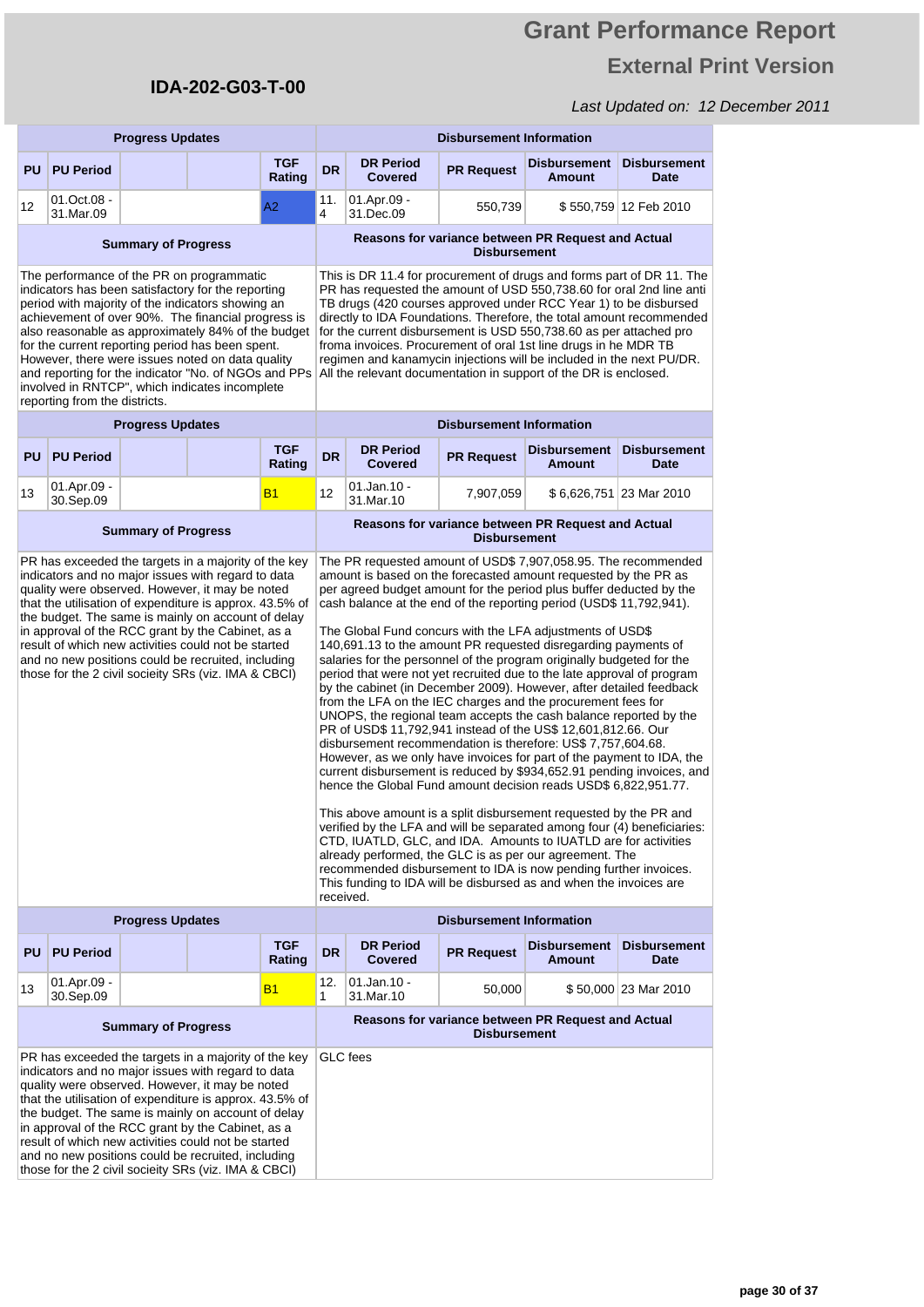# **Grant Performance Report External Print Version**

| <b>Progress Updates</b>                                                                                                                                                                                                                                                                                                                                                                                                                                                                                  |                            |                            |  |                                                                                                                                                                                                                                                                                                                                                                                                                                                                                                                                                                                                                                                                                                                                                                                                                                                                                                                                                                                                                                                                                                | <b>Disbursement Information</b>                                                                                                                                                                                                                                                                                                                                                                                                                                            |                                                                                                                                                                                                                                                                                                                                                                                                           |                                 |                                                                                                                                                                                                                                                                                                                                                                                                                              |                                    |  |  |
|----------------------------------------------------------------------------------------------------------------------------------------------------------------------------------------------------------------------------------------------------------------------------------------------------------------------------------------------------------------------------------------------------------------------------------------------------------------------------------------------------------|----------------------------|----------------------------|--|------------------------------------------------------------------------------------------------------------------------------------------------------------------------------------------------------------------------------------------------------------------------------------------------------------------------------------------------------------------------------------------------------------------------------------------------------------------------------------------------------------------------------------------------------------------------------------------------------------------------------------------------------------------------------------------------------------------------------------------------------------------------------------------------------------------------------------------------------------------------------------------------------------------------------------------------------------------------------------------------------------------------------------------------------------------------------------------------|----------------------------------------------------------------------------------------------------------------------------------------------------------------------------------------------------------------------------------------------------------------------------------------------------------------------------------------------------------------------------------------------------------------------------------------------------------------------------|-----------------------------------------------------------------------------------------------------------------------------------------------------------------------------------------------------------------------------------------------------------------------------------------------------------------------------------------------------------------------------------------------------------|---------------------------------|------------------------------------------------------------------------------------------------------------------------------------------------------------------------------------------------------------------------------------------------------------------------------------------------------------------------------------------------------------------------------------------------------------------------------|------------------------------------|--|--|
| <b>PU</b>                                                                                                                                                                                                                                                                                                                                                                                                                                                                                                | <b>PU Period</b>           |                            |  | <b>TGF</b><br>Rating                                                                                                                                                                                                                                                                                                                                                                                                                                                                                                                                                                                                                                                                                                                                                                                                                                                                                                                                                                                                                                                                           | <b>DR</b>                                                                                                                                                                                                                                                                                                                                                                                                                                                                  | <b>DR Period</b><br><b>Covered</b>                                                                                                                                                                                                                                                                                                                                                                        | <b>PR Request</b>               | <b>Disbursement</b><br><b>Amount</b>                                                                                                                                                                                                                                                                                                                                                                                         | <b>Disbursement</b><br>Date        |  |  |
| 13                                                                                                                                                                                                                                                                                                                                                                                                                                                                                                       | 01.Apr.09 -<br>30.Sep.09   |                            |  | <b>B1</b>                                                                                                                                                                                                                                                                                                                                                                                                                                                                                                                                                                                                                                                                                                                                                                                                                                                                                                                                                                                                                                                                                      | 12.<br>$\overline{2}$                                                                                                                                                                                                                                                                                                                                                                                                                                                      | 01.Jan.10 -<br>31.Mar.10                                                                                                                                                                                                                                                                                                                                                                                  | 41,118                          |                                                                                                                                                                                                                                                                                                                                                                                                                              | \$41.118 23 Mar 2010               |  |  |
|                                                                                                                                                                                                                                                                                                                                                                                                                                                                                                          | <b>Summary of Progress</b> |                            |  |                                                                                                                                                                                                                                                                                                                                                                                                                                                                                                                                                                                                                                                                                                                                                                                                                                                                                                                                                                                                                                                                                                |                                                                                                                                                                                                                                                                                                                                                                                                                                                                            |                                                                                                                                                                                                                                                                                                                                                                                                           | <b>Disbursement</b>             | Reasons for variance between PR Request and Actual                                                                                                                                                                                                                                                                                                                                                                           |                                    |  |  |
| PR has exceeded the targets in a majority of the key<br>indicators and no major issues with regard to data<br>quality were observed. However, it may be noted<br>that the utilisation of expenditure is approx. 43.5% of<br>the budget. The same is mainly on account of delay<br>in approval of the RCC grant by the Cabinet, as a<br>result of which new activities could not be started<br>and no new positions could be recruited, including<br>those for the 2 civil socieity SRs (viz. IMA & CBCI) |                            |                            |  |                                                                                                                                                                                                                                                                                                                                                                                                                                                                                                                                                                                                                                                                                                                                                                                                                                                                                                                                                                                                                                                                                                |                                                                                                                                                                                                                                                                                                                                                                                                                                                                            | This above amount is a split disbursement requested by the PR will be<br>separated among four (4) beneficiaries: CTD, IUATLD, GLC, and IDA.<br>Amounts to IUATLD are for activities already performed, the GLC is as<br>per our agreement. The recommended disbursement to IDA is now<br>pending further invoices. The funding to IDA will be disbursed as and<br>when Global Fund receives the invoices. |                                 |                                                                                                                                                                                                                                                                                                                                                                                                                              |                                    |  |  |
|                                                                                                                                                                                                                                                                                                                                                                                                                                                                                                          |                            | <b>Progress Updates</b>    |  |                                                                                                                                                                                                                                                                                                                                                                                                                                                                                                                                                                                                                                                                                                                                                                                                                                                                                                                                                                                                                                                                                                |                                                                                                                                                                                                                                                                                                                                                                                                                                                                            |                                                                                                                                                                                                                                                                                                                                                                                                           | <b>Disbursement Information</b> | As attached, we have invoices at this time for USD\$ 41,117.61.                                                                                                                                                                                                                                                                                                                                                              |                                    |  |  |
| <b>PU</b>                                                                                                                                                                                                                                                                                                                                                                                                                                                                                                | <b>PU Period</b>           |                            |  | <b>TGF</b><br>Rating                                                                                                                                                                                                                                                                                                                                                                                                                                                                                                                                                                                                                                                                                                                                                                                                                                                                                                                                                                                                                                                                           | <b>DR</b>                                                                                                                                                                                                                                                                                                                                                                                                                                                                  | <b>DR Period</b><br><b>Covered</b>                                                                                                                                                                                                                                                                                                                                                                        | <b>PR Request</b>               | <b>Disbursement</b><br><b>Amount</b>                                                                                                                                                                                                                                                                                                                                                                                         | <b>Disbursement</b><br><b>Date</b> |  |  |
| 13                                                                                                                                                                                                                                                                                                                                                                                                                                                                                                       | 01.Apr.09 -<br>30.Sep.09   |                            |  | <b>B1</b>                                                                                                                                                                                                                                                                                                                                                                                                                                                                                                                                                                                                                                                                                                                                                                                                                                                                                                                                                                                                                                                                                      | 13                                                                                                                                                                                                                                                                                                                                                                                                                                                                         | 01.Jan.10 -<br>31.Mar.10                                                                                                                                                                                                                                                                                                                                                                                  | 105.083                         |                                                                                                                                                                                                                                                                                                                                                                                                                              | \$105,083 15 Jun 2010              |  |  |
| <b>Summary of Progress</b>                                                                                                                                                                                                                                                                                                                                                                                                                                                                               |                            |                            |  |                                                                                                                                                                                                                                                                                                                                                                                                                                                                                                                                                                                                                                                                                                                                                                                                                                                                                                                                                                                                                                                                                                |                                                                                                                                                                                                                                                                                                                                                                                                                                                                            |                                                                                                                                                                                                                                                                                                                                                                                                           | <b>Disbursement</b>             | Reasons for variance between PR Request and Actual                                                                                                                                                                                                                                                                                                                                                                           |                                    |  |  |
| PR has exceeded the targets in a majority of the key<br>indicators and no major issues with regard to data<br>quality were observed. However, it may be noted<br>that the utilisation of expenditure is approx. 43.5% of<br>the budget. The same is mainly on account of delay<br>in approval of the RCC grant by the Cabinet, as a<br>result of which new activities could not be started<br>and no new positions could be recruited, including<br>those for the 2 civil socieity SRs (viz. IMA & CBCI) |                            |                            |  | This is disbursement was part of the Disbursement Request 12.1 but<br>was delayed due to the request that funds to directly disburse to the<br>sub-recipient IUATLD. The Global Fund recommends the requested<br>amount of USD 105,083 should be sent directly to IUATLD. The<br>Memorandum of Understanding was signed by Central TB Division of<br>the Government of India and IUATLD prior to introduction of Direct<br>Payment policy by the Global Fund and therefore specifying direct<br>payments to IUATLD. The main reason for having to request the direct<br>payment to IUATLD is that there are some restrictions of the<br>Government of India to make transfers in foreign currency to foreign<br>accounts. The IUATLD account is registered in France. The direct<br>disbursement was also approved by the Global Fund. This is the last<br>disbursement to IUATLD under this grant, as the project was closed on<br>31 March 2010 and they have requested funds up to 31 March 2010.<br>CTD confirmed that they were satisfied with the services provided by<br><b>IUATLD.</b> |                                                                                                                                                                                                                                                                                                                                                                                                                                                                            |                                                                                                                                                                                                                                                                                                                                                                                                           |                                 |                                                                                                                                                                                                                                                                                                                                                                                                                              |                                    |  |  |
|                                                                                                                                                                                                                                                                                                                                                                                                                                                                                                          |                            | <b>Progress Updates</b>    |  |                                                                                                                                                                                                                                                                                                                                                                                                                                                                                                                                                                                                                                                                                                                                                                                                                                                                                                                                                                                                                                                                                                | <b>Disbursement Information</b>                                                                                                                                                                                                                                                                                                                                                                                                                                            |                                                                                                                                                                                                                                                                                                                                                                                                           |                                 |                                                                                                                                                                                                                                                                                                                                                                                                                              |                                    |  |  |
| <b>PU</b>                                                                                                                                                                                                                                                                                                                                                                                                                                                                                                | <b>PU Period</b>           |                            |  | TGF<br>Rating                                                                                                                                                                                                                                                                                                                                                                                                                                                                                                                                                                                                                                                                                                                                                                                                                                                                                                                                                                                                                                                                                  | <b>DR</b>                                                                                                                                                                                                                                                                                                                                                                                                                                                                  | <b>DR Period</b><br>Covered                                                                                                                                                                                                                                                                                                                                                                               | <b>PR Request</b>               | <b>Disbursement</b><br><b>Amount</b>                                                                                                                                                                                                                                                                                                                                                                                         | <b>Disbursement</b><br><b>Date</b> |  |  |
| 14                                                                                                                                                                                                                                                                                                                                                                                                                                                                                                       | 01.Oct.09 -<br>31.Mar.10   |                            |  | <b>B1</b>                                                                                                                                                                                                                                                                                                                                                                                                                                                                                                                                                                                                                                                                                                                                                                                                                                                                                                                                                                                                                                                                                      | 14                                                                                                                                                                                                                                                                                                                                                                                                                                                                         | 01.Apr.10 -<br>30.Sep.10                                                                                                                                                                                                                                                                                                                                                                                  | 14,471,638                      | \$12,682,320 27 Sep 2010                                                                                                                                                                                                                                                                                                                                                                                                     |                                    |  |  |
|                                                                                                                                                                                                                                                                                                                                                                                                                                                                                                          |                            | <b>Summary of Progress</b> |  |                                                                                                                                                                                                                                                                                                                                                                                                                                                                                                                                                                                                                                                                                                                                                                                                                                                                                                                                                                                                                                                                                                | Reasons for variance between PR Request and Actual<br><b>Disbursement</b>                                                                                                                                                                                                                                                                                                                                                                                                  |                                                                                                                                                                                                                                                                                                                                                                                                           |                                 |                                                                                                                                                                                                                                                                                                                                                                                                                              |                                    |  |  |
|                                                                                                                                                                                                                                                                                                                                                                                                                                                                                                          |                            |                            |  |                                                                                                                                                                                                                                                                                                                                                                                                                                                                                                                                                                                                                                                                                                                                                                                                                                                                                                                                                                                                                                                                                                | Split disbursement composed of US\$ 12,682,320 for the PR (CTD)<br>and US\$ 1,681,000 for IDA foundation for MDR-TB drugs. The total<br>amount in the invoices for the procurement of Second Line Anti-TB<br>drugs is US\$ 1,830,082.96. The Global Fund recommends an amount<br>of USD 12,682,320 for disbursement to the PR for the period 01 April<br>2010 to 31 December 2010, with US\$ 1,830,082.96 to be disbursed to<br>IDA foundation for 2nd Line Anti-TB drugs. |                                                                                                                                                                                                                                                                                                                                                                                                           |                                 |                                                                                                                                                                                                                                                                                                                                                                                                                              |                                    |  |  |
| <b>Progress Updates</b>                                                                                                                                                                                                                                                                                                                                                                                                                                                                                  |                            |                            |  |                                                                                                                                                                                                                                                                                                                                                                                                                                                                                                                                                                                                                                                                                                                                                                                                                                                                                                                                                                                                                                                                                                |                                                                                                                                                                                                                                                                                                                                                                                                                                                                            |                                                                                                                                                                                                                                                                                                                                                                                                           | <b>Disbursement Information</b> |                                                                                                                                                                                                                                                                                                                                                                                                                              |                                    |  |  |
| <b>PU</b>                                                                                                                                                                                                                                                                                                                                                                                                                                                                                                | <b>PU Period</b>           |                            |  | <b>TGF</b><br>Rating                                                                                                                                                                                                                                                                                                                                                                                                                                                                                                                                                                                                                                                                                                                                                                                                                                                                                                                                                                                                                                                                           | <b>DR</b>                                                                                                                                                                                                                                                                                                                                                                                                                                                                  | <b>DR Period</b><br><b>Covered</b>                                                                                                                                                                                                                                                                                                                                                                        | <b>PR Request</b>               | <b>Disbursement</b><br><b>Amount</b>                                                                                                                                                                                                                                                                                                                                                                                         | <b>Disbursement</b><br>Date        |  |  |
| 14                                                                                                                                                                                                                                                                                                                                                                                                                                                                                                       | 01.Oct.09 -<br>31.Mar.10   |                            |  | <b>B1</b>                                                                                                                                                                                                                                                                                                                                                                                                                                                                                                                                                                                                                                                                                                                                                                                                                                                                                                                                                                                                                                                                                      | 14.<br>1                                                                                                                                                                                                                                                                                                                                                                                                                                                                   | 01.Apr.10 -<br>30.Sep.10                                                                                                                                                                                                                                                                                                                                                                                  | 14,471,638                      |                                                                                                                                                                                                                                                                                                                                                                                                                              | \$1,830,083 27 Sep 2010            |  |  |
|                                                                                                                                                                                                                                                                                                                                                                                                                                                                                                          |                            | <b>Summary of Progress</b> |  |                                                                                                                                                                                                                                                                                                                                                                                                                                                                                                                                                                                                                                                                                                                                                                                                                                                                                                                                                                                                                                                                                                | Reasons for variance between PR Request and Actual<br><b>Disbursement</b>                                                                                                                                                                                                                                                                                                                                                                                                  |                                                                                                                                                                                                                                                                                                                                                                                                           |                                 |                                                                                                                                                                                                                                                                                                                                                                                                                              |                                    |  |  |
|                                                                                                                                                                                                                                                                                                                                                                                                                                                                                                          |                            |                            |  |                                                                                                                                                                                                                                                                                                                                                                                                                                                                                                                                                                                                                                                                                                                                                                                                                                                                                                                                                                                                                                                                                                |                                                                                                                                                                                                                                                                                                                                                                                                                                                                            | IDA foundation for 2nd Line Anti-TB drugs.                                                                                                                                                                                                                                                                                                                                                                |                                 | Split disbursement composed of US\$ 12,682,320 for the PR (CTD)<br>and US\$ 1,681,000 for IDA foundation for MDR-TB drugs. The total<br>amount in the invoices for the procurement of Second Line Anti-TB<br>drugs is US\$ 1,830,082.96. The Global Fund recommends an amount<br>of USD 12,682,320 for disbursement to the PR for the period 01 April<br>2010 to 31 December 2010, with US\$ 1,830,082.96 to be disbursed to |                                    |  |  |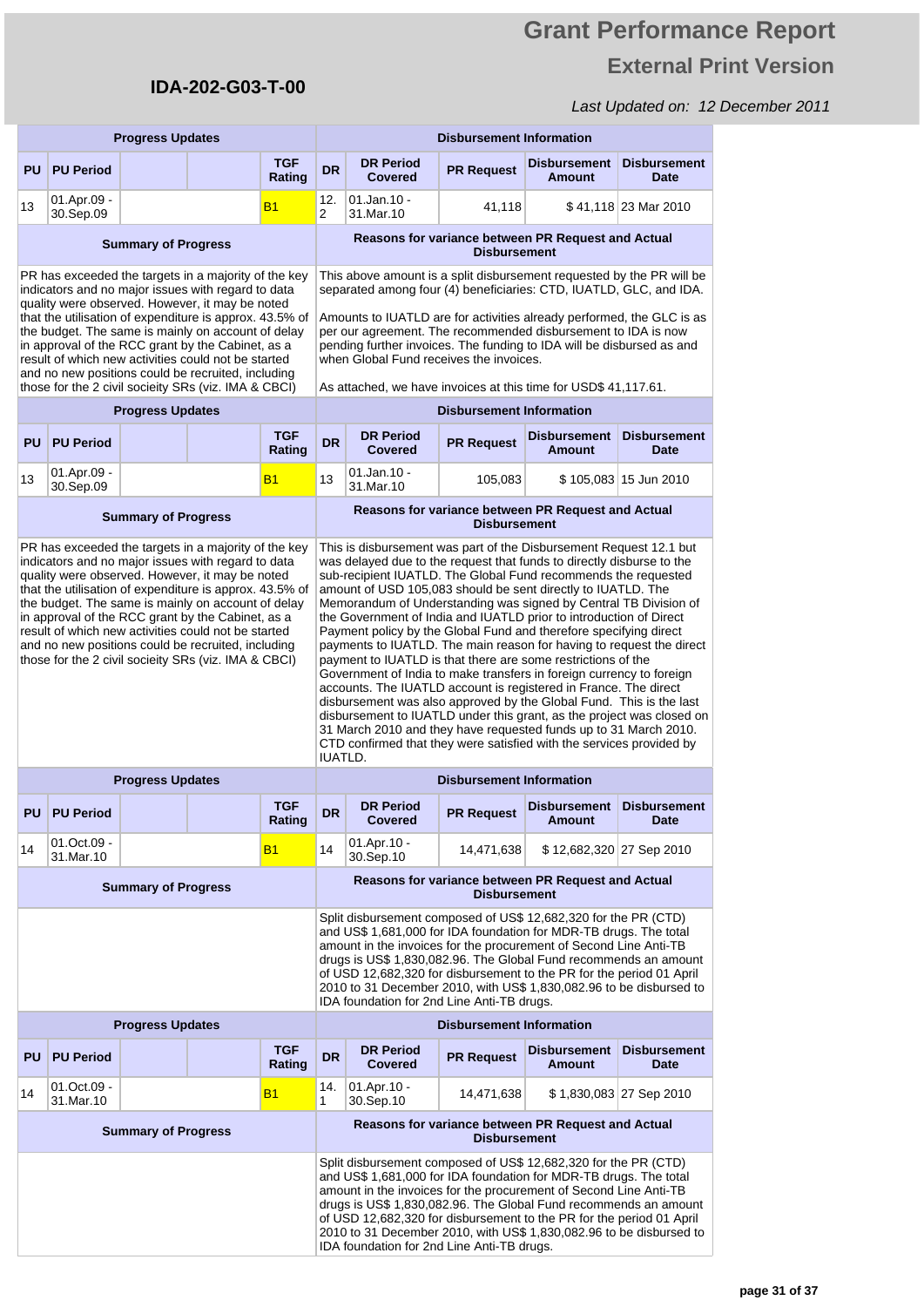# **Grant Performance Report External Print Version**

|                                                                                                                                                                                                                                                                                                                                                                                                                                                                                                                                                                                                                                                                                                                                                                                                                                                                                                                                                                                  | <b>Progress Updates</b>                  |                            |  |                                                                                                                                                                                                                                                                                                                                                                                                                                                                                                                                                                                                                                                                                                                                                                                                                                                                                                                                                                                                                                                                                                                                    | <b>Disbursement Information</b>                                           |                                                  |                               |                                                    |                             |
|----------------------------------------------------------------------------------------------------------------------------------------------------------------------------------------------------------------------------------------------------------------------------------------------------------------------------------------------------------------------------------------------------------------------------------------------------------------------------------------------------------------------------------------------------------------------------------------------------------------------------------------------------------------------------------------------------------------------------------------------------------------------------------------------------------------------------------------------------------------------------------------------------------------------------------------------------------------------------------|------------------------------------------|----------------------------|--|------------------------------------------------------------------------------------------------------------------------------------------------------------------------------------------------------------------------------------------------------------------------------------------------------------------------------------------------------------------------------------------------------------------------------------------------------------------------------------------------------------------------------------------------------------------------------------------------------------------------------------------------------------------------------------------------------------------------------------------------------------------------------------------------------------------------------------------------------------------------------------------------------------------------------------------------------------------------------------------------------------------------------------------------------------------------------------------------------------------------------------|---------------------------------------------------------------------------|--------------------------------------------------|-------------------------------|----------------------------------------------------|-----------------------------|
| <b>PU</b>                                                                                                                                                                                                                                                                                                                                                                                                                                                                                                                                                                                                                                                                                                                                                                                                                                                                                                                                                                        | <b>PU Period</b>                         |                            |  | <b>TGF</b><br>Rating                                                                                                                                                                                                                                                                                                                                                                                                                                                                                                                                                                                                                                                                                                                                                                                                                                                                                                                                                                                                                                                                                                               | <b>DR</b>                                                                 | <b>DR Period</b><br><b>Covered</b>               | <b>PR Request</b>             | Disbursement<br><b>Amount</b>                      | <b>Disbursement</b><br>Date |
| 15                                                                                                                                                                                                                                                                                                                                                                                                                                                                                                                                                                                                                                                                                                                                                                                                                                                                                                                                                                               | 01.Apr.10 -<br>30.Sep.10                 |                            |  | <b>B1</b>                                                                                                                                                                                                                                                                                                                                                                                                                                                                                                                                                                                                                                                                                                                                                                                                                                                                                                                                                                                                                                                                                                                          | 15                                                                        | 01.Oct.10 -<br>30.Jun.11                         | 9,047,649                     |                                                    | \$5,673,078 17 Dec 2010     |
| <b>Summary of Progress</b>                                                                                                                                                                                                                                                                                                                                                                                                                                                                                                                                                                                                                                                                                                                                                                                                                                                                                                                                                       |                                          |                            |  |                                                                                                                                                                                                                                                                                                                                                                                                                                                                                                                                                                                                                                                                                                                                                                                                                                                                                                                                                                                                                                                                                                                                    |                                                                           |                                                  | <b>Disbursement</b>           | Reasons for variance between PR Request and Actual |                             |
| Most of the targets have been achieved/over-<br>achieved, except those relating to registration of<br>MDR-TB patients, NSP TB patients receiving DOTS<br>from PPs in 10 districts conducting sentinel PPM<br>documentation and Number of TB suspects referred<br>for sputum smear examination from the Church<br>Health facilities to RNTCP DMCs. Utilisation for the<br>current period is 66% approx. and cumulatively, it is<br>approx. 71%. Out of the applicable CPs/ SPs, most<br>of the CPs/ SPs have either been met or are in<br>progress. Some issues on SR management and data<br>quality were observed during the PU/DR review.<br>Most of the recommendations of the previous PUDR<br>have not been fully implemented. As a result of non-<br>achievement of results for a key target of registration<br>of MDR-TB patients, data quality issues noted and<br>non-compliance with previous PUDR's<br>recommendations, a rating of 'B1' is considered<br>appropriate. |                                          |                            |  | PR expenditure includes INR 3,871,976 (USD 84,009) pertaining to<br>cost of a survey on 'Prevalence and patterns of Anti-TB Drug<br>resistance in 2 districts. However, the activity is not budgeted at the<br>central level. This activity was included under the erstwhile Round 6<br>grant, however, the activity could not be completed during that period<br>and the expenditure pertaining to the survey is being reported by the<br>research agency during the current period.<br>The PR has requested a split disbursement of USD 50,000 to be paid<br>directly to GLC for assistance in procurement of MDR-TB drugs. The<br>same was discussed with the PR and based on the discussion, it was<br>understood that since the GLC fees for first 2 years has already been<br>disbursed and since the PR would be requesting for MDR-TB drugs for<br>year 3 patients in the next PUDR, the request for disbursement for<br>GLC fees would also be made in the next PUDR. Accordingly, no<br>disbursement to GLC is to be made under the current disbursement<br>request and the entire disbursement is to be made to the PR. |                                                                           |                                                  |                               |                                                    |                             |
|                                                                                                                                                                                                                                                                                                                                                                                                                                                                                                                                                                                                                                                                                                                                                                                                                                                                                                                                                                                  |                                          | <b>Progress Updates</b>    |  |                                                                                                                                                                                                                                                                                                                                                                                                                                                                                                                                                                                                                                                                                                                                                                                                                                                                                                                                                                                                                                                                                                                                    | <b>Disbursement Information</b>                                           |                                                  |                               |                                                    |                             |
| <b>PU</b>                                                                                                                                                                                                                                                                                                                                                                                                                                                                                                                                                                                                                                                                                                                                                                                                                                                                                                                                                                        | <b>TGF</b><br><b>PU Period</b><br>Rating |                            |  | <b>DR</b>                                                                                                                                                                                                                                                                                                                                                                                                                                                                                                                                                                                                                                                                                                                                                                                                                                                                                                                                                                                                                                                                                                                          | <b>DR Period</b><br><b>Covered</b>                                        | <b>PR Request</b>                                | Disbursement<br><b>Amount</b> | <b>Disbursement</b><br>Date                        |                             |
| 15                                                                                                                                                                                                                                                                                                                                                                                                                                                                                                                                                                                                                                                                                                                                                                                                                                                                                                                                                                               | 01.Apr.10 -<br>30.Sep.10                 |                            |  | <b>B1</b>                                                                                                                                                                                                                                                                                                                                                                                                                                                                                                                                                                                                                                                                                                                                                                                                                                                                                                                                                                                                                                                                                                                          | 15.<br>1                                                                  | $01.0ct.10 -$<br>30.Jun.11                       | 9,047,649                     |                                                    | \$3,337,071 08 Mar 2011     |
|                                                                                                                                                                                                                                                                                                                                                                                                                                                                                                                                                                                                                                                                                                                                                                                                                                                                                                                                                                                  |                                          | <b>Summary of Progress</b> |  |                                                                                                                                                                                                                                                                                                                                                                                                                                                                                                                                                                                                                                                                                                                                                                                                                                                                                                                                                                                                                                                                                                                                    | Reasons for variance between PR Request and Actual<br><b>Disbursement</b> |                                                  |                               |                                                    |                             |
| Most of the targets have been achieved/over-<br>achieved, except those relating to registration of<br>MDR-TB patients, NSP TB patients receiving DOTS<br>from PPs in 10 districts conducting sentinel PPM<br>documentation and Number of TB suspects referred<br>for sputum smear examination from the Church<br>Health facilities to RNTCP DMCs. Utilisation for the<br>current period is 66% approx. and cumulatively, it is<br>approx. 71%. Out of the applicable CPs/ SPs, most<br>of the CPs/ SPs have either been met or are in<br>progress. Some issues on SR management and data<br>quality were observed during the PU/DR review.<br>Most of the recommendations of the previous PUDR<br>have not been fully implemented. As a result of non-<br>achievement of results for a key target of registration<br>of MDR-TB patients, data quality issues noted and<br>non-compliance with previous PUDR's<br>recommendations, a rating of 'B1' is considered<br>appropriate. |                                          |                            |  |                                                                                                                                                                                                                                                                                                                                                                                                                                                                                                                                                                                                                                                                                                                                                                                                                                                                                                                                                                                                                                                                                                                                    |                                                                           | Second part of DR 15 for PR training activities. |                               |                                                    |                             |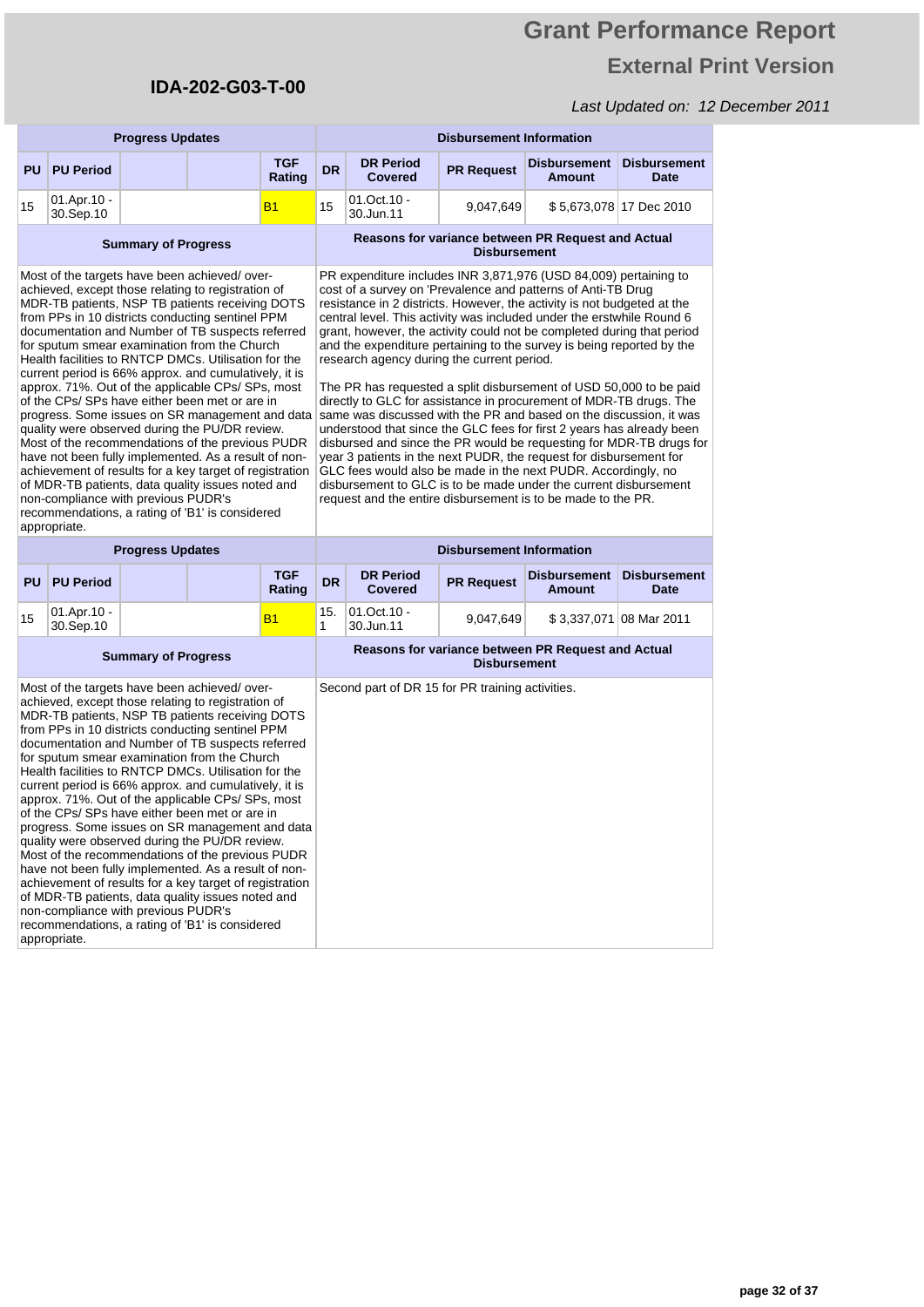# **Grant Performance Report External Print Version**

|                                                                                                                                                                                                                                                                                                                                                                                                                                                                                                                                                                                                                                                                                                                                                                                                                                                                                                                                                                                  | <b>Progress Updates</b>    |                            |                                                                                                                                                                                                                                                                                                                                                                                                                                                                                                                                                                                                                                    |                      |                                                                           | <b>Disbursement Information</b>                                                                                                                                                                                                                                                                                                                                                                                                                                                                                                                                                                                                        |                                 |                                                    |                                    |  |
|----------------------------------------------------------------------------------------------------------------------------------------------------------------------------------------------------------------------------------------------------------------------------------------------------------------------------------------------------------------------------------------------------------------------------------------------------------------------------------------------------------------------------------------------------------------------------------------------------------------------------------------------------------------------------------------------------------------------------------------------------------------------------------------------------------------------------------------------------------------------------------------------------------------------------------------------------------------------------------|----------------------------|----------------------------|------------------------------------------------------------------------------------------------------------------------------------------------------------------------------------------------------------------------------------------------------------------------------------------------------------------------------------------------------------------------------------------------------------------------------------------------------------------------------------------------------------------------------------------------------------------------------------------------------------------------------------|----------------------|---------------------------------------------------------------------------|----------------------------------------------------------------------------------------------------------------------------------------------------------------------------------------------------------------------------------------------------------------------------------------------------------------------------------------------------------------------------------------------------------------------------------------------------------------------------------------------------------------------------------------------------------------------------------------------------------------------------------------|---------------------------------|----------------------------------------------------|------------------------------------|--|
| PU                                                                                                                                                                                                                                                                                                                                                                                                                                                                                                                                                                                                                                                                                                                                                                                                                                                                                                                                                                               | <b>PU Period</b>           |                            |                                                                                                                                                                                                                                                                                                                                                                                                                                                                                                                                                                                                                                    | <b>TGF</b><br>Rating | <b>DR</b>                                                                 | <b>DR Period</b><br><b>Covered</b>                                                                                                                                                                                                                                                                                                                                                                                                                                                                                                                                                                                                     | <b>PR Request</b>               | <b>Disbursement</b><br><b>Amount</b>               | <b>Disbursement</b><br><b>Date</b> |  |
| 15                                                                                                                                                                                                                                                                                                                                                                                                                                                                                                                                                                                                                                                                                                                                                                                                                                                                                                                                                                               | 01.Apr.10 -<br>30.Sep.10   |                            |                                                                                                                                                                                                                                                                                                                                                                                                                                                                                                                                                                                                                                    | <b>B1</b>            | 15.<br>2                                                                  | 01.Oct.10 -<br>30.Jun.11                                                                                                                                                                                                                                                                                                                                                                                                                                                                                                                                                                                                               | 9,047,649                       |                                                    | \$183,073 08 Mar 2011              |  |
|                                                                                                                                                                                                                                                                                                                                                                                                                                                                                                                                                                                                                                                                                                                                                                                                                                                                                                                                                                                  | <b>Summary of Progress</b> |                            |                                                                                                                                                                                                                                                                                                                                                                                                                                                                                                                                                                                                                                    |                      |                                                                           |                                                                                                                                                                                                                                                                                                                                                                                                                                                                                                                                                                                                                                        | <b>Disbursement</b>             | Reasons for variance between PR Request and Actual |                                    |  |
| Most of the targets have been achieved/over-<br>achieved, except those relating to registration of<br>MDR-TB patients, NSP TB patients receiving DOTS<br>from PPs in 10 districts conducting sentinel PPM<br>documentation and Number of TB suspects referred<br>for sputum smear examination from the Church<br>Health facilities to RNTCP DMCs. Utilisation for the<br>current period is 66% approx. and cumulatively, it is<br>approx. 71%. Out of the applicable CPs/ SPs, most<br>of the CPs/ SPs have either been met or are in<br>progress. Some issues on SR management and data<br>quality were observed during the PU/DR review.<br>Most of the recommendations of the previous PUDR<br>have not been fully implemented. As a result of non-<br>achievement of results for a key target of registration<br>of MDR-TB patients, data quality issues noted and<br>non-compliance with previous PUDR's<br>recommendations, a rating of 'B1' is considered<br>appropriate. |                            |                            |                                                                                                                                                                                                                                                                                                                                                                                                                                                                                                                                                                                                                                    |                      |                                                                           | Third part of DR 15 to IDA Foundation.                                                                                                                                                                                                                                                                                                                                                                                                                                                                                                                                                                                                 |                                 |                                                    |                                    |  |
|                                                                                                                                                                                                                                                                                                                                                                                                                                                                                                                                                                                                                                                                                                                                                                                                                                                                                                                                                                                  |                            | <b>Progress Updates</b>    |                                                                                                                                                                                                                                                                                                                                                                                                                                                                                                                                                                                                                                    |                      |                                                                           |                                                                                                                                                                                                                                                                                                                                                                                                                                                                                                                                                                                                                                        | <b>Disbursement Information</b> |                                                    |                                    |  |
| PU                                                                                                                                                                                                                                                                                                                                                                                                                                                                                                                                                                                                                                                                                                                                                                                                                                                                                                                                                                               | <b>PU Period</b>           |                            |                                                                                                                                                                                                                                                                                                                                                                                                                                                                                                                                                                                                                                    | <b>TGF</b><br>Rating | <b>DR</b>                                                                 | <b>DR Period</b><br><b>Covered</b>                                                                                                                                                                                                                                                                                                                                                                                                                                                                                                                                                                                                     | <b>PR Request</b>               | <b>Disbursement</b><br><b>Amount</b>               | <b>Disbursement</b><br>Date        |  |
| 16                                                                                                                                                                                                                                                                                                                                                                                                                                                                                                                                                                                                                                                                                                                                                                                                                                                                                                                                                                               | 01.Oct.10 -<br>31.Mar.11   |                            |                                                                                                                                                                                                                                                                                                                                                                                                                                                                                                                                                                                                                                    | <b>B1</b>            | 16                                                                        | 01.Apr.11 -<br>30.Sep.11                                                                                                                                                                                                                                                                                                                                                                                                                                                                                                                                                                                                               | 14,216,501                      | \$11,767,056 23 Aug 2011                           |                                    |  |
|                                                                                                                                                                                                                                                                                                                                                                                                                                                                                                                                                                                                                                                                                                                                                                                                                                                                                                                                                                                  |                            | <b>Summary of Progress</b> |                                                                                                                                                                                                                                                                                                                                                                                                                                                                                                                                                                                                                                    |                      | Reasons for variance between PR Request and Actual<br><b>Disbursement</b> |                                                                                                                                                                                                                                                                                                                                                                                                                                                                                                                                                                                                                                        |                                 |                                                    |                                    |  |
|                                                                                                                                                                                                                                                                                                                                                                                                                                                                                                                                                                                                                                                                                                                                                                                                                                                                                                                                                                                  | previous disbursement.     |                            | Most of the targets have been achieved/over-<br>achieved, except those relating to registration of<br>MDR-TB patients. Quantitative Indicator Rating<br>according to the Grant Rating Tool is B1. The LFA<br>could not verify results on three indicators due to<br>data quality issues. Expenditure rate for the current<br>period is 84% for the period and 74% cumulatively.<br>Most of these have either been met or are in<br>progress. Some issues on SR management and<br>data quality have been noted especially with regard<br>to IMA & CBCI. The PR has implemented most of<br>the management actions recommended in the |                      |                                                                           | (-)US\$ 62,500 GLC fee through December 2011. This fee will be paid<br>under the country's Round 9 TB grant. (-) US\$ 2,080,541 representing<br>a 9 month second line TB drug budget of US\$ 1,664,433, (+) an<br>additional 3 month budget of US\$ 416,108 to cover a full 12 month<br>period for the procurement of eligible SLD to be directly disbursed to<br>the procurement agent upon submission of pro-forma invoices for a<br>specific amount not to exceed this sum. At the PR's request, this<br>money will be disbursed directly to IDA or like procurement agency<br>upon submission of the requisite pro-forma invoices. |                                 |                                                    |                                    |  |
|                                                                                                                                                                                                                                                                                                                                                                                                                                                                                                                                                                                                                                                                                                                                                                                                                                                                                                                                                                                  |                            | <b>Progress Updates</b>    |                                                                                                                                                                                                                                                                                                                                                                                                                                                                                                                                                                                                                                    |                      | <b>Disbursement Information</b>                                           |                                                                                                                                                                                                                                                                                                                                                                                                                                                                                                                                                                                                                                        |                                 |                                                    |                                    |  |
|                                                                                                                                                                                                                                                                                                                                                                                                                                                                                                                                                                                                                                                                                                                                                                                                                                                                                                                                                                                  | <b>PU PU Period</b>        |                            |                                                                                                                                                                                                                                                                                                                                                                                                                                                                                                                                                                                                                                    | <b>TGF</b><br>Rating | <b>DR</b>                                                                 | <b>DR Period</b><br><b>Covered</b>                                                                                                                                                                                                                                                                                                                                                                                                                                                                                                                                                                                                     | <b>PR Request</b>               | <b>Disbursement</b><br><b>Amount</b>               | <b>Disbursement</b><br>Date        |  |
| 16                                                                                                                                                                                                                                                                                                                                                                                                                                                                                                                                                                                                                                                                                                                                                                                                                                                                                                                                                                               | 01.Oct.10 -<br>31.Mar.11   |                            |                                                                                                                                                                                                                                                                                                                                                                                                                                                                                                                                                                                                                                    | <b>B1</b>            | 16.<br>1                                                                  | 01.Apr.11 -<br>30.Sep.11                                                                                                                                                                                                                                                                                                                                                                                                                                                                                                                                                                                                               | 14,216,501                      |                                                    | \$2,080,541 24 Nov 2011            |  |
| <b>Summary of Progress</b>                                                                                                                                                                                                                                                                                                                                                                                                                                                                                                                                                                                                                                                                                                                                                                                                                                                                                                                                                       |                            |                            |                                                                                                                                                                                                                                                                                                                                                                                                                                                                                                                                                                                                                                    |                      | Reasons for variance between PR Request and Actual<br><b>Disbursement</b> |                                                                                                                                                                                                                                                                                                                                                                                                                                                                                                                                                                                                                                        |                                 |                                                    |                                    |  |
| Most of the targets have been achieved/over-<br>achieved, except those relating to registration of<br>MDR-TB patients. Quantitative Indicator Rating<br>according to the Grant Rating Tool is B1. The LFA<br>could not verify results on three indicators due to<br>data quality issues. Expenditure rate for the current<br>period is 84% for the period and 74% cumulatively.<br>Most of these have either been met or are in<br>progress. Some issues on SR management and<br>data quality have been noted especially with regard<br>to IMA & CBCI. The PR has implemented most of<br>the management actions recommended in the<br>previous disbursement.                                                                                                                                                                                                                                                                                                                     |                            |                            |                                                                                                                                                                                                                                                                                                                                                                                                                                                                                                                                                                                                                                    |                      |                                                                           | Second part of DR 16 for direct disbursement to the IDA Foundation                                                                                                                                                                                                                                                                                                                                                                                                                                                                                                                                                                     |                                 |                                                    |                                    |  |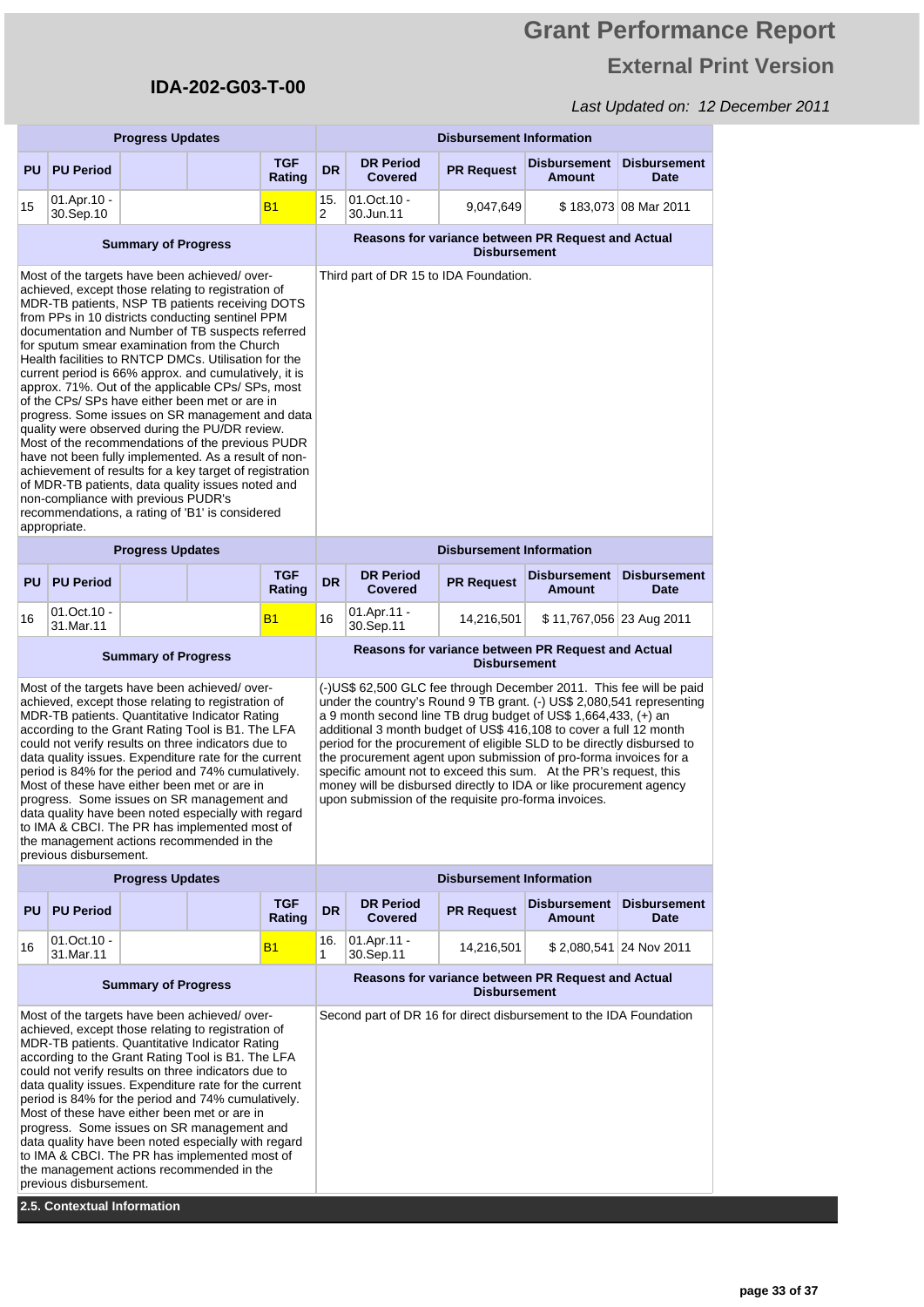# **Grant Performance Report External Print Version**

| Title                                                                                                                                    | <b>Explanatory Notes</b>                                                                                                                                                                                                                                                                                                                                                                                                                                                                                                                                                                                                                                                                                                                                                                                                                                                                                                                                                               |
|------------------------------------------------------------------------------------------------------------------------------------------|----------------------------------------------------------------------------------------------------------------------------------------------------------------------------------------------------------------------------------------------------------------------------------------------------------------------------------------------------------------------------------------------------------------------------------------------------------------------------------------------------------------------------------------------------------------------------------------------------------------------------------------------------------------------------------------------------------------------------------------------------------------------------------------------------------------------------------------------------------------------------------------------------------------------------------------------------------------------------------------|
| Monitoring and Supervision                                                                                                               | Regular review meetings are being held at all levels. The Peripheral<br>Health Institutions (PHIs) and District Medical Centres (DMCs) are<br>conducting weekly meetings with all staff involved in RNTCP. The MO-<br>TC formally reviews the activities of Senior Treatment Supervisor<br>(STS)/Senior Treatment Laboratory Supervisor (STLS) fortnightly. The<br>District TB Officer (DTO) reviews the activity reports of all Medical<br>Officer TB Centres (MOTCs), STS & STLS on a monthly basis. The<br>Chief Medical Officer (CMO) and District Magistrate (DM) also review<br>the program on a regular basis. State level review meetings are being<br>held at the end of each quarter, chaired by the Secretary. The STO<br>reviews the monthly activity reports of DTOs. The CTD holds review<br>meetings of State TB Officers (STOs) twice in a year, chaired by the<br>Union Secretary, Health.<br>The states conduct an internal evaluation of two districts per quarter. |
| Quality Assurance of anti-TB Drugs                                                                                                       | The following steps have been undertaken to ensure the quality of all<br>anti-TB drugs used under the RNTCP.<br>- Samples from each batch of anti-TB drugs are tested before being<br>cleared for dispatch.<br>- The GMSDs take random samples from their inventory for quality<br>checks.<br>- Central and state drug inspectors periodically test drug samples from<br>the districts.<br>- An independent laboratory has been selected for quality assurance<br>testing of anti-TB drugs. Drug samples to be tested are collected by the<br>program officials every quarter and sent to this laboratory via yet another<br>independent channel.                                                                                                                                                                                                                                                                                                                                      |
| Major changes in the nature of the epidemic<br>Major changes in the program supporting environment (e.g. changes in                      |                                                                                                                                                                                                                                                                                                                                                                                                                                                                                                                                                                                                                                                                                                                                                                                                                                                                                                                                                                                        |
| the partner relationships, introduction of new partners, etc.)<br>Significant adverse external influences (e.g. force majeure, change in |                                                                                                                                                                                                                                                                                                                                                                                                                                                                                                                                                                                                                                                                                                                                                                                                                                                                                                                                                                                        |
| government, natural disaster, etc.)                                                                                                      |                                                                                                                                                                                                                                                                                                                                                                                                                                                                                                                                                                                                                                                                                                                                                                                                                                                                                                                                                                                        |
| External financial issues (e.g. inflation, currency depreciation, etc.)                                                                  | Currency appreciated against US dollar but not major.                                                                                                                                                                                                                                                                                                                                                                                                                                                                                                                                                                                                                                                                                                                                                                                                                                                                                                                                  |
| Program management issues (e.g. changes in PR/sub-recipients,<br>problems with data collection, quality assurance, etc.)                 |                                                                                                                                                                                                                                                                                                                                                                                                                                                                                                                                                                                                                                                                                                                                                                                                                                                                                                                                                                                        |
| Issues with the CCM (e.g. changes in membership, composition, etc.)                                                                      | CCM reform was completed in July 2006. CCM is now fully complied<br>with Global Fund requirement. One pending area of NGO<br>Representative selection will be completed by August 2006.                                                                                                                                                                                                                                                                                                                                                                                                                                                                                                                                                                                                                                                                                                                                                                                                |
| <b>Additional Contextual Issues</b>                                                                                                      | The proposed program is implemented in two most difficult states of<br>India, Uttar Pradesh and Bihar. Bihar is the most difficult and most<br>backward state of India with frequent elections, poor health<br>infrastructure, and poor governance. This state presented huge<br>difficulties for the RNTCP program introduction. Lack of staff and<br>difficulties of recruitment at the district level considerably slowed down<br>progress in Bihar.                                                                                                                                                                                                                                                                                                                                                                                                                                                                                                                                |
|                                                                                                                                          | By end of March 2005, 31 million population in 16 districts/ reporting<br>units in the States of Bihar and Uttar Pradesh have been covered under<br>RNTCP and have access to related services. 19 districts of UP and 6<br>districts of Bihar have started service delivery by July 2005. Five new<br>districts have been appraised and expected to start implementation<br>during the quarter.                                                                                                                                                                                                                                                                                                                                                                                                                                                                                                                                                                                        |
|                                                                                                                                          | 7226 patients have been put on treatment during the fiscal year in<br>GFATM Round 2 areas, of this 2828 were new smear positive cases.                                                                                                                                                                                                                                                                                                                                                                                                                                                                                                                                                                                                                                                                                                                                                                                                                                                 |
|                                                                                                                                          | More than 750 laboratories have been supported / established which are<br>functioning as Microscopy centers under RNTCP.                                                                                                                                                                                                                                                                                                                                                                                                                                                                                                                                                                                                                                                                                                                                                                                                                                                               |
|                                                                                                                                          | 182 Tuberculosis Units at sub-district level have been made functional.<br>Supervisors have been appointed at sub-district level and have been<br>provided two-wheelers to facilitate mobility in their areas.                                                                                                                                                                                                                                                                                                                                                                                                                                                                                                                                                                                                                                                                                                                                                                         |
|                                                                                                                                          | District TB centres in all the implementing districts have been<br>strengthened with office equipment and staff so as to enable them to<br>undertake technical monitoring and managerial responsibility. This also<br>includes electronic connectivity via e-mail.                                                                                                                                                                                                                                                                                                                                                                                                                                                                                                                                                                                                                                                                                                                     |
|                                                                                                                                          | The programme is being implemented through the existing public health<br>care system. However, essential staff has been provided to strengthen<br>the supervisory capacity of the districts and institutional strengthening of<br>the project management units.                                                                                                                                                                                                                                                                                                                                                                                                                                                                                                                                                                                                                                                                                                                        |
|                                                                                                                                          | Funds are being disbursed to the Sub-Recipients (SRs) which are the<br>State TB Control Societies through 6 monthly releases from the Central<br>level for onward disbursement to the District TB Control Societies<br>(DTCS) as per GOI quidelines. Expenditure incurred by STCS and                                                                                                                                                                                                                                                                                                                                                                                                                                                                                                                                                                                                                                                                                                  |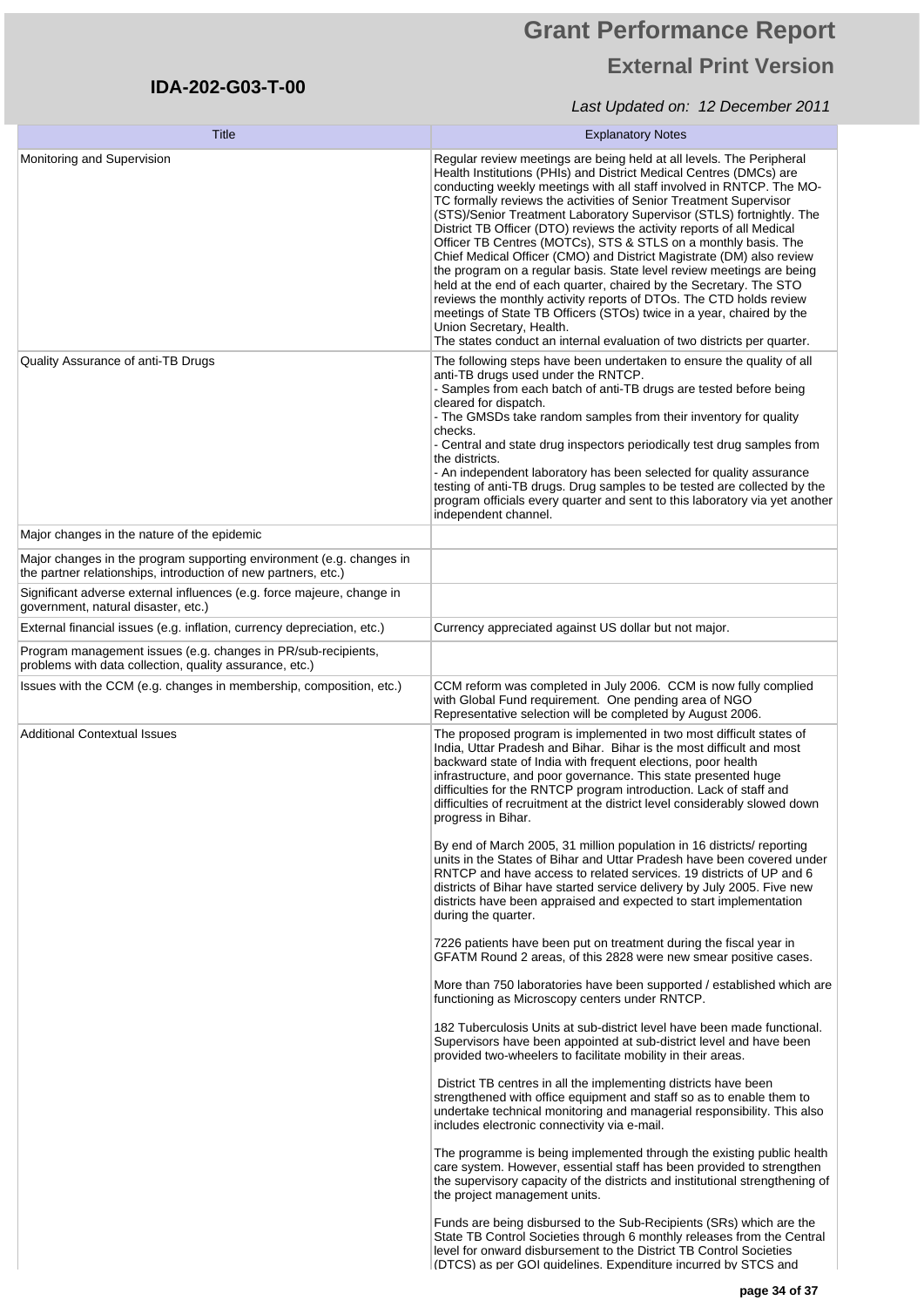### **Grant Performance Report External Print Version**

#### Last Updated on: 12 December 2011

DTCS are as per existing guidelines for these societies. Quarterly statements of expenditure are being submitted by the DTCS to the STCS, and from the STCS onto the central level. The DTCS and STCS accounts were audited annually by independent chartered accountants. The Central TB Division has been activity monitoring the financial management systems in the state.

It is expected that operationalisation of the External Quality Assessment (EQA) network would further improve the quality of sputum examination. Protocols have been developed based on lessons learned in the RNTCP and has now made more scientific and simple. Technical support from the STDC is required for the effective implementation of the protocols and thus the states have been requested to have functional STDCs at the earliest and necessary support is being provided.

#### **Constraints**

Lack of infrastructure and human resource in the districts; poor communication network within the states; problem of floods in some districts of Bihar and UP; poor involvement of general health facilities in the programme and the political environment in the state of Bihar has been an impediment towards effective implementation of RNTCP in the states. These issues have been taken at the highest political and administrative levels and efforts are being made to overcome and correct the deficiencies.

#### Financial Management

Monitoring of expenditure, budget utilisation and reimbursement has been carried out at the State and Central levels every quarter. The SOEs of the districts were consolidated by the States (in standard approved format, as per guidelines) and forwarded to Central TB Division and reported on the agreed format. Fund flow formats were devised and shared with the states. Communication was sent to all STOs to maintain books as per STCS guidelines and to follow up with recommendations of audit.

#### Public/Private Partnership(PPM):

There had been initial setback in the PPM project due to various administrative issues and external factors beyond the control of the PR and SRs. However, after initial problems the 4 NGOs have signed Memorandum of Understanding with the Ministry of Health & FW, GoI and thereafter funds as per agreed plans have been released. By the end of March 2005, two NGOs had started field activities whereas other two NGOs had started detailed planning for commencing activities. As per activity reports for quarter ending March 2005 submitted by the NGOs, 181 private practitioners have been trained compared to 140 planned for the period. 14 lab technicians from private sector have been trained using RNTCP modules (planned 12). The NGOs have facilitated involvement of 3 private facilities as DOT centres under the program.

Information on recent progress review: As per previous disbursement, the CCM has compiled with GF requirements. Close coordination with DFID, USAID, World Bank, and WHO are common for this program. A recent review by legal advisor of the GF indicates additional improvements needed and GF will be sending a letter so that certain activities can be completed over next six months.

The Global Fund has agreed to accept national reporting system, align with national fiscal year, and participate in joint review missions of donors. global fund has also aligned itself to six monthly disbursements and accepted the national quarterly reports of the Central TB division. WHO has placed national consultants in all GF supported states and is now scaling up technical support.

# **2.6. Phase 2/ Periodic Review Grant Renewal Performance Rating Recommendation Category Recommendation Category Rationale for Phase 2/ Periodic Review Recommendation Category Rationale for Phase 2/ Periodic Review Recommendation Amount**